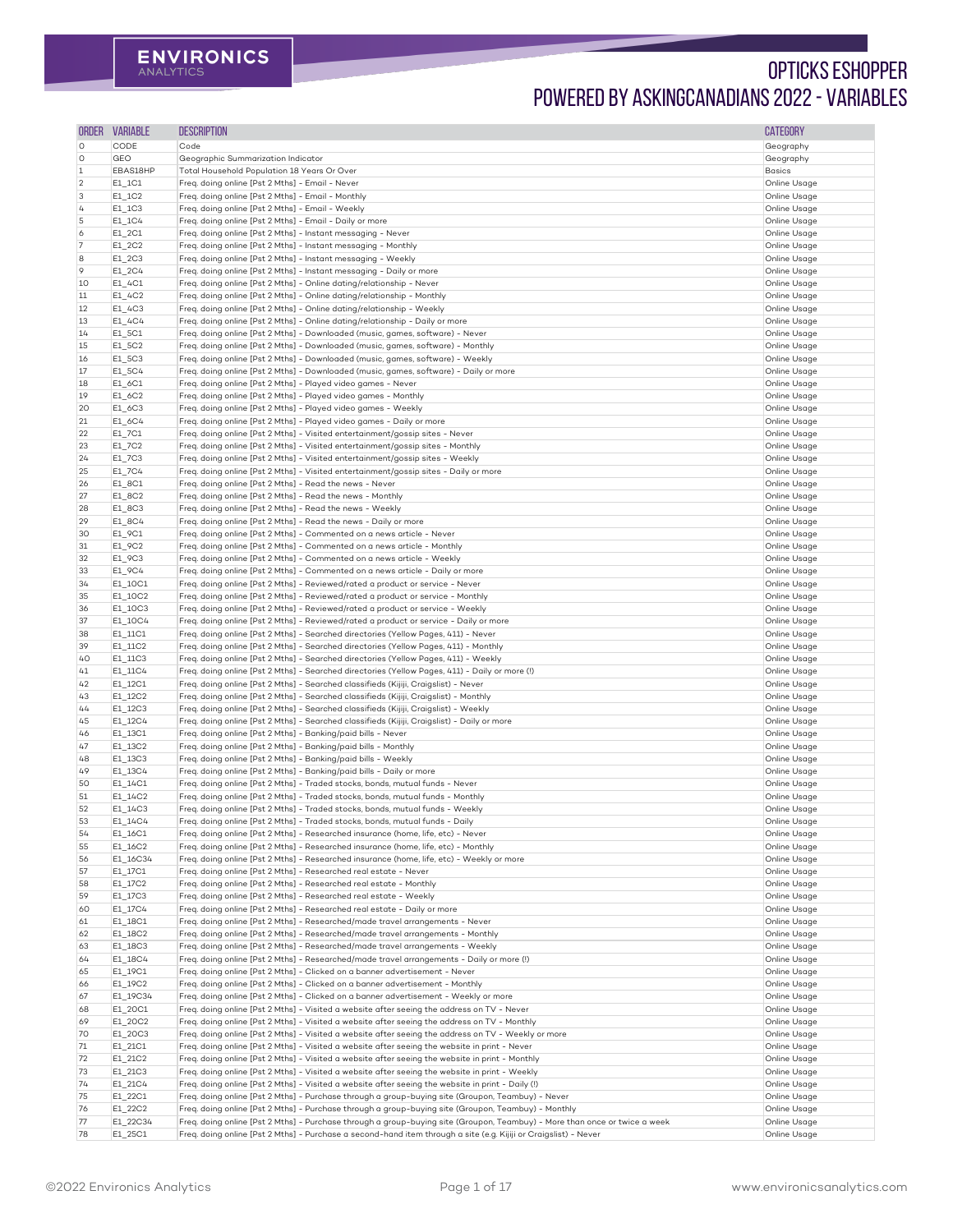| <b>ORDER</b> | <b>VARIABLE</b>     | <b>DESCRIPTION</b>                                                                                                                                                                                                             | <b>CATEGORY</b>              |
|--------------|---------------------|--------------------------------------------------------------------------------------------------------------------------------------------------------------------------------------------------------------------------------|------------------------------|
| 79           | E1_25C2             | Freq. doing online [Pst 2 Mths] - Purchase a second-hand item through a site (e.g. Kijiji or Craigslist) - Monthly                                                                                                             | Online Usage                 |
| 80           | E1_25C34            | Freq. doing online [Pst 2 Mths] - Purchase a second-hand item through a site (e.g. Kijiji or Craigslist) - More than once or twice a week                                                                                      | Online Usage                 |
| 81           | E1_26C1             | Freq. doing online [Pst 2 Mths] - Purchase through an online auction site (e.g. eBay) - Never                                                                                                                                  | Online Usage                 |
| 82           | E1_26C2             | Freq. doing online [Pst 2 Mths] - Purchase through an online auction site (e.g. eBay) - Monthly                                                                                                                                | Online Usage                 |
| 83           | E1_26C34            | Freq. doing online [Pst 2 Mths] - Purchase through an online auction site (e.g. eBay) - More than once or twice a week                                                                                                         | Online Usage                 |
| 84           | E1_23C1             | Freq. doing online [Pst 2 Mths] - Made a purchase(s) of under \$100 - Never                                                                                                                                                    | Online Usage                 |
| 85           | E1_23C2             | Freq. doing online [Pst 2 Mths] - Made a purchase(s) of under \$100 - Monthly                                                                                                                                                  | Online Usage                 |
| 86           | E1_23C3             | Freq. doing online [Pst 2 Mths] - Made a purchase(s) of under \$100 - Weekly                                                                                                                                                   | Online Usage                 |
| 87           | E1_23C4             | Freq. doing online [Pst 2 Mths] - Made a purchase(s) of under \$100 - Daily or more                                                                                                                                            | Online Usage                 |
| 88           | $E1_24C1$           | Freq. doing online [Pst 2 Mths] - Made a purchase(s) of \$100 or more - Never                                                                                                                                                  | Online Usage                 |
| 89           | $E1_24C2$           | Freq. doing online [Pst 2 Mths] - Made a purchase(s) of \$100 or more - Monthly                                                                                                                                                | Online Usage                 |
| 90           | $E1_24C3$           | Freq. doing online [Pst 2 Mths] - Made a purchase(s) of \$100 or more - Weekly                                                                                                                                                 | Online Usage                 |
| 91           | $E1_24C4$           | Freq. doing online [Pst 2 Mths] - Made a purchase(s) of \$100 or more - Daily (!)                                                                                                                                              | Online Usage                 |
| 92           | E1_27C1             | Freq. doing online [Pst 2 Mths] - Made a charitable donation online - Never                                                                                                                                                    | Online Usage                 |
| 93           | E1_27C2             | Freq. doing online [Pst 2 Mths] - Made a charitable donation online - Monthly                                                                                                                                                  | Online Usage                 |
| 94           | E1_27C34            | Freq. doing online [Pst 2 Mths] - Made a charitable donation online - More than once or twice a week                                                                                                                           | Online Usage                 |
| 95           | E1_28C1             | Freq. doing online [Pst 2 Mths] - Purchase from an e-commerce company (e.g. Amazon or AliExpress) - Never                                                                                                                      | Online Usage                 |
| 96           | E1_28C2             | Freq. doing online [Pst 2 Mths] - Purchase from an e-commerce company (e.g. Amazon or AliExpress) - Monthly                                                                                                                    | Online Usage                 |
| 97           | E1_28C3             | Freq. doing online [Pst 2 Mths] - Purchase from an e-commerce company (e.g. Amazon or AliExpress) - Weekly                                                                                                                     | Online Usage                 |
| 98           | E1_28C4             | Freq. doing online [Pst 2 Mths] - Purchase from an e-commerce company (e.g. Amazon or AliExpress) - Daily (!)                                                                                                                  | Online Usage                 |
| 99           | E1_29C1             | Freq. doing online [Pst 2 Mths] - Purchase from an online retailer with physical location near me - Never                                                                                                                      | Online Usage                 |
| 100          | E1_29C2             | Freq. doing online [Pst 2 Mths] - Purchase from an online retailer with physical location near me - Monthly                                                                                                                    | Online Usage                 |
| 101          | E1_29C34            | Freq. doing online [Pst 2 Mths] - Purchase from an online retailer with physical location near me - More than once or twice a week                                                                                             | Online Usage                 |
| 102<br>103   | E1_30C1<br>E1_30C2  | Freq. doing online [Pst 2 Mths] - Purchase from an online retailer without physical location near me - Never<br>Freq. doing online [Pst 2 Mths] - Purchase from an online retailer without physical location near me - Monthly | Online Usage<br>Online Usage |
|              |                     | Freq. doing online [Pst 2 Mths] - Purchase from an online retailer without physical location near me - More than once or twice a week                                                                                          | Online Usage                 |
| 104<br>105   | E1_30C34<br>E1_31C1 | Freq. doing online [Pst 2 Mths] - Food home delivery services (e.g. Foodora & JustEat) - Never                                                                                                                                 | Online Usage                 |
| 106          | E1_31C2             | Freq. doing online [Pst 2 Mths] - Food home delivery services (e.g. Foodora & JustEat) - Monthly                                                                                                                               | Online Usage                 |
| 107          | E1_31C34            | Freq. doing online [Pst 2 Mths] - Food home delivery services (e.g. Foodora & JustEat) - More than once or twice a week                                                                                                        | Online Usage                 |
| 108          | E1_32C1             | Freq. doing online [Pst 2 Mths] - Purchased an online meal kit (e.g. Good Food, Hello Fresh) - Never                                                                                                                           | Online Usage                 |
| 109          | E1_32C2             | Freq. doing online [Pst 2 Mths] - Purchased an online meal kit (e.g. Good Food, Hello Fresh) - Monthly                                                                                                                         | Online Usage                 |
| 110          | E1_32C34            | Freq. doing online [Pst 2 Mths] - Purchased an online meal kit (e.g. Good Food, Hello Fresh) - More than once or twice a week                                                                                                  | Online Usage                 |
| 111          | E1_33C1             | Freq. doing online [Pst 2 Mths] - Applied for a mortgage - Never                                                                                                                                                               | Online Usage                 |
| 112          | E1_33C2             | Freq. doing online [Pst 2 Mths] - Applied for a mortgage - Monthly                                                                                                                                                             | Online Usage                 |
| 113          | E1_33C34            | Freq. doing online [Pst 2 Mths] - Applied for a mortgage - Weekly or more (!)                                                                                                                                                  | Online Usage                 |
| 114          | E1_34C1             | Freq. doing online [Pst 2 Mths] - Applied for a loan - Never                                                                                                                                                                   | Online Usage                 |
| 115          | E1_34C2             | Freq. doing online [Pst 2 Mths] - Applied for a loan - Monthly                                                                                                                                                                 | Online Usage                 |
| 116          | E1_34C34            | Freq. doing online [Pst 2 Mths] - Applied for a loan - Weekly or more (!)                                                                                                                                                      | Online Usage                 |
| 117          | E1_35C1             | Freq. doing online [Pst 2 Mths] - Applied for a credit card - Never                                                                                                                                                            | Online Usage                 |
| 118          | E1_35C2             | Freq. doing online [Pst 2 Mths] - Applied for a credit card - Monthly                                                                                                                                                          | Online Usage                 |
| 119          | E1_35C34            | Freq. doing online [Pst 2 Mths] - Applied for a credit card - Weekly or more                                                                                                                                                   | Online Usage                 |
| <b>120</b>   | E1_36C1             | Freq. doing online [Pst 2 Mths] - Open a banking account - Never                                                                                                                                                               | Online Usage                 |
| 121          | E1_36C2             | Freq. doing online [Pst 2 Mths] - Open a banking account - Monthly                                                                                                                                                             | Online Usage                 |
| 122          | E1_36C34            | Freq. doing online [Pst 2 Mths] - Open a banking account - Weekly or more                                                                                                                                                      | Online Usage                 |
| 123          | E1_37C1             | Freq. doing online [Pst 2 Mths] - Made Investments using Robo-advisors (e.g. WealthSimple) - Never                                                                                                                             | Online Usage                 |
| 124          | E1_37C2             | Freq. doing online [Pst 2 Mths] - Made Investments using Robo-advisors (e.g. WealthSimple) - Monthly                                                                                                                           | Online Usage                 |
| 125          | E1_37C34            | Freq. doing online [Pst 2 Mths] - Made Investments using Robo-advisors (e.g. WealthSimple) - Weekly or more                                                                                                                    | Online Usage                 |
| 126          | E1_38C1             | Freq. doing online [Pst 2 Mths] - Send/Receive money using Interac e-Transfers - Never                                                                                                                                         | Online Usage                 |
| 127          | E1_38C2             | Freq. doing online [Pst 2 Mths] - Send/Receive money using Interac e-Transfers - Monthly                                                                                                                                       | Online Usage                 |
| 128          | E1_38C3             | Freq. doing online [Pst 2 Mths] - Send/Receive money using Interac e-Transfers - Weekly                                                                                                                                        | Online Usage                 |
| 129          | E1_38C4             | Freq. doing online [Pst 2 Mths] - Send/Receive money using Interac e-Transfers - Daily (!)                                                                                                                                     | Online Usage                 |
| 130          | E1_39C1             | Freq. doing online [Pst 2 Mths] - Subscribe to financial advice newsletter - Never                                                                                                                                             | Online Usage                 |
| 131          | E1_39C2             | Freq. doing online [Pst 2 Mths] - Subscribe to financial advice newsletter - Monthly                                                                                                                                           | Online Usage                 |
| 132<br>133   | E1_39C3<br>E1_39C4  | Freq. doing online [Pst 2 Mths] - Subscribe to financial advice newsletter - Weekly<br>Freq. doing online [Pst 2 Mths] - Subscribe to financial advice newsletter - Daily (!)                                                  | Online Usage<br>Online Usage |
| 134          | E1_40C1             | Freq. doing online [Pst 2 Mths] - Gambling (sports betting and casino games) - Never                                                                                                                                           | Online Usage                 |
| 135          | E1_40C2             | Freq. doing online [Pst 2 Mths] - Gambling (sports betting and casino games) - Monthly                                                                                                                                         | Online Usage                 |
| 136          | E1_40C3             | Freq. doing online [Pst 2 Mths] - Gambling (sports betting and casino games) - Weekly                                                                                                                                          | Online Usage                 |
| 137          | E1_40C4             | Freq. doing online [Pst 2 Mths] - Gambling (sports betting and casino games) - Daily or more (!)                                                                                                                               | Online Usage                 |
| 138          | E1_41C1             | Freq. doing online [Pst 2 Mths] - Trade cryptocurrencies (e.g. Coinsquare, Bitbuy, Wealthsimple Crypto) - Never                                                                                                                | Online Usage                 |
| 139          | $E1_41C2$           | Freq. doing online [Pst 2 Mths] - Trade cryptocurrencies (e.g. Coinsquare, Bitbuy, Wealthsimple Crypto) - Monthly                                                                                                              | Online Usage                 |
| 140          | E1_41C34            | Freq. doing online [Pst 2 Mths] - Trade cryptocurrencies (e.g. Coinsquare, Bitbuy, Wealthsimple Crypto) - Weekly or more                                                                                                       | Online Usage                 |
| 141          | E1_42C1             | Freq. doing online [Pst 2 Mths] - Purchased cannabis products - Never                                                                                                                                                          | Online Usage                 |
| 142          | E1_42C2             | Freq. doing online [Pst 2 Mths] - Purchased cannabis products - Monthly                                                                                                                                                        | Online Usage                 |
| 143          | E1_42C34            | Freq. doing online [Pst 2 Mths] - Purchased cannabis products - Weekly or more                                                                                                                                                 | Online Usage                 |
| 144          | E1_43C1             | Freq. doing online [Pst 2 Mths] - Participated in a virtual gym (e.g. Peleton) - Never                                                                                                                                         | Online Usage                 |
| 145          | E1_43C2             | Freq. doing online [Pst 2 Mths] - Participated in a virtual gym (e.g. Peleton) - Monthly                                                                                                                                       | Online Usage                 |
| 146          | E1_43C3             | Freq. doing online [Pst 2 Mths] - Participated in a virtual gym (e.g. Peleton) - Weekly                                                                                                                                        | Online Usage                 |
| 147          | E1_43C4             | Freq. doing online [Pst 2 Mths] - Participated in a virtual gym (e.g. Peleton) - Daily or more (!)                                                                                                                             | Online Usage                 |
| 148          | E27BC1              | Have an account with a fintech company (e.g. Wealthsimple, Borrowell) - Yes                                                                                                                                                    | Online Usage                 |
| 149          | E2A_1C1             | Gather information about products/services - In person at a store, branch or office - Automotive                                                                                                                               | Information Gathering        |
| 150          | E2A_2C2             | Gather information about products/services - In person at a store, branch or office - Babies and children                                                                                                                      | Information Gathering        |
| 151          | E2A_3C3             | Gather information about products/services - In person at a store, branch or office - Media (books, magazines, music, DVD's)                                                                                                   | Information Gathering        |
| 152          | E2A_4C4             | Gather information about products/services - In person at a store, branch or office - Clothing & Fashions                                                                                                                      | Information Gathering        |
| 153          | E2A_5C5             | Gather information about products/services - In person at a store, branch or office - Home Electronics & Computers                                                                                                             | Information Gathering        |
| 154          | E2A_6C6             | Gather information about products/services - In person at a store, branch or office - Event tickets (movies, concerts, sporting events)                                                                                        | Information Gathering        |
| 155          | E2A_7C7             | Gather information about products/services - In person at a store, branch or office - Gift card / certificate                                                                                                                  | Information Gathering        |
| 156          | E2A_8C8             | Gather information about products/services - In person at a store, branch or office - Groceries                                                                                                                                | Information Gathering        |
| 157          | E2A_9C9             | Gather information about products/services - In person at a store, branch or office - Beauty & Cosmetics                                                                                                                       | Information Gathering        |
| 158          | E2A_10C10           | Gather information about products/services - In person at a store, branch or office - Home & Garden                                                                                                                            | Information Gathering        |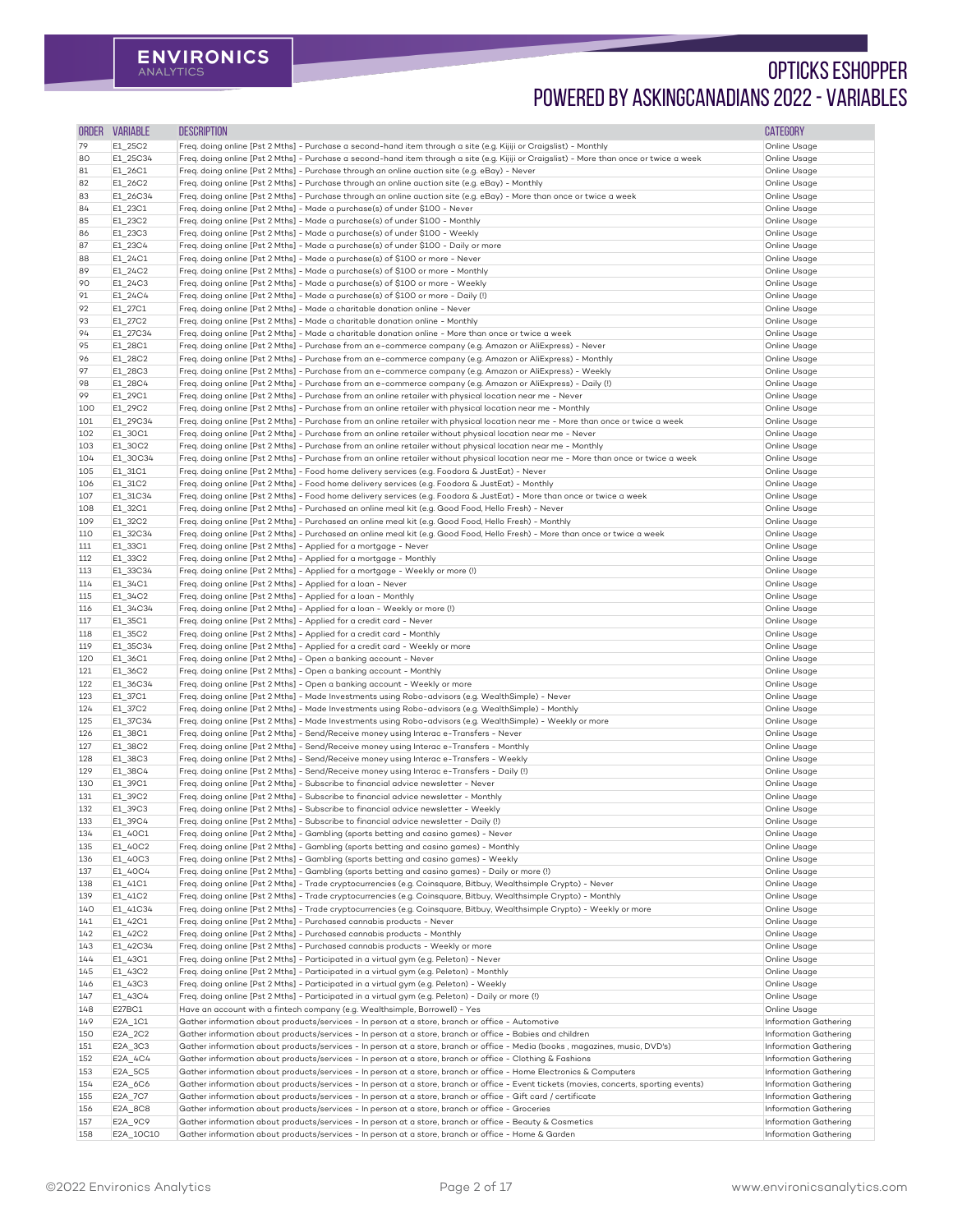| <b>ORDER</b> | <b>VARIABLE</b>        | <b>DESCRIPTION</b>                                                                                                                                                                                                                                               | <b>CATEGORY</b>                                              |
|--------------|------------------------|------------------------------------------------------------------------------------------------------------------------------------------------------------------------------------------------------------------------------------------------------------------|--------------------------------------------------------------|
| 159          | E2A_11C11              | Gather information about products/services - In person at a store, branch or office - Financial products                                                                                                                                                         | Information Gathering                                        |
| 160          | E2A_12C12              | Gather information about products/services - In person at a store, branch or office - Office supplies                                                                                                                                                            | Information Gathering                                        |
| 161          | E2A_13C13              | Gather information about products/services - In person at a store, branch or office - Pets and pet goods                                                                                                                                                         | <b>Information Gathering</b>                                 |
| 162          | E2A_14C14              | Gather information about products/services - In person at a store, branch or office - Health products or services                                                                                                                                                | <b>Information Gathering</b>                                 |
| 163          | E2A_15C15              | Gather information about products/services - In person at a store, branch or office - Sporting goods                                                                                                                                                             | Information Gathering                                        |
| 164          | E2A_16C16              | Gather information about products/services - In person at a store, branch or office - Vacation / travel                                                                                                                                                          | <b>Information Gathering</b><br><b>Information Gathering</b> |
| 165<br>166   | E2A_18C18<br>E2A_19C19 | Gather information about products/services - In person at a store, branch or office - Food delivery services (e.g. UberEats & SkipTheDishes)<br>Gather information about products/services - In person at a store, branch or office - Wireless service providers | Information Gathering                                        |
| 167          | E2A_20C20              | Gather information about products/services - In person at a store, branch or office - Insurance products                                                                                                                                                         | Information Gathering                                        |
| 168          | E2A_21C21              | Gather information about products/services - In person at a store, branch or office - Online meal kits (e.g. Good Food, Hello Fresh)                                                                                                                             | <b>Information Gathering</b>                                 |
| 169          | E2A_22C22              | Gather information about products/services - In person at a store, branch or office - Government services                                                                                                                                                        | Information Gathering                                        |
| 170          | $E2B_1C1$              | Gather information about products/services - Online/website via computer - Automotive                                                                                                                                                                            | Information Gathering                                        |
| 171          | E2B_2C2                | Gather information about products/services - Online/website via computer - Babies and children                                                                                                                                                                   | Information Gathering                                        |
| 172          | E2B_3C3                | Gather information about products/services - Online/website via computer - Media (books, magazines, music, DVD's)                                                                                                                                                | <b>Information Gathering</b>                                 |
| 173          | E2B_4C4                | Gather information about products/services - Online/website via computer - Clothing & Fashions                                                                                                                                                                   | Information Gathering                                        |
| 174          | E2B_5C5                | Gather information about products/services - Online/website via computer - Home Electronics & Computers                                                                                                                                                          | Information Gathering                                        |
| 175          | E2B_6C6                | Gather information about products/services - Online/website via computer - Event tickets (movies, concerts, sporting events)                                                                                                                                     | <b>Information Gathering</b>                                 |
| 176          | E2B_7C7                | Gather information about products/services - Online/website via computer - Gift card / certificate                                                                                                                                                               | Information Gathering                                        |
| 177<br>178   | E2B_8C8<br>E2B_9C9     | Gather information about products/services - Online/website via computer - Groceries<br>Gather information about products/services - Online/website via computer - Beauty & Cosmetics                                                                            | <b>Information Gathering</b><br>Information Gathering        |
| 179          | E2B_10C10              | Gather information about products/services - Online/website via computer - Home & Garden                                                                                                                                                                         | <b>Information Gathering</b>                                 |
| 180          | E2B_11C11              | Gather information about products/services - Online/website via computer - Financial products                                                                                                                                                                    | <b>Information Gathering</b>                                 |
| 181          | E2B_12C12              | Gather information about products/services - Online/website via computer - Office supplies                                                                                                                                                                       | Information Gathering                                        |
| 182          | E2B_13C13              | Gather information about products/services - Online/website via computer - Pets and pet goods                                                                                                                                                                    | <b>Information Gathering</b>                                 |
| 183          | E2B_14C14              | Gather information about products/services - Online/website via computer - Health products or services                                                                                                                                                           | Information Gathering                                        |
| 184          | E2B_15C15              | Gather information about products/services - Online/website via computer - Sporting goods                                                                                                                                                                        | Information Gathering                                        |
| 185          | E2B_16C16              | Gather information about products/services - Online/website via computer - Vacation / travel                                                                                                                                                                     | Information Gathering                                        |
| 186          | E2B_18C18              | Gather information about products/services - Online/website via computer - Food delivery services (e.g. UberEats & SkipTheDishes)                                                                                                                                | Information Gathering                                        |
| 187          | E2B_19C19              | Gather information about products/services - Online/website via computer - Wireless service providers                                                                                                                                                            | Information Gathering                                        |
| 188          | E2B_20C20              | Gather information about products/services - Online/website via computer - Insurance products                                                                                                                                                                    | <b>Information Gathering</b>                                 |
| 189          | E2B_21C21              | Gather information about products/services - Online/website via computer - Online meal kits (e.g. Good Food, Hello Fresh)                                                                                                                                        | <b>Information Gathering</b>                                 |
| 190<br>191   | E2B_22C22<br>E2C_1C1   | Gather information about products/services - Online/website via computer - Government services<br>Gather information about products/services - Online via your mobile device - Automotive                                                                        | Information Gathering<br>Information Gathering               |
| 192          | E2C_2C2                | Gather information about products/services - Online via your mobile device - Babies and children                                                                                                                                                                 | Information Gathering                                        |
| 193          | E2C_3C3                | Gather information about products/services - Online via your mobile device - Media (books, magazines, music, DVD's)                                                                                                                                              | <b>Information Gathering</b>                                 |
| 194          | $E2C_4C4$              | Gather information about products/services - Online via your mobile device - Clothing & Fashions                                                                                                                                                                 | <b>Information Gathering</b>                                 |
| 195          | E2C_5C5                | Gather information about products/services - Online via your mobile device - Home Electronics & Computers                                                                                                                                                        | Information Gathering                                        |
| 196          | E2C_6C6                | Gather information about products/services - Online via your mobile device - Event tickets (movies, concerts, sporting events)                                                                                                                                   | <b>Information Gathering</b>                                 |
| 197          | E2C_7C7                | Gather information about products/services - Online via your mobile device - Gift card / certificate                                                                                                                                                             | Information Gathering                                        |
| 198          | E2C_8C8                | Gather information about products/services - Online via your mobile device - Groceries                                                                                                                                                                           | <b>Information Gathering</b>                                 |
| 199          | E2C_9C9                | Gather information about products/services - Online via your mobile device - Beauty & Cosmetics                                                                                                                                                                  | <b>Information Gathering</b>                                 |
| 200          | E2C_10C10              | Gather information about products/services - Online via your mobile device - Home & Garden                                                                                                                                                                       | <b>Information Gathering</b>                                 |
| 201          | E2C_11C11              | Gather information about products/services - Online via your mobile device - Financial products                                                                                                                                                                  | <b>Information Gathering</b>                                 |
| 202          | E2C_12C12              | Gather information about products/services - Online via your mobile device - Office supplies                                                                                                                                                                     | <b>Information Gathering</b>                                 |
| 203<br>204   | E2C_13C13<br>E2C_14C14 | Gather information about products/services - Online via your mobile device - Pets and pet goods<br>Gather information about products/services - Online via your mobile device - Health products or services                                                      | <b>Information Gathering</b><br>Information Gathering        |
| 205          | E2C_15C15              | Gather information about products/services - Online via your mobile device - Sporting goods                                                                                                                                                                      | <b>Information Gathering</b>                                 |
| 206          | E2C_16C16              | Gather information about products/services - Online via your mobile device - Vacation / travel                                                                                                                                                                   | <b>Information Gathering</b>                                 |
| 207          | E2C_18C18              | Gather information about products/services - Online via your mobile device - Food delivery services (e.g. UberEats & SkipTheDishes)                                                                                                                              | <b>Information Gathering</b>                                 |
| 208          | E2C_19C19              | Gather information about products/services - Online via your mobile device - Wireless service providers                                                                                                                                                          | <b>Information Gathering</b>                                 |
| 209          | E2C_20C20              | Gather information about products/services - Online via your mobile device - Insurance products                                                                                                                                                                  | Information Gathering                                        |
| 210          | E2C 21C21              | Gather information about products/services - Online via your mobile device - Online meal kits (e.g. Good Food, Hello Fresh)                                                                                                                                      | <b>Information Gathering</b>                                 |
| 211          | E2C_22C22              | Gather information about products/services - Online via your mobile device - Government services                                                                                                                                                                 | Information Gathering                                        |
| 212          | E2D_1C1                | Gather information about products/services - By talking to someone on the phone - Automotive                                                                                                                                                                     | <b>Information Gathering</b>                                 |
| 213          | E2D_2C2                | Gather information about products/services - By talking to someone on the phone - Babies and children                                                                                                                                                            | <b>Information Gathering</b>                                 |
| 214          | E2D_3C3                | Gather information about products/services - By talking to someone on the phone - Media (books, magazines, music, DVD's)                                                                                                                                         | <b>Information Gathering</b>                                 |
| 215<br>216   | $E2D_4C4$              | Gather information about products/services - By talking to someone on the phone - Clothing & Fashions<br>Gather information about products/services - By talking to someone on the phone - Home Electronics & Computers                                          | Information Gathering<br><b>Information Gathering</b>        |
| 217          | E2D_5C5<br>E2D_6C6     | Gather information about products/services - By talking to someone on the phone - Event tickets (movies, concerts, sporting events)                                                                                                                              | <b>Information Gathering</b>                                 |
| 218          | E2D_7C7                | Gather information about products/services - By talking to someone on the phone - Gift card / certificate                                                                                                                                                        | <b>Information Gathering</b>                                 |
| 219          | E2D_8C8                | Gather information about products/services - By talking to someone on the phone - Groceries                                                                                                                                                                      | <b>Information Gathering</b>                                 |
| 220          | E2D_9C9                | Gather information about products/services - By talking to someone on the phone - Beauty & Cosmetics                                                                                                                                                             | Information Gathering                                        |
| 221          | E2D_10C10              | Gather information about products/services - By talking to someone on the phone - Home & Garden                                                                                                                                                                  | Information Gathering                                        |
| 222          | E2D_11C11              | Gather information about products/services<br>- By talking to someone on the phone - Financial products                                                                                                                                                          | <b>Information Gathering</b>                                 |
| 223          | E2D_12C12              | Gather information about products/services - By talking to someone on the phone - Office supplies                                                                                                                                                                | <b>Information Gathering</b>                                 |
| 224          | E2D_13C13              | Gather information about products/services - By talking to someone on the phone - Pets and pet goods                                                                                                                                                             | <b>Information Gathering</b>                                 |
| 225          | E2D_14C14              | Gather information about products/services - By talking to someone on the phone - Health products or services                                                                                                                                                    | <b>Information Gathering</b>                                 |
| 226          | E2D_15C15              | Gather information about products/services - By talking to someone on the phone - Sporting goods                                                                                                                                                                 | <b>Information Gathering</b>                                 |
| 227          | E2D_16C16              | Gather information about products/services - By talking to someone on the phone - Vacation / travel                                                                                                                                                              | <b>Information Gathering</b>                                 |
| 228<br>229   | E2D_18C18<br>E2D_19C19 | Gather information about products/services - By talking to someone on the phone - Food delivery services (e.g. UberEats & SkipTheDishes)<br>Gather information about products/services - By talking to someone on the phone - Wireless service providers         | Information Gathering<br>Information Gathering               |
| 230          | E2D_20C20              | Gather information about products/services - By talking to someone on the phone - Insurance products                                                                                                                                                             | <b>Information Gathering</b>                                 |
| 231          | E2D_21C21              | Gather information about products/services - By talking to someone on the phone - Online meal kits (e.g. Good Food, Hello Fresh)                                                                                                                                 | <b>Information Gathering</b>                                 |
| 232          | E2D_22C22              | Gather information about products/services - By talking to someone on the phone - Government services                                                                                                                                                            | Information Gathering                                        |
| 233          | $E2E_1C1$              | Gather information about products/services - Using 'live chat' with customer service online - Automotive                                                                                                                                                         | Information Gathering                                        |
| 234          | E2E_3C3                | Gather information about products/services - Using 'live chat' with customer service online - Media (books, magazines, music, DVD's) (^)                                                                                                                         | <b>Information Gathering</b>                                 |
| 235          | $E2E_4C4$              | Gather information about products/services - Using 'live chat' with customer service online - Clothing & Fashions (!)                                                                                                                                            | Information Gathering                                        |
| 236          | E2E_5C5                | Gather information about products/services - Using 'live chat' with customer service online - Home Electronics & Computers                                                                                                                                       | <b>Information Gathering</b>                                 |
| 237          | E2E_6C6                | Gather information about products/services - Using 'live chat' with customer service online - Event tickets (movies, concerts, sporting events) (!)                                                                                                              | <b>Information Gathering</b>                                 |
| 238          | E2E_7C7                | Gather information about products/services - Using 'live chat' with customer service online - Gift card / certificate (!)                                                                                                                                        | Information Gathering                                        |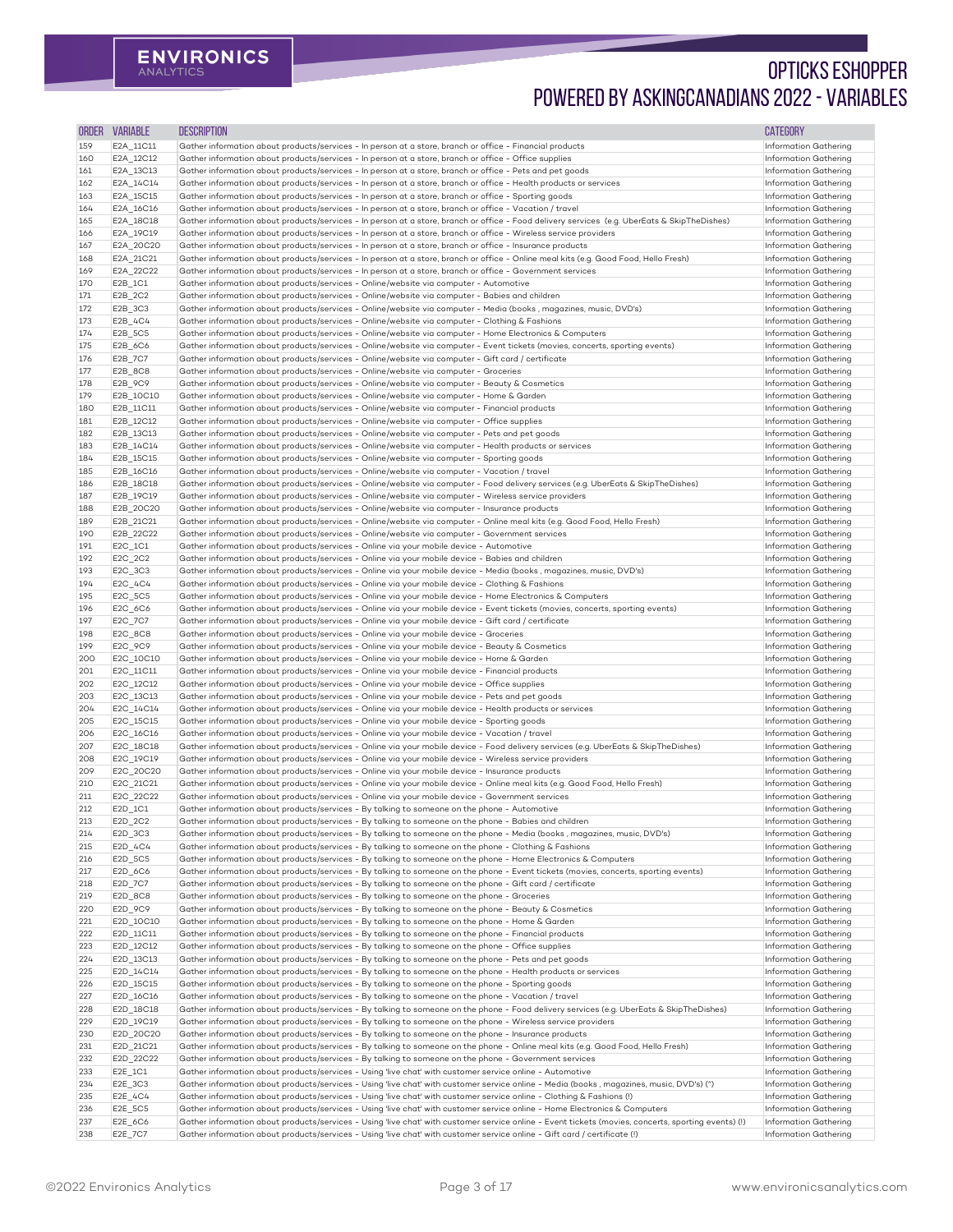| ORDER      | <b>VARIABLE</b>          | <b>DESCRIPTION</b>                                                                                                                                                                                                                                                                  | <b>CATEGORY</b>                                       |
|------------|--------------------------|-------------------------------------------------------------------------------------------------------------------------------------------------------------------------------------------------------------------------------------------------------------------------------------|-------------------------------------------------------|
| 239        | E2E_10C10                | Gather information about products/services - Using 'live chat' with customer service online - Home & Garden (!)                                                                                                                                                                     | Information Gathering                                 |
| <b>240</b> | E2E_11C11                | Gather information about products/services - Using 'live chat' with customer service online - Financial products                                                                                                                                                                    | Information Gathering                                 |
| 241<br>242 | E2E_12C12<br>E2E_14C14   | Gather information about products/services - Using 'live chat' with customer service online - Office supplies (!)<br>Gather information about products/services - Using 'live chat' with customer service online - Health products or services (!)                                  | Information Gathering<br>Information Gathering        |
| 243        | E2E_15C15                | Gather information about products/services - Using 'live chat' with customer service online - Sporting goods (!)                                                                                                                                                                    | Information Gathering                                 |
| 244        | E2E_16C16                | Gather information about products/services - Using 'live chat' with customer service online - Vacation / travel                                                                                                                                                                     | Information Gathering                                 |
| 245        | E2E_18C18                | Gather information about products/services - Using 'live chat' with customer service online - Food delivery services (!)                                                                                                                                                            | Information Gathering                                 |
| 246        | E2E_19C19                | Gather information about products/services - Using 'live chat' with customer service online - Wireless service providers                                                                                                                                                            | Information Gathering                                 |
| 247<br>248 | E2E_20C20<br>E2E_21C21   | Gather information about products/services - Using 'live chat' with customer service online - Insurance products<br>Gather information about products/services - Using 'live chat' with customer service online - Online meal kits (e.g. Good Food, Hello Fresh) (!)                | Information Gathering<br><b>Information Gathering</b> |
| 249        | E2E_22C22                | Gather information about products/services - Using 'live chat' with customer service online - Government services                                                                                                                                                                   | Information Gathering                                 |
| 250        | E2A2_1C1                 | Prefer to purchase products/services - In person at a store, branch or office - Automotive                                                                                                                                                                                          | Purchase Preference                                   |
| 251        | E2A2_2C2                 | Prefer to purchase products/services - In person at a store, branch or office - Babies and children                                                                                                                                                                                 | Purchase Preference                                   |
| 252        | E2A2_3C3                 | Prefer to purchase products/services - In person at a store, branch or office - Media (books, magazines, music, DVD's)                                                                                                                                                              | Purchase Preference                                   |
| 253<br>254 | E2A2_4C4<br>E2A2_5C5     | Prefer to purchase products/services - In person at a store, branch or office - Clothing & Fashions<br>Prefer to purchase products/services - In person at a store, branch or office - Home Electronics & Computers                                                                 | Purchase Preference<br>Purchase Preference            |
| 255        | E2A2_6C6                 | Prefer to purchase products/services - In person at a store, branch or office - Event tickets (movies, concerts, sporting events)                                                                                                                                                   | Purchase Preference                                   |
| 256        | E2A2_7C7                 | Prefer to purchase products/services - In person at a store, branch or office - Gift card / certificate                                                                                                                                                                             | Purchase Preference                                   |
| 257        | E2A2_8C8                 | Prefer to purchase products/services - In person at a store, branch or office - Groceries                                                                                                                                                                                           | Purchase Preference                                   |
| 258        | E2A2_9C9                 | Prefer to purchase products/services - In person at a store, branch or office - Beauty & Cosmetics                                                                                                                                                                                  | Purchase Preference                                   |
| 259        | E2A2_10C10               | Prefer to purchase products/services - In person at a store, branch or office - Home & Garden                                                                                                                                                                                       | Purchase Preference<br>Purchase Preference            |
| 260<br>261 | E2A2_11C11<br>E2A2_12C12 | Prefer to purchase products/services - In person at a store, branch or office - Financial products<br>Prefer to purchase products/services - In person at a store, branch or office - Office supplies                                                                               | Purchase Preference                                   |
| 262        | E2A2_13C13               | Prefer to purchase products/services - In person at a store, branch or office - Pets and pet goods                                                                                                                                                                                  | Purchase Preference                                   |
| 263        | E2A2_14C14               | Prefer to purchase products/services - In person at a store, branch or office - Health products or services                                                                                                                                                                         | Purchase Preference                                   |
| 264        | E2A2_15C15               | Prefer to purchase products/services - In person at a store, branch or office - Sporting goods                                                                                                                                                                                      | Purchase Preference                                   |
| 265        | E2A2_16C16               | Prefer to purchase products/services - In person at a store, branch or office - Vacation / travel                                                                                                                                                                                   | Purchase Preference                                   |
| 266<br>267 | E2A2_18C18<br>E2A2 19C19 | Prefer to purchase products/services - In person at a store, branch or office - Food Home delivery services (e.g. Foodora & JustEat)<br>Prefer to purchase products/services - In person at a store, branch or office - Wireless service providers (e.g. mobile phone and internet) | Purchase Preference<br>Purchase Preference            |
| 268        | E2A2 20C20               | Prefer to purchase products/services - In person at a store, branch or office - Insurance products                                                                                                                                                                                  | Purchase Preference                                   |
| 269        | E2A2_21C21               | Prefer to purchase products/services - In person at a store, branch or office - Online meal kits (e.g. Good Food, Hello Fresh)                                                                                                                                                      | Purchase Preference                                   |
| 270        | E2A2_22C22               | Prefer to purchase products/services - In person at a store, branch or office - Government services                                                                                                                                                                                 | Purchase Preference                                   |
| 271        | E2B2_1C1                 | Prefer to purchase products/services - Online/website via computer - Automotive                                                                                                                                                                                                     | Purchase Preference                                   |
| 272<br>273 | E2B2_2C2<br>E2B2_3C3     | Prefer to purchase products/services - Online/website via computer - Babies and children<br>Prefer to purchase products/services - Online/website via computer - Media (books, magazines, music, DVD's)                                                                             | Purchase Preference<br>Purchase Preference            |
| 274        | E2B2_4C4                 | Prefer to purchase products/services - Online/website via computer - Clothing & Fashions                                                                                                                                                                                            | Purchase Preference                                   |
| 275        | E2B2_5C5                 | Prefer to purchase products/services - Online/website via computer - Home Electronics & Computers                                                                                                                                                                                   | Purchase Preference                                   |
| 276        | E2B2_6C6                 | Prefer to purchase products/services - Online/website via computer - Event tickets (movies, concerts, sporting events)                                                                                                                                                              | Purchase Preference                                   |
| 277        | E2B2_7C7                 | Prefer to purchase products/services - Online/website via computer - Gift card / certificate                                                                                                                                                                                        | Purchase Preference                                   |
| 278<br>279 | E2B2_8C8<br>E2B2_9C9     | Prefer to purchase products/services - Online/website via computer - Groceries<br>Prefer to purchase products/services - Online/website via computer - Beauty & Cosmetics                                                                                                           | Purchase Preference<br>Purchase Preference            |
| 280        | E2B2_10C10               | Prefer to purchase products/services - Online/website via computer - Home & Garden                                                                                                                                                                                                  | Purchase Preference                                   |
| 281        | E2B2_11C11               | Prefer to purchase products/services - Online/website via computer - Financial products                                                                                                                                                                                             | Purchase Preference                                   |
| 282        | E2B2_12C12               | Prefer to purchase products/services - Online/website via computer - Office supplies                                                                                                                                                                                                | Purchase Preference                                   |
| 283        | E2B2_13C13               | Prefer to purchase products/services - Online/website via computer - Pets and pet goods                                                                                                                                                                                             | Purchase Preference                                   |
| 284<br>285 | E2B2_14C14<br>E2B2_15C15 | Prefer to purchase products/services - Online/website via computer - Health products or services<br>Prefer to purchase products/services - Online/website via computer - Sporting goods                                                                                             | Purchase Preference<br>Purchase Preference            |
| 286        | E2B2_16C16               | Prefer to purchase products/services - Online/website via computer - Vacation / travel                                                                                                                                                                                              | Purchase Preference                                   |
| 287        | E2B2_18C18               | Prefer to purchase products/services - Online/website via computer - Food Home delivery services                                                                                                                                                                                    | Purchase Preference                                   |
| 288        | E2B2_19C19               | Prefer to purchase products/services - Online/website via computer - Wireless service providers                                                                                                                                                                                     | Purchase Preference                                   |
| 289        | E2B2_20C20               | Prefer to purchase products/services - Online/website via computer - Insurance products                                                                                                                                                                                             | Purchase Preference                                   |
| 290<br>291 | E2B2_21C21<br>E2B2_22C22 | Prefer to purchase products/services - Online/website via computer - Online meal kits (e.g. Good Food, Hello Fresh)<br>Prefer to purchase products/services - Online/website via computer - Government services                                                                     | Purchase Preference<br>Purchase Preference            |
| 292        | E2C2_1C1                 | Prefer to purchase products/services - Online via your mobile device - Automotive                                                                                                                                                                                                   | Purchase Preference                                   |
| 293        | E2C2_2C2                 | Prefer to purchase products/services - Online via your mobile device - Babies and children                                                                                                                                                                                          | Purchase Preference                                   |
| 294        | E2C2_3C3                 | Prefer to purchase products/services - Online via your mobile device - Media (books, magazines, music, DVD's)                                                                                                                                                                       | Purchase Preference                                   |
| 295        | E2C2_4C4                 | Prefer to purchase products/services - Online via your mobile device - Clothing & Fashions                                                                                                                                                                                          | Purchase Preference                                   |
| 296<br>297 | E2C2_5C5<br>E2C2_6C6     | Prefer to purchase products/services - Online via your mobile device - Home Electronics & Computers<br>Prefer to purchase products/services - Online via your mobile device - Event tickets (movies, concerts, sporting events)                                                     | Purchase Preference<br>Purchase Preference            |
| 298        | E2C2_7C7                 | Prefer to purchase products/services - Online via your mobile device - Gift card / certificate                                                                                                                                                                                      | Purchase Preference                                   |
| 299        | E2C2_8C8                 | Prefer to purchase products/services - Online via your mobile device - Groceries                                                                                                                                                                                                    | Purchase Preference                                   |
| 300        | E2C2_9C9                 | Prefer to purchase products/services - Online via your mobile device - Beauty & Cosmetics                                                                                                                                                                                           | Purchase Preference                                   |
| 301        | E2C2_10C10               | Prefer to purchase products/services - Online via your mobile device - Home & Garden                                                                                                                                                                                                | Purchase Preference                                   |
| 302<br>303 | E2C2 11C11<br>E2C2 12C12 | Prefer to purchase products/services - Online via your mobile device - Financial products<br>Prefer to purchase products/services - Online via your mobile device - Office supplies                                                                                                 | Purchase Preference<br>Purchase Preference            |
| 304        | E2C2_13C13               | Prefer to purchase products/services - Online via your mobile device - Pets and pet goods                                                                                                                                                                                           | Purchase Preference                                   |
| 305        | E2C2_14C14               | Prefer to purchase products/services - Online via your mobile device - Health products or services                                                                                                                                                                                  | Purchase Preference                                   |
| 306        | E2C2_15C15               | Prefer to purchase products/services - Online via your mobile device - Sporting goods                                                                                                                                                                                               | Purchase Preference                                   |
| 307        | E2C2_16C16               | Prefer to purchase products/services - Online via your mobile device - Vacation / travel                                                                                                                                                                                            | Purchase Preference                                   |
| 308<br>309 | E2C2_18C18<br>E2C2_19C19 | Prefer to purchase products/services - Online via your mobile device - Food Home delivery services (e.g. Foodora & JustEat)<br>Prefer to purchase products/services - Online via your mobile device - Wireless service providers (e.g. mobile phone and internet)                   | Purchase Preference<br>Purchase Preference            |
| 310        | E2C2 20C20               | Prefer to purchase products/services - Online via your mobile device - Insurance products                                                                                                                                                                                           | Purchase Preference                                   |
| 311        | E2C2_21C21               | Prefer to purchase products/services - Online via your mobile device - Online meal kits (e.g. Good Food, Hello Fresh)                                                                                                                                                               | Purchase Preference                                   |
| 312        | E2C2_22C22               | Prefer to purchase products/services - Online via your mobile device - Government services                                                                                                                                                                                          | Purchase Preference                                   |
| 313        | E2D2_1C1                 | Prefer to purchase products/services - By talking to someone on the phone - Automotive                                                                                                                                                                                              | Purchase Preference                                   |
| 314        | E2D2_2C2                 | Prefer to purchase products/services - By talking to someone on the phone - Babies and children (!)                                                                                                                                                                                 | Purchase Preference                                   |
| 315<br>316 | E2D2_3C3<br>E2D2_4C4     | Prefer to purchase products/services - By talking to someone on the phone - Media (books, magazines, music, DVD's)<br>Prefer to purchase products/services - By talking to someone on the phone - Clothing & Fashions                                                               | Purchase Preference<br>Purchase Preference            |
| 317        | E2D2_5C5                 | Prefer to purchase products/services - By talking to someone on the phone - Home Electronics & Computers                                                                                                                                                                            | Purchase Preference                                   |
| 318        | E2D2_6C6                 | Prefer to purchase products/services - By talking to someone on the phone - Event tickets (movies, concerts, sporting events)                                                                                                                                                       | Purchase Preference                                   |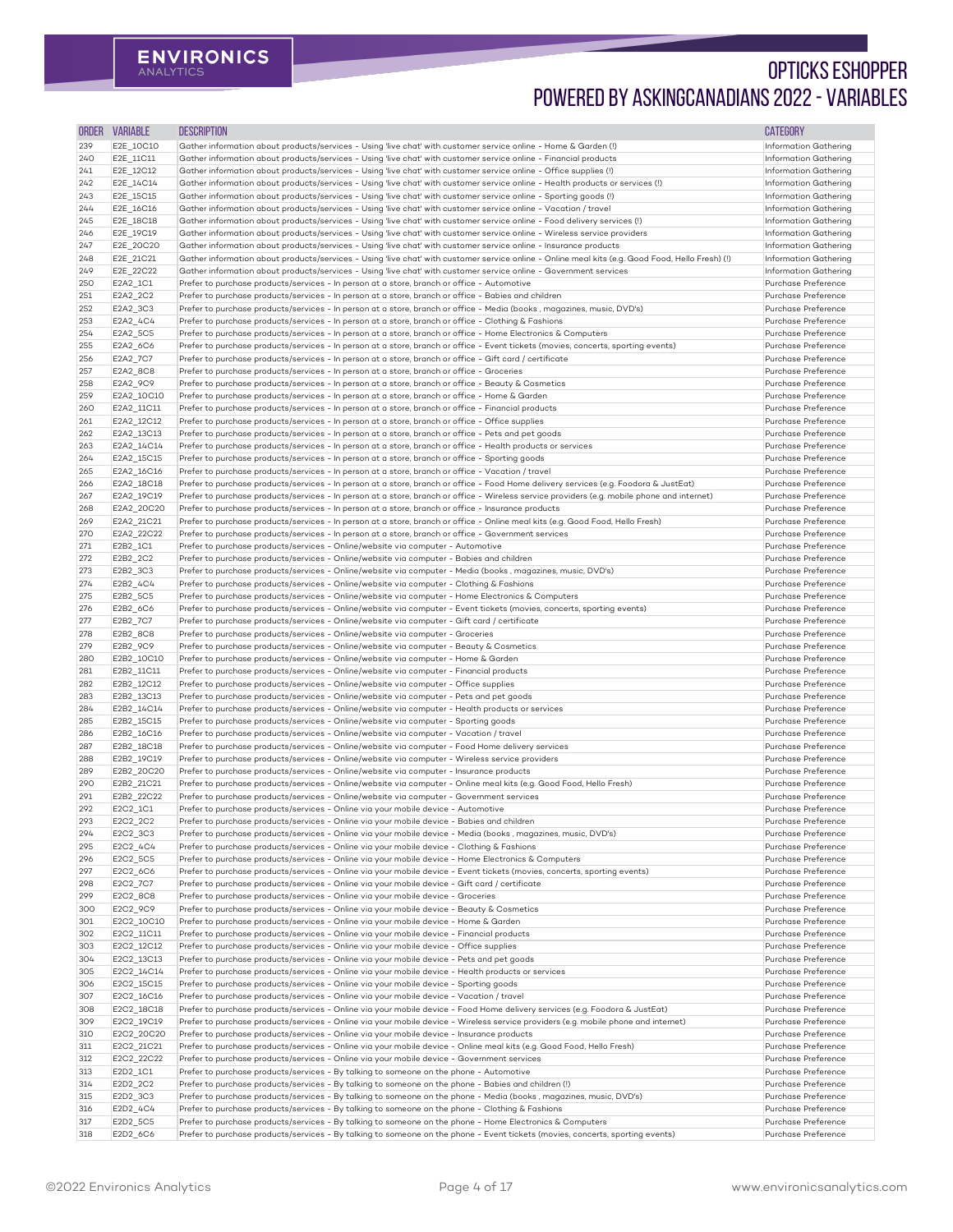| <b>ORDER</b> | <b>VARIABLE</b>          | <b>DESCRIPTION</b>                                                                                                                                                                                                                   | <b>CATEGORY</b>                                    |
|--------------|--------------------------|--------------------------------------------------------------------------------------------------------------------------------------------------------------------------------------------------------------------------------------|----------------------------------------------------|
| 319          | E2D2_7C7                 | Prefer to purchase products/services - By talking to someone on the phone - Gift card / certificate                                                                                                                                  | Purchase Preference                                |
| 320          | E2D2_8C8                 | Prefer to purchase products/services - By talking to someone on the phone - Groceries (!)                                                                                                                                            | Purchase Preference                                |
| 321          | E2D2_9C9                 | Prefer to purchase products/services - By talking to someone on the phone - Beauty & Cosmetics                                                                                                                                       | Purchase Preference                                |
| 322          | E2D2_10C10               | Prefer to purchase products/services - By talking to someone on the phone - Home & Garden                                                                                                                                            | Purchase Preference                                |
| 323          | E2D2_11C11               | Prefer to purchase products/services - By talking to someone on the phone - Financial products                                                                                                                                       | Purchase Preference                                |
| 324          | E2D2_12C12               | Prefer to purchase products/services - By talking to someone on the phone - Office supplies                                                                                                                                          | Purchase Preference                                |
| 325          | E2D2_13C13               | Prefer to purchase products/services - By talking to someone on the phone - Pets and pet goods                                                                                                                                       | Purchase Preference                                |
| 326          | E2D2_14C14               | Prefer to purchase products/services - By talking to someone on the phone - Health products or services                                                                                                                              | Purchase Preference                                |
| 327          | E2D2_15C15               | Prefer to purchase products/services - By talking to someone on the phone - Sporting goods                                                                                                                                           | Purchase Preference<br>Purchase Preference         |
| 328<br>329   | E2D2_16C16<br>E2D2_18C18 | Prefer to purchase products/services - By talking to someone on the phone - Vacation / travel<br>Prefer to purchase products/services - By talking to someone on the phone - Food Home delivery services (e.g. Foodora & JustEat)    | Purchase Preference                                |
| 330          | E2D2_19C19               | Prefer to purchase products/services - By talking to someone on the phone - Wireless service providers (e.g. mobile phone and internet)                                                                                              | Purchase Preference                                |
| 331          | E2D2 20C20               | Prefer to purchase products/services - By talking to someone on the phone - Insurance products                                                                                                                                       | Purchase Preference                                |
| 332          | E2D2_21C21               | Prefer to purchase products/services - By talking to someone on the phone - Online meal kits (e.g. Good Food, Hello Fresh)                                                                                                           | Purchase Preference                                |
| 333          | E2D2_22C22               | Prefer to purchase products/services - By talking to someone on the phone - Government services                                                                                                                                      | Purchase Preference                                |
| 334          | E2E2_1C1                 | Prefer to purchase products/services - Using 'live chat' with customer service online - Automotive (!)                                                                                                                               | Purchase Preference                                |
| 335          | E2E2_5C5                 | Prefer to purchase products/services - Using 'live chat' with customer service online - Home Electronics & Computers (!)                                                                                                             | Purchase Preference                                |
| 336          | E2E2_6C6                 | Prefer to purchase products/services - Using 'live chat' with customer service online - Event tickets (movies, concerts, sporting events) (!)                                                                                        | Purchase Preference                                |
| 337          | E2E2_11C11               | Prefer to purchase products/services - Using 'live chat' with customer service online - Financial products                                                                                                                           | Purchase Preference                                |
| 338          | E2E2_14C14               | Prefer to purchase products/services - Using 'live chat' with customer service online - Health products or services (!)                                                                                                              | Purchase Preference                                |
| 339          | E2E2_16C16               | Prefer to purchase products/services - Using 'live chat' with customer service online - Vacation / travel                                                                                                                            | Purchase Preference                                |
| 340          | E2E2_19C19               | Prefer to purchase products/services - Using 'live chat' with customer service online - Wireless service providers (e.g. mobile phone and internet)                                                                                  | Purchase Preference                                |
| 341<br>342   | E2E2_20C20<br>E2E2_22C22 | Prefer to purchase products/services - Using 'live chat' with customer service online - Insurance products<br>Prefer to purchase products/services - Using 'live chat' with customer service online - Government services            | Purchase Preference<br>Purchase Preference         |
| 343          | E2E2_3C3                 | Prefer to purchase products/services - Using 'live chat' with customer service online - Media (books, magazines, music, DVD's) (^)                                                                                                   | Purchase Preference                                |
| 344          | E2E2_4C4                 | Prefer to purchase products/services - Using 'live chat' with customer service online - Clothing & Fashions (!)                                                                                                                      | Purchase Preference                                |
| 345          | E2A3_1C1                 | Obtain customer service for products/services - In person at a store, branch or office - Automotive                                                                                                                                  | <b>Customer Service</b>                            |
| 346          | E2A3_2C2                 | Obtain customer service for products/services - In person at a store, branch or office - Babies and children                                                                                                                         | <b>Customer Service</b>                            |
| 347          | E2A3_9C9                 | Obtain customer service for products/services - In person at a store, branch or office - Beauty & Cosmetics                                                                                                                          | Customer Service                                   |
| 348          | E2A3_4C4                 | Obtain customer service for products/services - In person at a store, branch or office - Clothing & Fashions                                                                                                                         | Customer Service                                   |
| 349          | E2A3_6C6                 | Obtain customer service for products/services - In person at a store, branch or office - Event tickets (movies, concerts, sporting events)                                                                                           | <b>Customer Service</b>                            |
| 350          | E2A3_11C11               | Obtain customer service for products/services - In person at a store, branch or office - Financial products                                                                                                                          | Customer Service                                   |
| 351          | E2A3_18C18               | Obtain customer service for products/services - In person at a store, branch or office - Food Home delivery services (e.g. Foodora & JustEat)                                                                                        | <b>Customer Service</b>                            |
| 352          | E2A3_7C7                 | Obtain customer service for products/services - In person at a store, branch or office - Gift card / certificate                                                                                                                     | <b>Customer Service</b>                            |
| 353          | E2A3_22C22               | Obtain customer service for products/services - In person at a store, branch or office - Government services                                                                                                                         | <b>Customer Service</b>                            |
| 354          | E2A3_8C8                 | Obtain customer service for products/services - In person at a store, branch or office - Groceries                                                                                                                                   | <b>Customer Service</b>                            |
| 355          | E2A3_14C14               | Obtain customer service for products/services - In person at a store, branch or office - Health products or services                                                                                                                 | <b>Customer Service</b>                            |
| 356<br>357   | E2A3_10C10<br>E2A3_5C5   | Obtain customer service for products/services - In person at a store, branch or office - Home & Garden<br>Obtain customer service for products/services - In person at a store, branch or office - Home Electronics & Computers      | <b>Customer Service</b><br>Customer Service        |
| 358          | E2A3_2OC2O               | Obtain customer service for products/services - In person at a store, branch or office - Insurance products                                                                                                                          | <b>Customer Service</b>                            |
| 359          | E2A3_3C3                 | Obtain customer service for products/services - In person at a store, branch or office - Media (books, magazines, music, DVD's)                                                                                                      | <b>Customer Service</b>                            |
| 360          | E2A3_12C12               | Obtain customer service for products/services - In person at a store, branch or office - Office supplies                                                                                                                             | <b>Customer Service</b>                            |
| 361          | E2A3_21C21               | Obtain customer service for products/services - In person at a store, branch or office - Online meal kits (e.g. Good Food, Hello Fresh)                                                                                              | <b>Customer Service</b>                            |
| 362          | E2A3_13C13               | Obtain customer service for products/services - In person at a store, branch or office - Pets and pet goods                                                                                                                          | <b>Customer Service</b>                            |
| 363          | E2A3_15C15               | Obtain customer service for products/services - In person at a store, branch or office - Sporting goods                                                                                                                              | <b>Customer Service</b>                            |
| 364          | E2A3_16C16               | Obtain customer service for products/services - In person at a store, branch or office - Vacation / travel                                                                                                                           | Customer Service                                   |
| 365          | E2A3_19C19               | Obtain customer service for products/services - In person at a store, branch or office - Wireless service providers (e.g. mobile phone and internet)                                                                                 | <b>Customer Service</b>                            |
| 366          | E2B3_1C1                 | Obtain customer service for products/services - Online/website via computer - Automotive                                                                                                                                             | <b>Customer Service</b>                            |
| 367          | E2B3_2C2                 | Obtain customer service for products/services - Online/website via computer - Babies and children                                                                                                                                    | Customer Service                                   |
| 368          | E2B3_9C9                 | Obtain customer service for products/services - Online/website via computer - Beauty & Cosmetics                                                                                                                                     | <b>Customer Service</b>                            |
| 369<br>370   | E2B3_4C4<br>E2B3_6C6     | Obtain customer service for products/services - Online/website via computer - Clothing & Fashions<br>Obtain customer service for products/services - Online/website via computer - Event tickets (movies, concerts, sporting events) | <b>Customer Service</b><br><b>Customer Service</b> |
| 371          | E2B3_11C11               | Obtain customer service for products/services - Online/website via computer - Financial products                                                                                                                                     | Customer Service                                   |
| 372          | E2B3_18C18               | Obtain customer service for products/services - Online/website via computer - Food Home delivery services (e.g. Foodora & JustEat)                                                                                                   | <b>Customer Service</b>                            |
| 373          | E2B3_7C7                 | Obtain customer service for products/services - Online/website via computer - Gift card / certificate                                                                                                                                | <b>Customer Service</b>                            |
| 374          | E2B3_22C22               | Obtain customer service for products/services - Online/website via computer - Government services                                                                                                                                    | <b>Customer Service</b>                            |
| 375          | E2B3_8C8                 | Obtain customer service for products/services - Online/website via computer - Groceries                                                                                                                                              | <b>Customer Service</b>                            |
| 376          | E2B3_14C14               | Obtain customer service for products/services - Online/website via computer - Health products or services                                                                                                                            | Customer Service                                   |
| 377          | E2B3_10C10               | Obtain customer service for products/services - Online/website via computer - Home & Garden                                                                                                                                          | <b>Customer Service</b>                            |
| 378          | E2B3_5C5                 | Obtain customer service for products/services - Online/website via computer - Home Electronics & Computers                                                                                                                           | <b>Customer Service</b>                            |
| 379          | E2B3_20C20               | Obtain customer service for products/services - Online/website via computer - Insurance products                                                                                                                                     | <b>Customer Service</b>                            |
| 380          | E2B3_3C3                 | Obtain customer service for products/services - Online/website via computer - Media (books, magazines, music, DVD's)                                                                                                                 | <b>Customer Service</b>                            |
| 381          | E2B3_12C12               | Obtain customer service for products/services - Online/website via computer - Office supplies                                                                                                                                        | <b>Customer Service</b>                            |
| 382          | E2B3_21C21               | Obtain customer service for products/services - Online/website via computer - Online meal kits (e.g. Good Food, Hello Fresh)<br>Obtain customer service for products/services - Online/website via computer - Pets and pet goods     | <b>Customer Service</b><br><b>Customer Service</b> |
| 383<br>384   | E2B3_13C13<br>E2B3_15C15 | Obtain customer service for products/services - Online/website via computer - Sporting goods                                                                                                                                         | <b>Customer Service</b>                            |
| 385          | E2B3_16C16               | Obtain customer service for products/services - Online/website via computer - Vacation / travel                                                                                                                                      | <b>Customer Service</b>                            |
| 386          | E2B3_19C19               | Obtain customer service for products/services - Online/website via computer - Wireless service providers (e.g. mobile phone and internet)                                                                                            | <b>Customer Service</b>                            |
| 387          | E2C3_1C1                 | Obtain customer service for products/services - Online via your mobile device - Automotive                                                                                                                                           | <b>Customer Service</b>                            |
| 388          | E2C3_2C2                 | Obtain customer service for products/services - Online via your mobile device - Babies and children                                                                                                                                  | <b>Customer Service</b>                            |
| 389          | E2C3_9C9                 | Obtain customer service for products/services - Online via your mobile device - Beauty & Cosmetics                                                                                                                                   | <b>Customer Service</b>                            |
| 390          | E2C3_4C4                 | Obtain customer service for products/services - Online via your mobile device - Clothing & Fashions                                                                                                                                  | <b>Customer Service</b>                            |
| 391          | E2C3_6C6                 | Obtain customer service for products/services - Online via your mobile device - Event tickets (movies, concerts, sporting events)                                                                                                    | <b>Customer Service</b>                            |
| 392          | E2C3_11C11               | Obtain customer service for products/services - Online via your mobile device - Financial products                                                                                                                                   | <b>Customer Service</b>                            |
| 393          | E2C3_18C18               | Obtain customer service for products/services - Online via your mobile device - Food Home delivery services (e.g. Foodora & JustEat)                                                                                                 | <b>Customer Service</b>                            |
| 394          | E2C3_7C7                 | Obtain customer service for products/services - Online via your mobile device - Gift card / certificate                                                                                                                              | <b>Customer Service</b>                            |
| 395<br>396   | E2C3_22C22<br>E2C3_8C8   | Obtain customer service for products/services - Online via your mobile device - Government services<br>Obtain customer service for products/services - Online via your mobile device - Groceries                                     | <b>Customer Service</b><br><b>Customer Service</b> |
| 397          | E2C3_14C14               | Obtain customer service for products/services - Online via your mobile device - Health products or services                                                                                                                          | <b>Customer Service</b>                            |
|              | E2C3_10C10               | Obtain customer service for products/services - Online via your mobile device - Home & Garden                                                                                                                                        | <b>Customer Service</b>                            |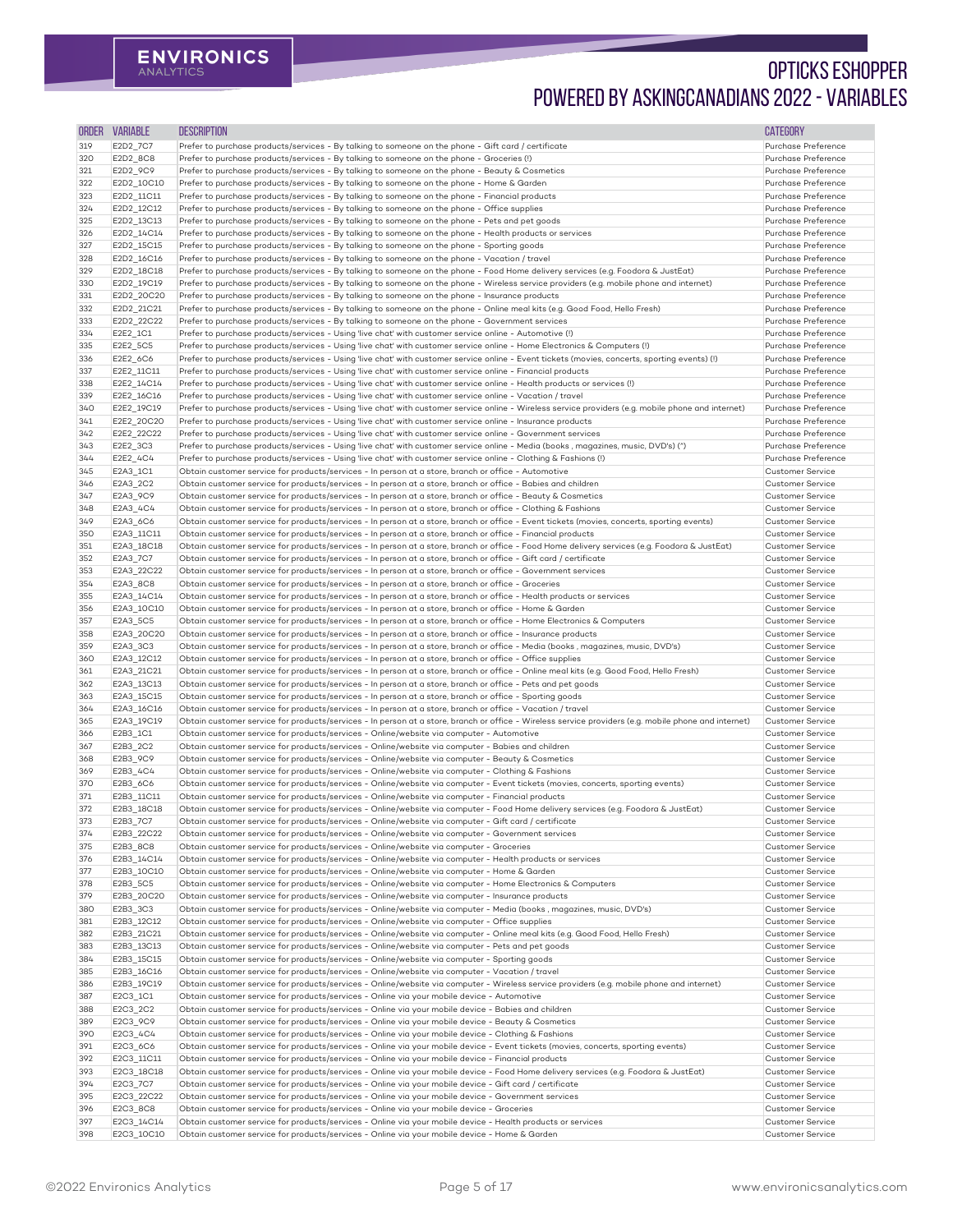| <b>ORDER</b> | <b>VARIABLE</b>          | <b>DESCRIPTION</b>                                                                                                                                                                                                                                                        | <b>CATEGORY</b>                                    |
|--------------|--------------------------|---------------------------------------------------------------------------------------------------------------------------------------------------------------------------------------------------------------------------------------------------------------------------|----------------------------------------------------|
| 399          | E2C3_5C5                 | Obtain customer service for products/services - Online via your mobile device - Home Electronics & Computers                                                                                                                                                              | <b>Customer Service</b>                            |
| 400          | E2C3_20C20               | Obtain customer service for products/services - Online via your mobile device - Insurance products                                                                                                                                                                        | Customer Service                                   |
| 401          | E2C3_3C3                 | Obtain customer service for products/services - Online via your mobile device - Media (books, magazines, music, DVD's)                                                                                                                                                    | <b>Customer Service</b>                            |
| 402          | E2C3_12C12<br>E2C3_21C21 | Obtain customer service for products/services - Online via your mobile device - Office supplies<br>Obtain customer service for products/services - Online via your mobile device - Online meal kits (e.g. Good Food, Hello Fresh)                                         | Customer Service<br>Customer Service               |
| 403<br>404   | E2C3_13C13               | Obtain customer service for products/services - Online via your mobile device - Pets and pet goods                                                                                                                                                                        | <b>Customer Service</b>                            |
| 405          | E2C3_15C15               | Obtain customer service for products/services - Online via your mobile device - Sporting goods                                                                                                                                                                            | Customer Service                                   |
| 406          | E2C3_16C16               | Obtain customer service for products/services - Online via your mobile device - Vacation / travel                                                                                                                                                                         | Customer Service                                   |
| 407          | E2C3_19C19               | Obtain customer service for products/services - Online via your mobile device - Wireless service providers (e.g. mobile phone and internet)                                                                                                                               | <b>Customer Service</b>                            |
| 408          | E2D3_1C1                 | Obtain customer service for products/services - By talking to someone on the phone - Automotive                                                                                                                                                                           | <b>Customer Service</b>                            |
| 409          | E2D3_2C2                 | Obtain customer service for products/services - By talking to someone on the phone - Babies and children                                                                                                                                                                  | Customer Service                                   |
| 410<br>411   | E2D3_9C9<br>E2D3_4C4     | Obtain customer service for products/services - By talking to someone on the phone - Beauty & Cosmetics<br>Obtain customer service for products/services - By talking to someone on the phone - Clothing & Fashions                                                       | Customer Service<br>Customer Service               |
| 412          | E2D3_6C6                 | Obtain customer service for products/services - By talking to someone on the phone - Event tickets (movies, concerts, sporting events)                                                                                                                                    | Customer Service                                   |
| 413          | E2D3_11C11               | Obtain customer service for products/services - By talking to someone on the phone - Financial products                                                                                                                                                                   | Customer Service                                   |
| 414          | E2D3_18C18               | Obtain customer service for products/services - By talking to someone on the phone - Food Home delivery services (e.g. Foodora & JustEat)                                                                                                                                 | Customer Service                                   |
| 415          | E2D3_7C7                 | Obtain customer service for products/services - By talking to someone on the phone - Gift card / certificate                                                                                                                                                              | <b>Customer Service</b>                            |
| 416          | E2D3_22C22               | Obtain customer service for products/services - By talking to someone on the phone - Government services                                                                                                                                                                  | Customer Service                                   |
| 417<br>418   | E2D3_8C8<br>E2D3_14C14   | Obtain customer service for products/services - By talking to someone on the phone - Groceries<br>Obtain customer service for products/services - By talking to someone on the phone - Health products or services                                                        | Customer Service<br><b>Customer Service</b>        |
| 419          | E2D3_10C10               | Obtain customer service for products/services - By talking to someone on the phone - Home & Garden                                                                                                                                                                        | Customer Service                                   |
| 420          | E2D3_5C5                 | Obtain customer service for products/services - By talking to someone on the phone - Home Electronics & Computers                                                                                                                                                         | <b>Customer Service</b>                            |
| 421          | E2D3_20C20               | Obtain customer service for products/services - By talking to someone on the phone - Insurance products                                                                                                                                                                   | <b>Customer Service</b>                            |
| 422          | E2D3_3C3                 | Obtain customer service for products/services - By talking to someone on the phone - Media (books, magazines, music, DVD's)                                                                                                                                               | Customer Service                                   |
| 423          | E2D3_12C12               | Obtain customer service for products/services - By talking to someone on the phone - Office supplies                                                                                                                                                                      | Customer Service                                   |
| 424          | E2D3_21C21               | Obtain customer service for products/services - By talking to someone on the phone - Online meal kits (e.g. Good Food, Hello Fresh)                                                                                                                                       | Customer Service                                   |
| 425<br>426   | E2D3_13C13<br>E2D3_15C15 | Obtain customer service for products/services - By talking to someone on the phone - Pets and pet goods<br>Obtain customer service for products/services - By talking to someone on the phone - Sporting goods                                                            | Customer Service<br>Customer Service               |
| 427          | E2D3_16C16               | Obtain customer service for products/services - By talking to someone on the phone - Vacation / travel                                                                                                                                                                    | <b>Customer Service</b>                            |
| 428          | E2D3_19C19               | Obtain customer service for products/services - By talking to someone on the phone - Wireless service providers (e.g. mobile phone and internet)                                                                                                                          | Customer Service                                   |
| 429          | E2E3_1C1                 | Obtain customer service for products/services - Using 'live chat' with customer service online - Automotive                                                                                                                                                               | Customer Service                                   |
| 430          | E2E3_2C2                 | Obtain customer service for products/services - Using 'live chat' with customer service online - Babies and children                                                                                                                                                      | Customer Service                                   |
| 431          | E2E3_9C9                 | Obtain customer service for products/services - Using 'live chat' with customer service online - Beauty & Cosmetics                                                                                                                                                       | Customer Service                                   |
| 432          | E2E3_4C4                 | Obtain customer service for products/services - Using 'live chat' with customer service online - Clothing & Fashions                                                                                                                                                      | Customer Service                                   |
| 433<br>434   | E2E3_6C6<br>E2E3_11C11   | Obtain customer service for products/services - Using 'live chat' with customer service online - Event tickets (movies, concerts, sporting events)<br>Obtain customer service for products/services - Using 'live chat' with customer service online - Financial products | Customer Service<br><b>Customer Service</b>        |
| 435          | E2E3_18C18               | Obtain customer service for products/services - Using 'live chat' with customer service online - Food Home delivery services (e.g. Foodora &                                                                                                                              | Customer Service                                   |
|              |                          | JustEat)                                                                                                                                                                                                                                                                  |                                                    |
| 436          | E2E3_7C7                 | Obtain customer service for products/services - Using 'live chat' with customer service online - Gift card / certificate                                                                                                                                                  | Customer Service                                   |
| 437          | E2E3_22C22               | Obtain customer service for products/services - Using 'live chat' with customer service online - Government services                                                                                                                                                      | Customer Service                                   |
| 438          | E2E3_8C8                 | Obtain customer service for products/services - Using 'live chat' with customer service online - Groceries                                                                                                                                                                | Customer Service                                   |
| 439<br>440   | E2E3_14C14<br>E2E3_10C10 | Obtain customer service for products/services - Using 'live chat' with customer service online - Health products or services<br>Obtain customer service for products/services - Using 'live chat' with customer service online - Home & Garden                            | Customer Service<br>Customer Service               |
| 441          | E2E3_5C5                 | Obtain customer service for products/services - Using 'live chat' with customer service online - Home Electronics & Computers                                                                                                                                             | Customer Service                                   |
| 442          | E2E3_20C20               | Obtain customer service for products/services - Using 'live chat' with customer service online - Insurance products                                                                                                                                                       | Customer Service                                   |
| 443          | E2E3_3C3                 | Obtain customer service for products/services - Using 'live chat' with customer service online - Media (books, magazines, music, DVD's)                                                                                                                                   | Customer Service                                   |
| 444          | E2E3_12C12               | Obtain customer service for products/services - Using 'live chat' with customer service online - Office supplies                                                                                                                                                          | Customer Service                                   |
| 445          | E2E3_21C21               | Obtain customer service for products/services - Using 'live chat' with customer service online - Online meal kits (e.g. Good Food, Hello Fresh)                                                                                                                           | <b>Customer Service</b>                            |
| 446<br>447   | E2E3_13C13<br>E2E3_15C15 | Obtain customer service for products/services - Using 'live chat' with customer service online - Pets and pet goods<br>Obtain customer service for products/services - Using 'live chat' with customer service online - Sporting goods                                    | <b>Customer Service</b><br>Customer Service        |
| 448          | E2E3_16C16               | Obtain customer service for products/services - Using 'live chat' with customer service online - Vacation / travel                                                                                                                                                        | <b>Customer Service</b>                            |
| 449          | E2E3_19C19               | Obtain customer service for products/services - Using 'live chat' with customer service online - Wireless service providers (e.g. mobile phone and<br>internet)                                                                                                           | Customer Service                                   |
| 450          | E10_1_1C1                | Online sources used for research - Automotive - Retailer's websites                                                                                                                                                                                                       | Online Product Research                            |
| 451          | E10_1_2C2                | Online sources used for research - Automotive - Manufacturer's websites                                                                                                                                                                                                   | Online Product Research                            |
| 452<br>453   | E10_1_3C3<br>E10_1_5C5   | Online sources used for research - Automotive - Comparison shopping websites<br>Online sources used for research - Automotive - Amazon                                                                                                                                    | Online Product Research<br>Online Product Research |
| 454          | E10_1_6C6                | Online sources used for research - Automotive - Social media (!)                                                                                                                                                                                                          | Online Product Research                            |
| 455          | E10_1_8C8                | Online sources used for research - Automotive - None                                                                                                                                                                                                                      | Online Product Research                            |
| 456          | E10_1_9C9                | Online sources used for research - Automotive - Costco's website                                                                                                                                                                                                          | Online Product Research                            |
| 457          | E10_1_10C10              | Online sources used for research - Automotive - Walmart's website                                                                                                                                                                                                         | Online Product Research                            |
| 458          | E10_10C1                 | Online sources used for research - Insurance products - Retailer's websites                                                                                                                                                                                               | Online Product Research                            |
| 459          | E10_10C2                 | Online sources used for research - Insurance products - Manufacturer's websites                                                                                                                                                                                           | Online Product Research                            |
| 460<br>461   | E10_10C3<br>E10_10C6     | Online sources used for research - Insurance products - Comparison shopping websites<br>Online sources used for research - Insurance products - Social media (!)                                                                                                          | Online Product Research<br>Online Product Research |
| 462          | E10_10C8                 | Online sources used for research - Insurance products - None                                                                                                                                                                                                              | Online Product Research                            |
| 463          | E10_10C9                 | Online sources used for research - Insurance products - Costco's website (!)                                                                                                                                                                                              | Online Product Research                            |
| 464          | E10_1C1                  | Online sources used for research - Home & garden - Retailer's websites                                                                                                                                                                                                    | Online Product Research                            |
| 465          | E10_1C2                  | Online sources used for research - Home & garden - Manufacturer's websites                                                                                                                                                                                                | Online Product Research                            |
| 466          | E10_1C3                  | Online sources used for research - Home & garden - Comparison shopping websites                                                                                                                                                                                           | Online Product Research                            |
| 467          | E10_1C5                  | Online sources used for research - Home & garden - Amazon                                                                                                                                                                                                                 | Online Product Research<br>Online Product Research |
| 468<br>469   | E10_1C6<br>E10_1C8       | Online sources used for research - Home & garden - Social media (!)<br>Online sources used for research - Home & garden - None                                                                                                                                            | Online Product Research                            |
| 470          | E10_1C9                  | Online sources used for research - Home & garden - Costco's website                                                                                                                                                                                                       | Online Product Research                            |
| 471          | E10_1C10                 | Online sources used for research - Home & garden - Walmart's website                                                                                                                                                                                                      | Online Product Research                            |
| 472          | E10_2_1C1                | Online sources used for research - Babies and children - Retailer's websites                                                                                                                                                                                              | Online Product Research                            |
| 473          | E10_2_2C2                | Online sources used for research - Babies and children - Manufacturer's websites                                                                                                                                                                                          | Online Product Research                            |
| 474          | E10_2_3C3                | Online sources used for research - Babies and children - Comparison shopping websites                                                                                                                                                                                     | Online Product Research                            |
| 475<br>476   | E10_2_5C5<br>E10_2_8C8   | Online sources used for research - Babies and children - Amazon<br>Online sources used for research - Babies and children - None                                                                                                                                          | Online Product Research<br>Online Product Research |
|              |                          |                                                                                                                                                                                                                                                                           |                                                    |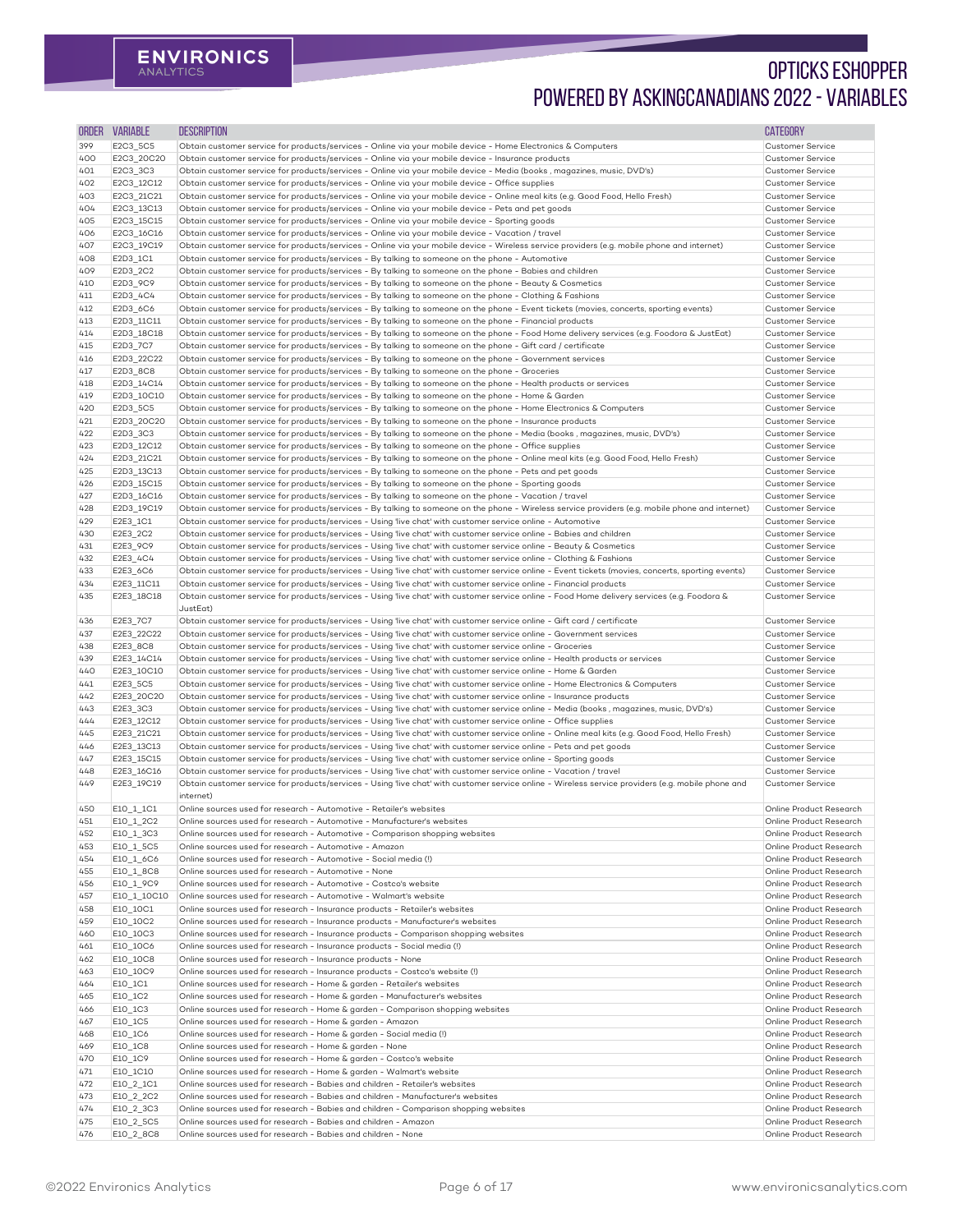| <b>ORDER</b> | <b>VARIABLE</b>          | <b>DESCRIPTION</b>                                                                                                                                                                                                              | <b>CATEGORY</b>                                    |
|--------------|--------------------------|---------------------------------------------------------------------------------------------------------------------------------------------------------------------------------------------------------------------------------|----------------------------------------------------|
| 477          | E10_2_9C9                | Online sources used for research - Babies and children - Costco's website                                                                                                                                                       | Online Product Research                            |
| 478          | E10_2_10C10              | Online sources used for research - Babies and children - Walmart's website                                                                                                                                                      | Online Product Research                            |
| 479          | E10_21C1                 | Online sources used for research - Online meal kits (e.g. Good Food, Hello Fresh) - Retailer's websites                                                                                                                         | Online Product Research                            |
| 480<br>481   | E10_21C2<br>E10_21C3     | Online sources used for research - Online meal kits (e.g. Good Food, Hello Fresh) - Manufacturer's websites<br>Online sources used for research - Online meal kits (e.g. Good Food, Hello Fresh) - Comparison shopping websites | Online Product Research<br>Online Product Research |
| 482          | E10_21C8                 | Online sources used for research - Online meal kits (e.g. Good Food, Hello Fresh) - None                                                                                                                                        | Online Product Research                            |
| 483          | E10_22C1                 | Online sources used for research - Government services - Retailer's websites                                                                                                                                                    | Online Product Research                            |
| 484          | E10_22C2                 | Online sources used for research - Government services - Manufacturer's websites                                                                                                                                                | Online Product Research                            |
| 485          | E10_22C3                 | Online sources used for research - Government services - Comparison shopping websites                                                                                                                                           | Online Product Research                            |
| 486<br>487   | E10_22C6<br>E10_22C7     | Online sources used for research - Government services - Social media (!)<br>Online sources used for research - Government services - Other                                                                                     | Online Product Research<br>Online Product Research |
| 488          | E10 22C8                 | Online sources used for research - Government services - None                                                                                                                                                                   | Online Product Research                            |
| 489          | E10_2C1                  | Online sources used for research - Financial products - Retailer's websites                                                                                                                                                     | Online Product Research                            |
| 490          | E10_2C2                  | Online sources used for research - Financial products - Manufacturer's websites                                                                                                                                                 | Online Product Research                            |
| 491          | E10_2C3                  | Online sources used for research - Financial products - Comparison shopping websites                                                                                                                                            | Online Product Research                            |
| 492<br>493   | E10_2C5<br>E10_2C6       | Online sources used for research - Financial products - Amazon (^)<br>Online sources used for research - Financial products - Social media (!)                                                                                  | Online Product Research<br>Online Product Research |
| 494          | E10_2C8                  | Online sources used for research - Financial products - None                                                                                                                                                                    | Online Product Research                            |
| 495          | E10_3_1C1                | Online sources used for research - Media (books, magazines, music, DVD's) - Retailer's websites                                                                                                                                 | Online Product Research                            |
| 496          | E10_3_2C2                | Online sources used for research - Media (books, magazines, music, DVD's) - Manufacturer's websites                                                                                                                             | Online Product Research                            |
| 497          | E10_3_3C3                | Online sources used for research - Media (books, magazines, music, DVD's) - Comparison shopping websites                                                                                                                        | Online Product Research                            |
| 498<br>499   | E10_3_5C5<br>E10_3_6C6   | Online sources used for research - Media (books, magazines, music, DVD's) - Amazon<br>Online sources used for research - Media (books, magazines, music, DVD's) - Social media                                                  | Online Product Research<br>Online Product Research |
| 500          | E10_3_8C8                | Online sources used for research - Media (books, magazines, music, DVD's) - None                                                                                                                                                | Online Product Research                            |
| 501          | E10_3_9C9                | Online sources used for research - Media (books, magazines, music, DVD's) - Costco's website                                                                                                                                    | Online Product Research                            |
| 502          | E10_3_10C10              | Online sources used for research - Media (books, magazines, music, DVD's) - Walmart's website                                                                                                                                   | Online Product Research                            |
| 503          | E10_3C1                  | Online sources used for research - Office supplies - Retailer's websites                                                                                                                                                        | Online Product Research                            |
| 504<br>505   | E10_3C2                  | Online sources used for research - Office supplies - Manufacturer's websites<br>Online sources used for research - Office supplies - Comparison shopping websites                                                               | Online Product Research<br>Online Product Research |
| 506          | E10_3C3<br>E10_3C5       | Online sources used for research - Office supplies - Amazon                                                                                                                                                                     | Online Product Research                            |
| 507          | E10_3C8                  | Online sources used for research - Office supplies - None                                                                                                                                                                       | Online Product Research                            |
| 508          | E10_3C9                  | Online sources used for research - Office supplies - Costco's website                                                                                                                                                           | Online Product Research                            |
| 509          | E10_3C10                 | Online sources used for research - Office supplies - Walmart's website                                                                                                                                                          | Online Product Research                            |
| 510<br>511   | E10_4_1C1<br>E10_4_2C2   | Online sources used for research - Clothing & Fashions - Retailer's websites<br>Online sources used for research - Clothing & Fashions - Manufacturer's websites                                                                | Online Product Research<br>Online Product Research |
| 512          | E10_4_3C3                | Online sources used for research - Clothing & Fashions - Comparison shopping websites                                                                                                                                           | Online Product Research                            |
| 513          | E10_4_5C5                | Online sources used for research - Clothing & Fashions - Amazon                                                                                                                                                                 | Online Product Research                            |
| 514          | E10_4_6C6                | Online sources used for research - Clothing & Fashions - Social media                                                                                                                                                           | Online Product Research                            |
| 515          | E10_4_8C8                | Online sources used for research - Clothing & Fashions - None                                                                                                                                                                   | Online Product Research                            |
| 516<br>517   | E10_4_9C9<br>E10_4_10C10 | Online sources used for research - Clothing & Fashions - Costco's website<br>Online sources used for research - Clothing & Fashions - Walmart's website                                                                         | Online Product Research<br>Online Product Research |
| 518          | E10_4C1                  | Online sources used for research - Pets - Retailer's websites                                                                                                                                                                   | Online Product Research                            |
| 519          | E10_4C2                  | Online sources used for research - Pets - Manufacturer's websites                                                                                                                                                               | Online Product Research                            |
| 520          | E10_4C3                  | Online sources used for research - Pets - Comparison shopping websites                                                                                                                                                          | Online Product Research                            |
| 521          | E10_4C5                  | Online sources used for research - Pets - Amazon                                                                                                                                                                                | Online Product Research                            |
| 522<br>523   | E10_4C6<br>E10_4C9       | Online sources used for research - Pets - Social media (!)<br>Online sources used for research - Pets - Costco's website                                                                                                        | Online Product Research<br>Online Product Research |
| 524          | E10_4C8                  | Online sources used for research - Pets - None                                                                                                                                                                                  | Online Product Research                            |
| 525          | E10_4C10                 | Online sources used for research - Pets - Walmart's website                                                                                                                                                                     | Online Product Research                            |
| 526          | E10_5_1C1                | Online sources used for research - Home Electronics & Computers - Retailer's websites                                                                                                                                           | Online Product Research                            |
| 527          | E10_5_2C2                | Online sources used for research - Home Electronics & Computers - Manufacturer's websites                                                                                                                                       | Online Product Research                            |
| 528<br>529   | E10_5_3C3                | Online sources used for research - Home Electronics & Computers - Comparison shopping websites<br>Online sources used for research - Home Electronics & Computers - Amazon                                                      | Online Product Research<br>Online Product Research |
| 530          | E10_5_5C5<br>E10_5_6C6   | Online sources used for research - Home Electronics & Computers - Social media                                                                                                                                                  | Online Product Research                            |
| 531          | E10_5_8C8                | Online sources used for research - Home Electronics & Computers - None (!)                                                                                                                                                      | Online Product Research                            |
| 532          | E10_5_9C9                | Online sources used for research - Home Electronics & Computers - Costco's website                                                                                                                                              | Online Product Research                            |
| 533          | E10_5_10C10              | Online sources used for research - Home Electronics & Computers - Walmart's website                                                                                                                                             | Online Product Research                            |
| 534<br>535   | E10_5C1                  | Online sources used for research - Pharmaceuticals - Retailer's websites<br>Online sources used for research - Pharmaceuticals - Manufacturer's websites                                                                        | Online Product Research<br>Online Product Research |
| 536          | E10_5C2<br>E10_5C3       | Online sources used for research - Pharmaceuticals - Comparison shopping websites                                                                                                                                               | Online Product Research                            |
| 537          | E10_5C5                  | Online sources used for research - Pharmaceuticals - Amazon                                                                                                                                                                     | Online Product Research                            |
| 538          | E10_5C6                  | Online sources used for research - Pharmaceuticals - Social media (!)                                                                                                                                                           | Online Product Research                            |
| 539          | E10_5C8                  | Online sources used for research - Pharmaceuticals - None                                                                                                                                                                       | Online Product Research                            |
| 540          | E10_5C9<br>E10 5C10      | Online sources used for research - Pharmaceuticals - Costco's website<br>Online sources used for research - Pharmaceuticals - Walmart's website                                                                                 | Online Product Research<br>Online Product Research |
| 541<br>542   | E10_6_1C1                | Online sources used for research - Event tickets (movies, concerts, sporting events) - Retailer's websites                                                                                                                      | Online Product Research                            |
| 543          | E10_6_2C2                | Online sources used for research - Event tickets (movies, concerts, sporting events) - Manufacturer's websites                                                                                                                  | Online Product Research                            |
| 544          | E10_6_3C3                | Online sources used for research - Event tickets (movies, concerts, sporting events) - Comparison shopping websites                                                                                                             | Online Product Research                            |
| 545          | E10_6_5C5                | Online sources used for research - Event tickets (movies, concerts, sporting events) - Amazon (^)                                                                                                                               | Online Product Research                            |
| 546          | E10_6_6C6                | Online sources used for research - Event tickets (movies, concerts, sporting events) - Social media                                                                                                                             | Online Product Research                            |
| 547<br>548   | E10_6_8C8<br>E10_6C1     | Online sources used for research - Event tickets (movies, concerts, sporting events) - None<br>Online sources used for research - Sporting goods - Retailer's websites                                                          | Online Product Research<br>Online Product Research |
| 549          | E10_6C2                  | Online sources used for research - Sporting goods - Manufacturer's websites                                                                                                                                                     | Online Product Research                            |
| 550          | E10_6C3                  | Online sources used for research - Sporting goods - Comparison shopping websites                                                                                                                                                | Online Product Research                            |
| 551          | E10_6C5                  | Online sources used for research - Sporting goods - Amazon                                                                                                                                                                      | Online Product Research                            |
| 552          | E10_6C6                  | Online sources used for research - Sporting goods - Social media (!)                                                                                                                                                            | Online Product Research                            |
| 553          | E10_6C8                  | Online sources used for research - Sporting goods - None                                                                                                                                                                        | Online Product Research                            |
| 554<br>555   | E10_6C9<br>E10_6C10      | Online sources used for research - Sporting goods - Costco's website<br>Online sources used for research - Sporting goods - Walmart's website                                                                                   | Online Product Research<br>Online Product Research |
| 556          | E10_7_1C1                | Online sources used for research - Gift card / certificate - Retailer's websites                                                                                                                                                | Online Product Research                            |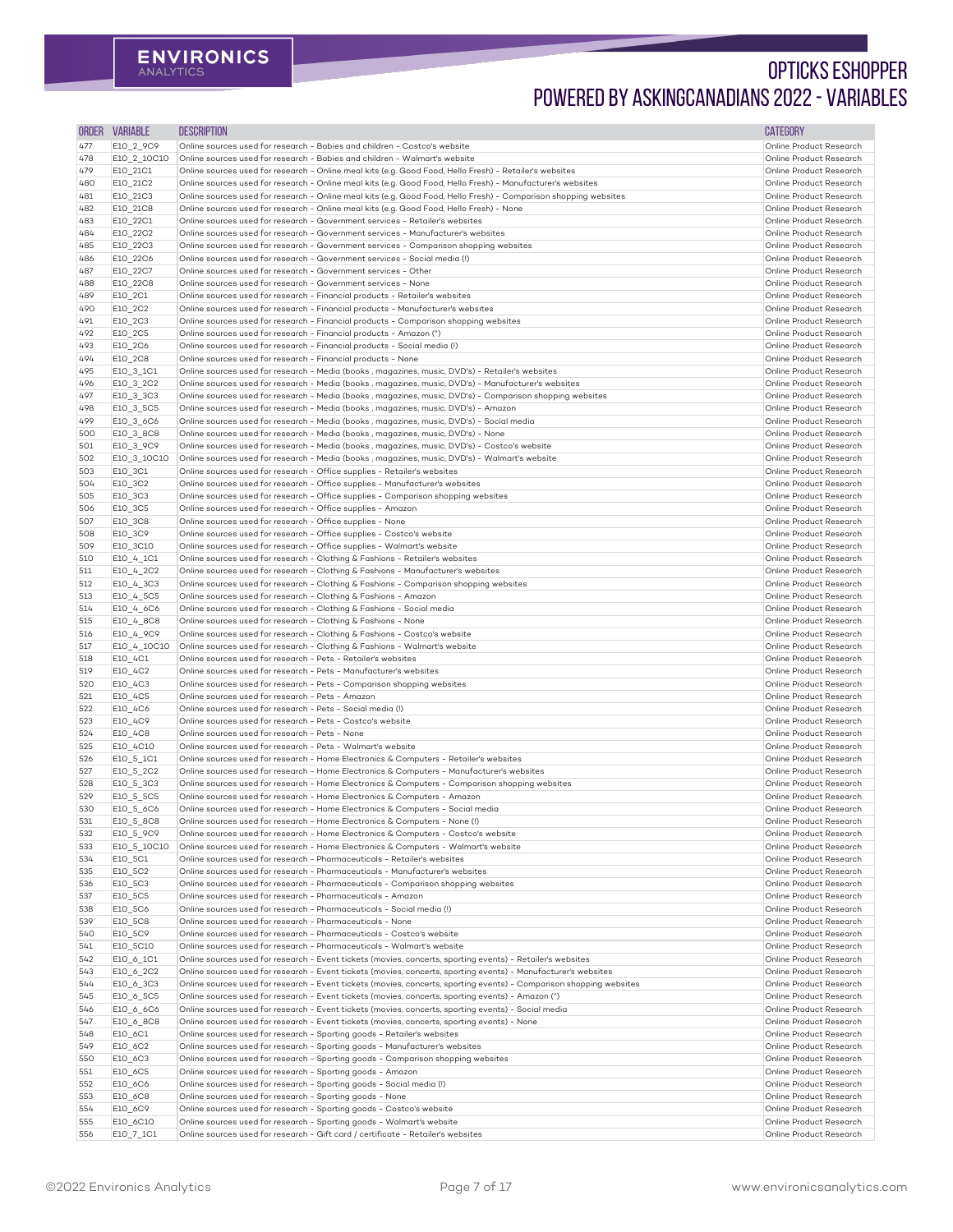| <b>ORDER</b> | <b>VARIABLE</b>        | <b>DESCRIPTION</b>                                                                                                                                                                                                                      | <b>CATEGORY</b>                                    |
|--------------|------------------------|-----------------------------------------------------------------------------------------------------------------------------------------------------------------------------------------------------------------------------------------|----------------------------------------------------|
| 557          | E10_7_2C2              | Online sources used for research - Gift card / certificate - Manufacturer's websites                                                                                                                                                    | Online Product Research                            |
| 558          | E10_7_3C3              | Online sources used for research - Gift card / certificate - Comparison shopping websites                                                                                                                                               | Online Product Research                            |
| 559          | E10_7_5C5              | Online sources used for research - Gift card / certificate - Amazon                                                                                                                                                                     | Online Product Research                            |
| 560<br>561   | E10_7_8C8<br>E10_7_9C9 | Online sources used for research - Gift card / certificate - None<br>Online sources used for research - Gift card / certificate - Costco's website                                                                                      | Online Product Research<br>Online Product Research |
| 562          | E10_7_10C10            | Online sources used for research - Gift card / certificate - Walmart's website                                                                                                                                                          | Online Product Research                            |
| 563          | E10_7C1                | Online sources used for research - Vacation / travel - Retailer's websites                                                                                                                                                              | Online Product Research                            |
| 564          | E10_7C2                | Online sources used for research - Vacation / travel - Manufacturer's websites                                                                                                                                                          | Online Product Research                            |
| 565          | E10_7C3                | Online sources used for research - Vacation / travel - Comparison shopping websites                                                                                                                                                     | Online Product Research                            |
| 566          | E10_7C5                | Online sources used for research - Vacation / travel - Amazon (!)                                                                                                                                                                       | Online Product Research                            |
| 567          | E10_7C6                | Online sources used for research - Vacation / travel - Social media<br>Online sources used for research - Vacation / travel - Other                                                                                                     | Online Product Research<br>Online Product Research |
| 568<br>569   | E10_7C7<br>E10_7C8     | Online sources used for research - Vacation / travel - None                                                                                                                                                                             | Online Product Research                            |
| 570          | E10_7C9                | Online sources used for research - Vacation / travel - Costco's website                                                                                                                                                                 | Online Product Research                            |
| 571          | E10_8_1C1              | Online sources used for research - Groceries - Retailer's websites                                                                                                                                                                      | Online Product Research                            |
| 572          | E10_8_2C2              | Online sources used for research - Groceries - Manufacturer's websites                                                                                                                                                                  | Online Product Research                            |
| 573          | E10_8_3C3              | Online sources used for research - Groceries - Comparison shopping websites                                                                                                                                                             | Online Product Research                            |
| 574<br>575   | E10_8_5C5<br>E10_8_8C8 | Online sources used for research - Groceries - Amazon<br>Online sources used for research - Groceries - None                                                                                                                            | Online Product Research<br>Online Product Research |
| 576          | E10_8_9C9              | Online sources used for research - Groceries - Costco's website                                                                                                                                                                         | Online Product Research                            |
| 577          | E10_8_10C10            | Online sources used for research - Groceries - Walmart's website                                                                                                                                                                        | Online Product Research                            |
| 578          | E10_8C1                | Online sources used for research - Food home delivery services (e.g. Foodora & JustEat) - Retailer's websites                                                                                                                           | Online Product Research                            |
| 579          | E10_8C2                | Online sources used for research - Food home delivery services (e.g. Foodora & JustEat) - Manufacturer's websites                                                                                                                       | Online Product Research                            |
| 580          | E10_8C3                | Online sources used for research - Food home delivery services (e.g. Foodora & JustEat) - Comparison shopping websites                                                                                                                  | Online Product Research                            |
| 581          | E10_8C6                | Online sources used for research - Food home delivery services (e.g. Foodora & JustEat) - Social media (!)                                                                                                                              | Online Product Research                            |
| 582<br>583   | E10_8C8<br>E10_9_1C1   | Online sources used for research - Food home delivery services (e.g. Foodora & JustEat) - None<br>Online sources used for research - Beauty & cosmetics - Retailer's websites                                                           | Online Product Research<br>Online Product Research |
| 584          | E10_9_2C2              | Online sources used for research - Beauty & cosmetics - Manufacturer's websites                                                                                                                                                         | Online Product Research                            |
| 585          | E10_9_3C3              | Online sources used for research - Beauty & cosmetics - Comparison shopping websites                                                                                                                                                    | Online Product Research                            |
| 586          | E10_9_5C5              | Online sources used for research - Beauty & cosmetics - Amazon                                                                                                                                                                          | Online Product Research                            |
| 587          | E10 9 8C8              | Online sources used for research - Beauty & cosmetics - None                                                                                                                                                                            | Online Product Research                            |
| 588          | E10_9_9C9              | Online sources used for research - Beauty & cosmetics - Costco's website                                                                                                                                                                | Online Product Research                            |
| 589<br>590   | E10_9_10C10<br>E10_9C1 | Online sources used for research - Beauty & cosmetics - Walmart's website<br>Online sources used for research - Wireless service providers (e.g. mobile phone and internet) - Retailer's websites                                       | Online Product Research<br>Online Product Research |
| 591          | E10_9C2                | Online sources used for research - Wireless service providers (e.g. mobile phone and internet) - Manufacturer's websites                                                                                                                | Online Product Research                            |
| 592          | E10_9C3                | Online sources used for research - Wireless service providers (e.g. mobile phone and internet) - Comparison shopping websites                                                                                                           | Online Product Research                            |
| 593          | E10_9C5                | Online sources used for research - Wireless service providers (e.g. mobile phone and internet) - Amazon                                                                                                                                 | Online Product Research                            |
| 594          | E10_9C6                | Online sources used for research - Wireless service providers (e.g. mobile phone and internet) - Social media                                                                                                                           | Online Product Research                            |
| 595          | E10_9C8                | Online sources used for research - Wireless service providers (e.g. mobile phone and internet) - None                                                                                                                                   | Online Product Research                            |
| 596<br>597   | E10_9C9<br>E10_9C10    | Online sources used for research - Wireless service providers (e.g. mobile phone and internet) - Costco's website<br>Online sources used for research - Wireless service providers (e.g. mobile phone and internet) - Walmart's website | Online Product Research<br>Online Product Research |
| 598          | E11_10C1               | Number of online sources used for research - Home & garden - 1 or 2                                                                                                                                                                     | Online Product Research                            |
| 599          | E11_10C2               | Number of online sources used for research - Home & garden - 3 to 5                                                                                                                                                                     | Online Product Research                            |
| 600          | E11_10C3               | Number of online sources used for research - Home & garden - More than 5 (!)                                                                                                                                                            | Online Product Research                            |
| 601          | E11_11C1               | Number of online sources used for research - Financial products - 1 or 2                                                                                                                                                                | Online Product Research                            |
| 602          | E11_11C2               | Number of online sources used for research - Financial products - 3 to 5                                                                                                                                                                | Online Product Research<br>Online Product Research |
| 603<br>604   | E11_11C3<br>E11_12C1   | Number of online sources used for research - Financial products - More than 5<br>Number of online sources used for research - Office supplies - 1 or 2                                                                                  | Online Product Research                            |
| 605          | E11_12C2               | Number of online sources used for research - Office supplies - 3 to 5                                                                                                                                                                   | Online Product Research                            |
| 606          | E11_12C3               | Number of online sources used for research - Office supplies - More than 5 (!)                                                                                                                                                          | Online Product Research                            |
| 607          | E11_13C1               | Number of online sources used for research - Pets and pet goods - 1 or 2                                                                                                                                                                | Online Product Research                            |
| 608          | E11_13C2               | Number of online sources used for research - Pets and pet goods - 3 to 5                                                                                                                                                                | Online Product Research                            |
| 609          | E11_13C3               | Number of online sources used for research - Pets and pet goods - More than 5 (!)<br>Number of online sources used for research - Health products or services - 1 or 2                                                                  | Online Product Research<br>Online Product Research |
| 610<br>611   | E11_14C1<br>E11_14C2   | Number of online sources used for research - Health products or services - 3 to 5                                                                                                                                                       | Online Product Research                            |
| 612          | E11_14C3               | Number of online sources used for research - Health products or services - More than 5 (!)                                                                                                                                              | Online Product Research                            |
| 613          | E11_15C1               | Number of online sources used for research - Sporting goods - 1 or 2                                                                                                                                                                    | Online Product Research                            |
| 614          | E11_15C2               | Number of online sources used for research - Sporting goods - 3 to 5                                                                                                                                                                    | Online Product Research                            |
| 615          | E11_15C3               | Number of online sources used for research - Sporting goods - More than 5                                                                                                                                                               | Online Product Research                            |
| 616<br>617   | E11_16C1<br>E11_16C2   | Number of online sources used for research - Vacation / travel - 1 or 2<br>Number of online sources used for research - Vacation / travel - 3 to 5                                                                                      | Online Product Research<br>Online Product Research |
| 618          | E11_16C3               | Number of online sources used for research - Vacation / travel - More than 5                                                                                                                                                            | Online Product Research                            |
| 619          | E11_18C1               | Number of online sources used for research - Food home delivery services (e.g. Foodora & JustEat) - 1 or 2 $\,$                                                                                                                         | Online Product Research                            |
| 620          | E11_18C23              | $ $ Number of online sources used for research - Food home delivery services (e.g. Foodora & JustEat) - 3 or More                                                                                                                       | Online Product Research                            |
| 621          | E11_19C1               | Number of online sources used for research - Wireless service providers (e.g. mobile phone and internet) - 1 or 2                                                                                                                       | Online Product Research                            |
| 622          | E11_19C2               | $\vert$ Number of online sources used for research - Wireless service providers (e.g. mobile phone and internet) - 3 to 5                                                                                                               | Online Product Research                            |
| 623<br>624   | E11 19C3<br>E11_1C1    | Number of online sources used for research - Wireless service providers (e.g. mobile phone and internet) - More than 5<br>Number of online sources used for research - Automotive - 1 or 2                                              | Online Product Research<br>Online Product Research |
| 625          | E11_1C2                | Number of online sources used for research - Automotive - 3 to 5                                                                                                                                                                        | Online Product Research                            |
| 626          | E11_1C3                | Number of online sources used for research - Automotive - More than 5                                                                                                                                                                   | Online Product Research                            |
| 627          | E11_20C1               | Number of online sources used for research - Insurance products - 1 or 2                                                                                                                                                                | Online Product Research                            |
| 628          | E11_20C2               | Number of online sources used for research - Insurance products - 3 to 5                                                                                                                                                                | Online Product Research                            |
| 629          | E11_20C3               | Number of online sources used for research - Insurance products - More than 5                                                                                                                                                           | Online Product Research                            |
| 630<br>631   | E11_21C1<br>E11_21C23  | Number of online sources used for research - Online meal kits (e.g. Good Food, Hello Fresh) - $1$ or $2$<br>Number of online sources used for research - Online meal kits (e.g. Good Food, Hello Fresh) - 3 or more                     | Online Product Research<br>Online Product Research |
| 632          | E11_22C1               | Number of online sources used for research - Government services - 1 or 2                                                                                                                                                               | Online Product Research                            |
| 633          | E11_22C2               | Number of online sources used for research - Government services - 3 to 5                                                                                                                                                               | Online Product Research                            |
| 634          | E11_22C3               | Number of online sources used for research - Government services - More than 5 (!)                                                                                                                                                      | Online Product Research                            |
| 635          | E11_2C1                | Number of online sources used for research - Babies and children - 1 or 2                                                                                                                                                               | Online Product Research                            |
| 636          | E11_2C23               | Number of online sources used for research - Babies and children - 3 or more                                                                                                                                                            | Online Product Research                            |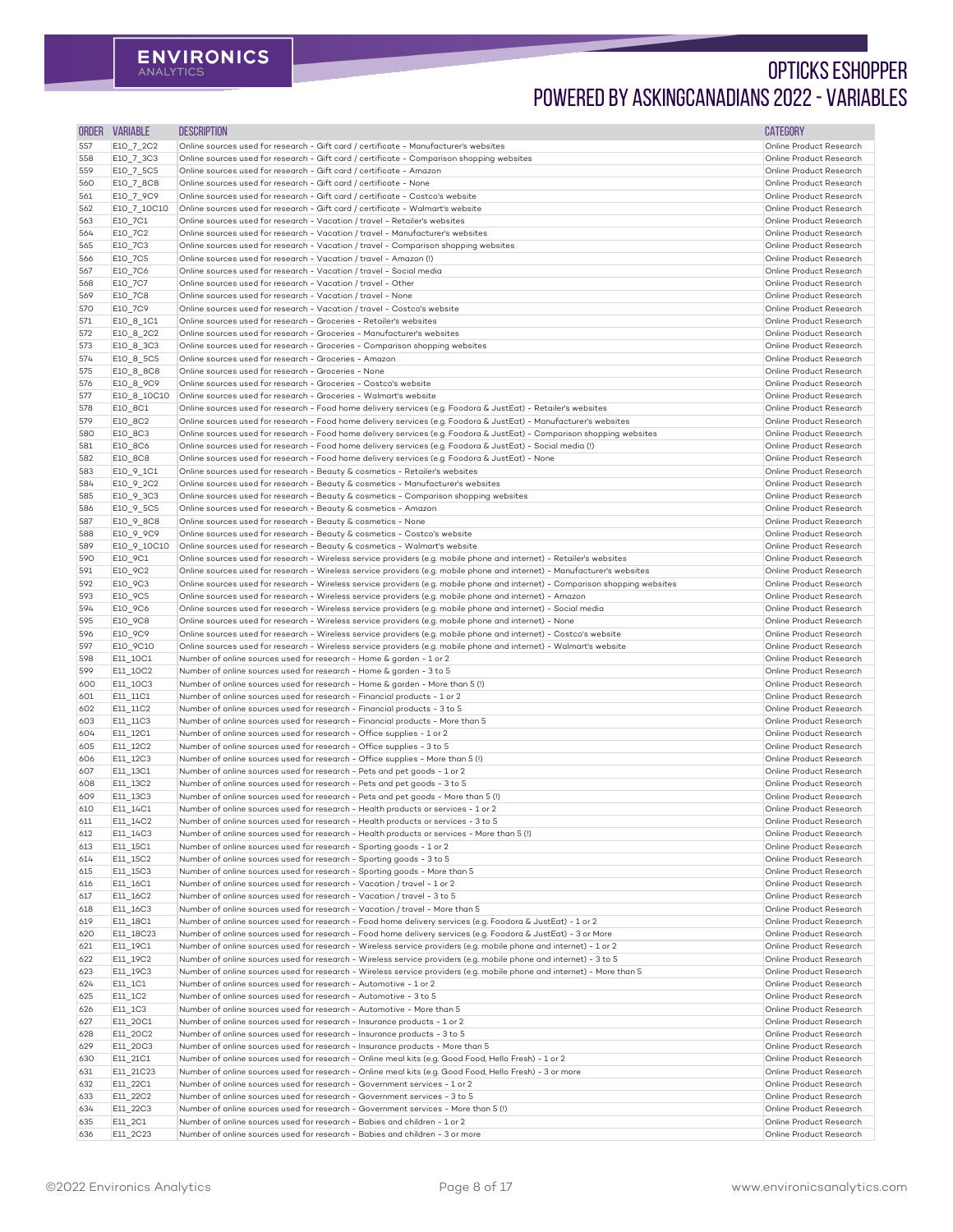| <b>ORDER</b> | <b>VARIABLE</b>        | <b>DESCRIPTION</b>                                                                                                                                                                                  | <b>CATEGORY</b>                                    |
|--------------|------------------------|-----------------------------------------------------------------------------------------------------------------------------------------------------------------------------------------------------|----------------------------------------------------|
| 637          | E11_3C1                | Number of online sources used for research - Media (books, magazines, music, DVD's) - 1 or 2                                                                                                        | Online Product Research                            |
| 638          | E11_3C2                | Number of online sources used for research - Media (books , magazines, music, DVD's) - 3 to 5                                                                                                       | Online Product Research                            |
| 639          | E11_3C3                | Number of online sources used for research - Media (books , magazines, music, DVD's) - More than 5 (!)                                                                                              | Online Product Research                            |
| 640          | $E11_4C1$              | Number of online sources used for research - Clothing & fashions - 1 or 2                                                                                                                           | Online Product Research                            |
| 641          | E11_4C2                | Number of online sources used for research - Clothing & fashions - 3 to 5                                                                                                                           | Online Product Research                            |
| 642<br>643   | E11_4C3<br>E11_5C1     | Number of online sources used for research - Clothing & fashions - More than 5<br>Number of online sources used for research - Home electronics & computers - 1 or 2                                | Online Product Research<br>Online Product Research |
| 644          | E11_5C2                | Number of online sources used for research - Home electronics & computers - 3 to 5                                                                                                                  | Online Product Research                            |
| 645          | E11_5C3                | Number of online sources used for research - Home electronics & computers - More than 5                                                                                                             | Online Product Research                            |
| 646          | E11_6C1                | Number of online sources used for research - Event tickets (movies, concerts, sporting events) - 1 or 2                                                                                             | Online Product Research                            |
| 647          | E11_6C2                | Number of online sources used for research - Event tickets (movies, concerts, sporting events) - 3 to 5                                                                                             | Online Product Research                            |
| 648          | E11_6C3                | Number of online sources used for research - Event tickets (movies, concerts, sporting events) - More than 5 (!)                                                                                    | Online Product Research                            |
| 649          | E11_7C1                | Number of online sources used for research - Gift card / certificate - 1 or 2                                                                                                                       | Online Product Research                            |
| 650          | E11_7C23               | Number of online sources used for research - Gift card / certificate - 3 or More                                                                                                                    | Online Product Research                            |
| 651          | E11_8C1                | Number of online sources used for research - Groceries - 1 or 2                                                                                                                                     | Online Product Research                            |
| 652<br>653   | E11_8C2<br>E11_8C3     | Number of online sources used for research - Groceries - 3 to 5<br>Number of online sources used for research - Groceries - More than 5                                                             | Online Product Research<br>Online Product Research |
| 654          | E11_9C1                | Number of online sources used for research - Beauty & cosmetics - 1 or 2                                                                                                                            | Online Product Research                            |
| 655          | E11_9C2                | Number of online sources used for research - Beauty & cosmetics - 3 to 5                                                                                                                            | Online Product Research                            |
| 656          | E11_9C3                | Number of online sources used for research - Beauty & cosmetics - More than 5 (!)                                                                                                                   | Online Product Research                            |
| 657          | E12_1C1                | Product information searched using online sources - Customer reviews / ratings                                                                                                                      | Online Product Research                            |
| 658          | E12_2C2                | Product information searched using online sources - Consumer Reports                                                                                                                                | Online Product Research                            |
| 659          | E12_3C3                | Product information searched using online sources - Expert opinions recommending "the best" product                                                                                                 | Online Product Research                            |
| 660          | E12_4C4                | Product information searched using online sources - Ideas / solutions                                                                                                                               | Online Product Research                            |
| 661          | E12_5C5                | Product information searched using online sources - Price                                                                                                                                           | Online Product Research                            |
| 662          | E12_6C6                | Product information searched using online sources - Retailer(s) with best price                                                                                                                     | Online Product Research                            |
| 663<br>664   | E12_7C7<br>E12_8C8     | Product information searched using online sources - Product availability<br>Product information searched using online sources - Product specifications / details (colour, size, capabilities, etc.) | Online Product Research<br>Online Product Research |
| 665          | E12_9C9                | Product information searched using online sources - Promotional offers                                                                                                                              | Online Product Research                            |
| 666          | E12_10C10              | Product information searched using online sources - Retail locations                                                                                                                                | Online Product Research                            |
| 667          | E12_11C11              | Product information searched using online sources - New product launches                                                                                                                            | Online Product Research                            |
| 668          | E13C1                  | Time passed between Research and Purchase - A few hours or less                                                                                                                                     | Online Product Research                            |
| 669          | E13C2                  | Time passed between Research and Purchase - A few days                                                                                                                                              | Online Product Research                            |
| 670          | E13C3                  | Time passed between Research and Purchase - About 1 week                                                                                                                                            | Online Product Research                            |
| 671          | E13C4                  | Time passed between Research and Purchase - About 2 weeks                                                                                                                                           | Online Product Research                            |
| 672<br>673   | E13C5<br>E13C6         | Time passed between Research and Purchase - About a month<br>Time passed between Research and Purchase - More than a month                                                                          | Online Product Research<br>Online Product Research |
| 674          | E14_1C35               | Action after online research - Intend to purchase                                                                                                                                                   | Online Product Research                            |
| 675          | E14_2C35               | Action after online research - Immediately purchase online                                                                                                                                          | Online Product Research                            |
| 676          | E14_3C35               | Action after online research - Eventually purchase online                                                                                                                                           | Online Product Research                            |
| 677          | E14_4C35               | Action after online research - Purchase in-store                                                                                                                                                    | Online Product Research                            |
| 678          | E15_10C45              | Reason for purchasing in-store after researching online - Need immediately                                                                                                                          | Online Product Research                            |
| 679          | E15_11C45              | Reason for purchasing in-store after researching online - Need to touch/feel before buy                                                                                                             | Online Product Research                            |
| 680          | E15_12C45              | Reason for purchasing in-store after researching online - online product condition concerns                                                                                                         | Online Product Research                            |
| 681          | E15_13C45              | Reason for purchasing in-store after researching online - Product fit concerns                                                                                                                      | Online Product Research                            |
| 682<br>683   | E15_14C45<br>E15_15C45 | Reason for purchasing in-store after researching online - Quality or freshness<br>Reason for purchasing in-store after researching online - Other                                                   | Online Product Research<br>Online Product Research |
| 684          | E15_1C45               | Reason for purchasing in-store after researching online - Do not own a credit card                                                                                                                  | Online Product Research                            |
| 685          | E15_2C45               | Reason for purchasing in-store after researching online - Enjoy shopping experience in-store                                                                                                        | Online Product Research                            |
| 686          | E15_3C45               | Reason for purchasing in-store after researching online - Want the help of in-store sales associate                                                                                                 | Online Product Research                            |
| 687          | E15_4C45               | Reason for purchasing in-store after researching online - Product doesn't ship to Canada                                                                                                            | Online Product Research                            |
| 688          | E15_5C45               | Reason for purchasing in-store after researching online - Uncomfortable using credit card online                                                                                                    | Online Product Research                            |
| 689          | E15_6C45               | Reason for purchasing in-store after researching online - Shipping charges                                                                                                                          | Online Product Research                            |
| 690          | E15_7C45               | Reason for purchasing in-store after researching online - Duty fees                                                                                                                                 | Online Product Research                            |
| 691          | E15_8C45               | Reason for purchasing in-store after researching online - Inconvenient returns, if needed                                                                                                           | Online Product Research                            |
| 692<br>693   | E15_9C45<br>E3A_1C1    | Reason for purchasing in-store after researching online - Cost of returns, if needed<br>Retail products researched online [Pst 12 Mths] - Automotive                                                | Online Product Research<br>Online Product Research |
| 694          | E3A_2C2                | Retail products researched online [Pst 12 Mths] - Babies and children                                                                                                                               | Online Product Research                            |
| 695          | E3A_3C3                | Retail products researched online [Pst 12 Mths] - Media (books, magazines, music, DVD's)                                                                                                            | Online Product Research                            |
| 696          | E3A_4C4                | Retail products researched online [Pst 12 Mths] - Clothing & Fashions                                                                                                                               | Online Product Research                            |
| 697          | E3A_5C5                | Retail products researched online [Pst 12 Mths] - Home Electronics & Computers                                                                                                                      | Online Product Research                            |
| 698          | E3A_6C6                | Retail products researched online [Pst 12 Mths] - Event tickets (movies, concerts, sporting events)                                                                                                 | Online Product Research                            |
| 699          | E3A_7C7                | Retail products researched online [Pst 12 Mths] - Gift card / certificate                                                                                                                           | Online Product Research                            |
| 700          | E3A_8C8                | Retail products researched online [Pst 12 Mths] - Groceries                                                                                                                                         | Online Product Research                            |
| 701          | E3A_9C9                | Retail products researched online [Pst 12 Mths] - Beauty & Cosmetics                                                                                                                                | Online Product Research                            |
| 702          | E3A_10C10              | Retail products researched online [Pst 12 Mths] - Home & Garden                                                                                                                                     | Online Product Research                            |
| 703<br>704   | E3A_11C11<br>E3A_12C12 | Retail products researched online [Pst 12 Mths] - Financial products<br>Retail products researched online [Pst 12 Mths] - Office supplies                                                           | Online Product Research<br>Online Product Research |
| 705          | E3A_13C13              | Retail products researched online [Pst 12 Mths] - Pets and pet goods                                                                                                                                | Online Product Research                            |
| 706          | E3A_14C14              | Retail products researched online [Pst 12 Mths] - Health products or services                                                                                                                       | Online Product Research                            |
| 707          | E3A_15C15              | Retail products researched online [Pst 12 Mths] - Sporting goods                                                                                                                                    | Online Product Research                            |
| 708          | E3A_16C16              | Retail products researched online [Pst 12 Mths] - Vacation / travel                                                                                                                                 | Online Product Research                            |
| 709          | E3A_17C17              | Retail products researched online [Pst 12 Mths] - None of the above                                                                                                                                 | Online Product Research                            |
| 710          | E3A_18C18              | Retail products researched online [Pst 12 Mths] - Food Home delivery services                                                                                                                       | Online Product Research                            |
| 711          | E3A_19C19              | Retail products researched online [Pst 12 Mths] - Wireless service providers                                                                                                                        | Online Product Research                            |
| 712          | E3A_20C20              | Retail products researched online [Pst 12 Mths] - Insurance products                                                                                                                                | Online Product Research                            |
| 713          | E3A_21C21              | Retail products researched online [Pst 12 Mths] - Online meal kits (e.g. Good Food, Hello Fresh)<br>Retail products researched online [Pst 12 Mths] - Government services                           | Online Product Research<br>Online Product Research |
| 714<br>715   | E3A_22C22<br>E9_10C1   | Percentage of total time research online - Home & Garden - None                                                                                                                                     | Online Product Research                            |
| 716          | E9_10C2                | Percentage of total time research online - Home & Garden - Less than 10%                                                                                                                            | Online Product Research                            |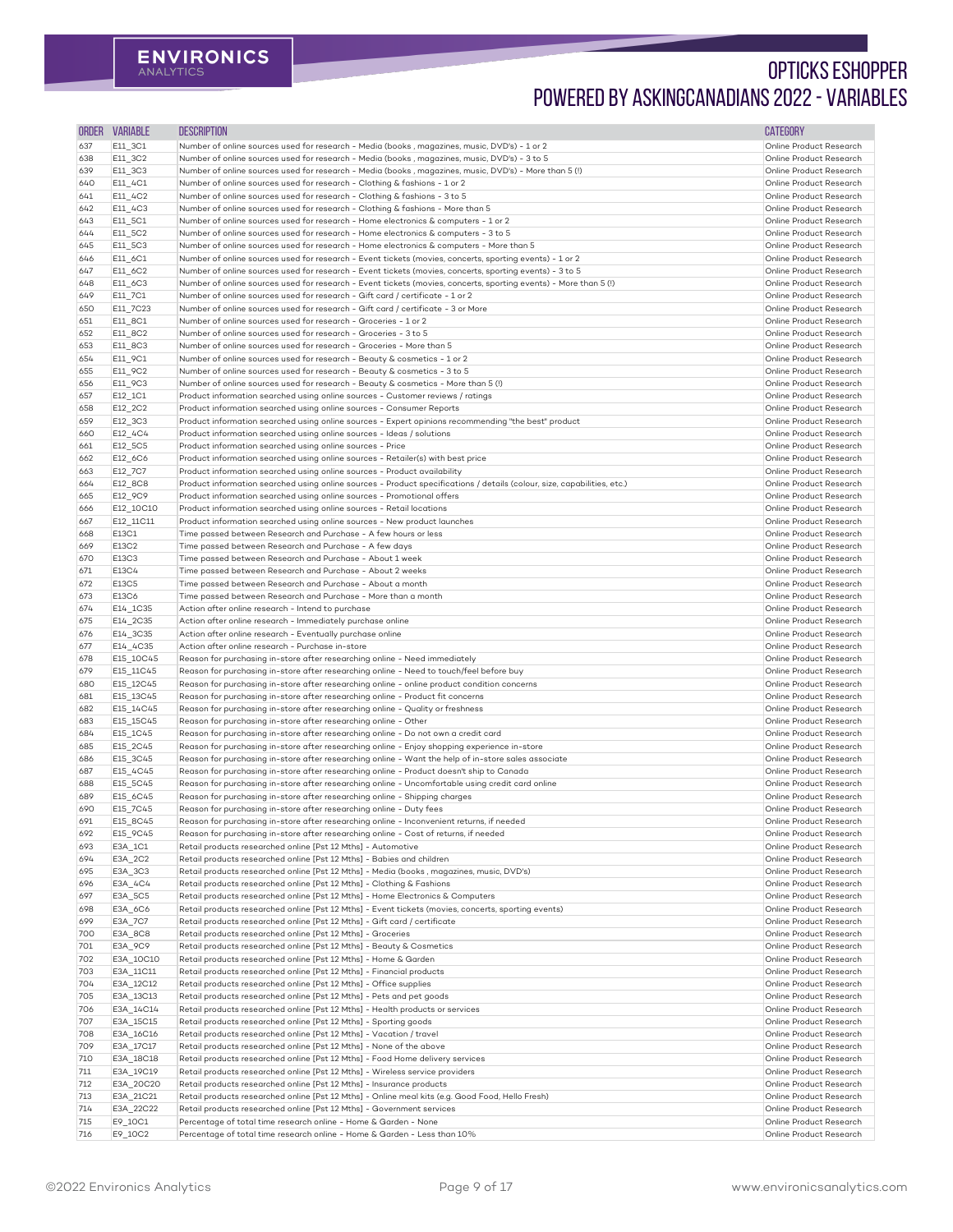| <b>ORDER</b> | <b>VARIABLE</b>                  | <b>DESCRIPTION</b>                                                                                                                                                                                                             | <b>CATEGORY</b>                                    |
|--------------|----------------------------------|--------------------------------------------------------------------------------------------------------------------------------------------------------------------------------------------------------------------------------|----------------------------------------------------|
| 717          | E9_10C3                          | Percentage of total time research online - Home & Garden - 10% to 24%                                                                                                                                                          | Online Product Research                            |
| 718          | E9_10C4                          | Percentage of total time research online - Home & Garden - 25% to 49%                                                                                                                                                          | Online Product Research                            |
| 719          | E9_10C5                          | Percentage of total time research online - Home & Garden - 50% to 74%                                                                                                                                                          | Online Product Research                            |
| 720          | E9_10C6                          | Percentage of total time research online - Home & Garden - 75% to 100%                                                                                                                                                         | Online Product Research                            |
| 721          | E9_11C1                          | Percentage of total time research online - Financial products - None                                                                                                                                                           | Online Product Research                            |
| 722          | E9_11C2                          | Percentage of total time research online - Financial products - Less than 10%<br>Percentage of total time research online - Financial products - 10% to 24%                                                                    | Online Product Research<br>Online Product Research |
| 723<br>724   | E9_11C3<br>E9_11C4               | Percentage of total time research online - Financial products - 25% to 49%                                                                                                                                                     | Online Product Research                            |
| 725          | E9_11C5                          | Percentage of total time research online - Financial products - 50% to 74%                                                                                                                                                     | Online Product Research                            |
| 726          | E9_11C6                          | Percentage of total time research online - Financial products - 75% to 100%                                                                                                                                                    | Online Product Research                            |
| 727          | E9_12C1                          | Percentage of total time research online - Office supplies - None                                                                                                                                                              | Online Product Research                            |
| 728          | E9_12C2                          | Percentage of total time research online - Office supplies - Less than 10%                                                                                                                                                     | Online Product Research                            |
| 729          | E9_12C3                          | Percentage of total time research online - Office supplies - 10% to 24%                                                                                                                                                        | Online Product Research                            |
| 730          | E9_12C4                          | Percentage of total time research online - Office supplies - 25% to 49%                                                                                                                                                        | Online Product Research                            |
| 731          | E9_12C5                          | Percentage of total time research online - Office supplies - 50% to 74%                                                                                                                                                        | Online Product Research                            |
| 732<br>733   | E9_12C6<br>E9_13C1               | Percentage of total time research online - Office supplies - 75% to 100%<br>Percentage of total time research online - Pets and pet goods - None                                                                               | Online Product Research<br>Online Product Research |
| 734          | E9_13C2                          | Percentage of total time research online - Pets and pet goods - Less than 10%                                                                                                                                                  | Online Product Research                            |
| 735          | E9_13C3                          | Percentage of total time research online - Pets and pet goods - 10% to 24%                                                                                                                                                     | Online Product Research                            |
| 736          | E9_13C4                          | Percentage of total time research online - Pets and pet goods - 25% to 49%                                                                                                                                                     | Online Product Research                            |
| 737          | E9_13C5                          | Percentage of total time research online - Pets and pet goods - 50% to 74%                                                                                                                                                     | Online Product Research                            |
| 738          | E9_13C6                          | Percentage of total time research online - Pets and pet goods - 75% to 100%                                                                                                                                                    | Online Product Research                            |
| 739          | E9_14C1                          | Percentage of total time research online - Health products or services - None                                                                                                                                                  | Online Product Research                            |
| 740          | E9_14C2                          | Percentage of total time research online - Health products or services - Less than 10%                                                                                                                                         | Online Product Research                            |
| 741          | E9_14C3                          | Percentage of total time research online - Health products or services - 10% to 24%                                                                                                                                            | Online Product Research                            |
| 742<br>743   | E9_14C4                          | Percentage of total time research online - Health products or services - 25% to 49%<br>Percentage of total time research online - Health products or services - 50% to 74%                                                     | Online Product Research<br>Online Product Research |
| 744          | E9_14C5<br>E9_14C6               | Percentage of total time research online - Health products or services - 75% to 100%                                                                                                                                           | Online Product Research                            |
| 745          | E9_15C1                          | Percentage of total time research online - Sporting goods - None                                                                                                                                                               | Online Product Research                            |
| 746          | E9_15C2                          | Percentage of total time research online - Sporting goods - Less than 10%                                                                                                                                                      | Online Product Research                            |
| 747          | E9_15C3                          | Percentage of total time research online - Sporting goods - 10% to 24%                                                                                                                                                         | Online Product Research                            |
| 748          | E9_15C4                          | Percentage of total time research online - Sporting goods - 25% to 49%                                                                                                                                                         | Online Product Research                            |
| 749          | E9_15C5                          | Percentage of total time research online - Sporting goods - 50% to 74%                                                                                                                                                         | Online Product Research                            |
| 750          | E9_15C6                          | Percentage of total time research online - Sporting goods - 75% to 100%                                                                                                                                                        | Online Product Research                            |
| 751          | E9_16C1                          | Percentage of total time research online - Vacation / travel - None (!)                                                                                                                                                        | Online Product Research<br>Online Product Research |
| 752<br>753   | E9_16C2<br>E9_16C3               | Percentage of total time research online - Vacation / travel - Less than 10%<br>Percentage of total time research online - Vacation / travel - 10% to 24%                                                                      | Online Product Research                            |
| 754          | E9_16C4                          | Percentage of total time research online - Vacation / travel - 25% to 49%                                                                                                                                                      | Online Product Research                            |
| 755          | E9_16C5                          | Percentage of total time research online - Vacation / travel - 50% to 74%                                                                                                                                                      | Online Product Research                            |
| 756          | E9_16C6                          | Percentage of total time research online - Vacation / travel - 75% to 100%                                                                                                                                                     | Online Product Research                            |
| 757          | E9_18C1                          | Percentage of total time research online - Food home delivery services (e.g. Foodora & JustEat) - None                                                                                                                         | Online Product Research                            |
| 758          | E9_18C2                          | Percentage of total time research online - Food home delivery services (e.g. Foodora & JustEat) - Less than 10%                                                                                                                | Online Product Research                            |
| 759          | E9_18C3                          | Percentage of total time research online - Food home delivery services (e.g. Foodora & JustEat) - 10% to 24%                                                                                                                   | Online Product Research                            |
| 760          | E9_18C45                         | Percentage of total time research online - Food home delivery services (e.g. Foodora & JustEat) - 25% to 74%                                                                                                                   | Online Product Research<br>Online Product Research |
| 761<br>762   | E9_18C6<br>E9_19C1               | Percentage of total time research online - Food home delivery services (e.g. Foodora & JustEat) - 75% to 100%<br>Percentage of total time research online - Wireless service providers (e.g. mobile phone and internet) - None | Online Product Research                            |
| 763          | E9_19C2                          | Percentage of total time research online - Wireless service providers (e.g. mobile phone and internet) - Less than 10%                                                                                                         | Online Product Research                            |
| 764          | E9_19C3                          | Percentage of total time research online - Wireless service providers (e.g. mobile phone and internet) - 10% to 24%                                                                                                            | Online Product Research                            |
| 765          | E9_19C4                          | Percentage of total time research online - Wireless service providers (e.g. mobile phone and internet) - 25% to 49%                                                                                                            | Online Product Research                            |
| 766          | E9_19C5                          | Percentage of total time research online - Wireless service providers (e.g. mobile phone and internet) - 50% to 74%                                                                                                            | Online Product Research                            |
| 767          | E9_19C6                          | Percentage of total time research online - Wireless service providers (e.g. mobile phone and internet) - 75% to 100%                                                                                                           | Online Product Research                            |
| 768          | E9_1C1                           | Percentage of total time research online - Automotive - None                                                                                                                                                                   | Online Product Research                            |
| 769          | $E9$ <sup>1</sup> C <sub>2</sub> | Percentage of total time research online - Automotive - Less than 10%                                                                                                                                                          | Online Product Research                            |
| 770<br>771   | $E9$ <sup>1</sup> C3             | Percentage of total time research online - Automotive - 10% to 24%<br>Percentage of total time research online - Automotive - 25% to 49%                                                                                       | Online Product Research<br>Online Product Research |
| 772          | E9_1C4<br>$E9$ <sup>1</sup> C5   | Percentage of total time research online - Automotive - 50% to 74%                                                                                                                                                             | Online Product Research                            |
| 773          | $E9$ _1C6                        | Percentage of total time research online - Automotive - 75% to 100%                                                                                                                                                            | Online Product Research                            |
| 774          | E9_20C1                          | Percentage of total time research online - Insurance products - None                                                                                                                                                           | Online Product Research                            |
| 775          | E9_20C2                          | Percentage of total time research online - Insurance products - Less than 10%                                                                                                                                                  | Online Product Research                            |
| 776          | E9_20C3                          | Percentage of total time research online - Insurance products - 10% to 24%                                                                                                                                                     | Online Product Research                            |
| 777          | E9_20C4                          | Percentage of total time research online - Insurance products - 25% to 49%                                                                                                                                                     | Online Product Research                            |
| 778          | E9_20C5                          | Percentage of total time research online - Insurance products - 50% to 74%                                                                                                                                                     | Online Product Research                            |
| 779          | E9_20C6                          | Percentage of total time research online - Insurance products - 75% to 100%                                                                                                                                                    | Online Product Research                            |
| 780<br>781   | E9_21C1<br>E9_21C23              | Percentage of total time research online - Online meal kits - None<br>Percentage of total time research online - Online meal kits - Less than 25%                                                                              | Online Product Research<br>Online Product Research |
| 782          | E9_21C45                         | Percentage of total time research online - Online meal kits - 25% to 74%                                                                                                                                                       | Online Product Research                            |
| 783          | E9_21C6                          | Percentage of total time research online - Online meal kits - 75% to 100%                                                                                                                                                      | Online Product Research                            |
| 784          | E9_22C1                          | Percentage of total time research online - Government services - None                                                                                                                                                          | Online Product Research                            |
| 785          | E9_22C2                          | Percentage of total time research online - Government services - Less than 10%                                                                                                                                                 | Online Product Research                            |
| 786          | E9_22C3                          | Percentage of total time research online - Government services - 10% to 24%                                                                                                                                                    | Online Product Research                            |
| 787          | E9_22C4                          | Percentage of total time research online - Government services - 25% to 49%                                                                                                                                                    | Online Product Research                            |
| 788          | E9_22C5                          | Percentage of total time research online - Government services - 50% to 74%                                                                                                                                                    | Online Product Research                            |
| 789          | E9_22C6                          | Percentage of total time research online - Government services - 75% to 100%                                                                                                                                                   | Online Product Research                            |
| 790          | E9_2C1                           | Percentage of total time research online - Babies & Kids - None                                                                                                                                                                | Online Product Research<br>Online Product Research |
| 791<br>792   | E9_2C2<br>E9_2C3                 | Percentage of total time research online - Babies & Kids - Less than 10%<br>Percentage of total time research online - Babies & Kids - 10% to 24% (!)                                                                          | Online Product Research                            |
| 793          | E9_2C4                           | Percentage of total time research online - Babies & Kids - 25% to 49% (!)                                                                                                                                                      | Online Product Research                            |
| 794          | E9_2C5                           | Percentage of total time research online - Babies & Kids - 50% to 74% (!)                                                                                                                                                      | Online Product Research                            |
| 795          | E9_2C6                           | Percentage of total time research online - Babies & Kids - 75% to 100%                                                                                                                                                         | Online Product Research                            |
| 796          | E9_3C1                           | Percentage of total time research online - Media (books, magazines, music, DVD's) - None                                                                                                                                       | Online Product Research                            |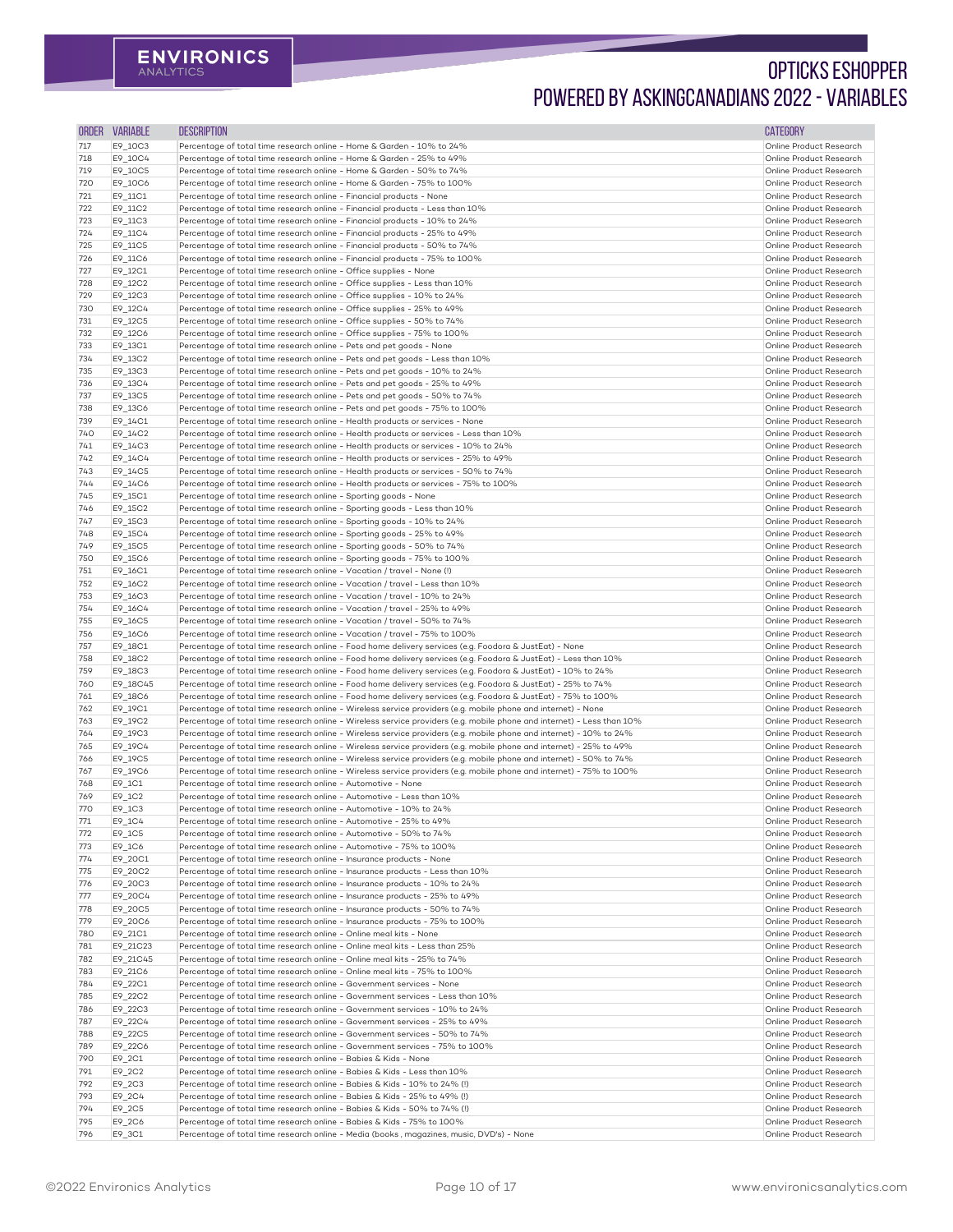| <b>ORDER</b> | <b>VARIABLE</b>      | <b>DESCRIPTION</b>                                                                                                                                                                                                        | <b>CATEGORY</b>                                    |
|--------------|----------------------|---------------------------------------------------------------------------------------------------------------------------------------------------------------------------------------------------------------------------|----------------------------------------------------|
| 797          | E9_3C2               | Percentage of total time research online - Media (books, magazines, music, DVD's) - Less than 10%                                                                                                                         | Online Product Research                            |
| 798          | E9_3C3               | Percentage of total time research online - Media (books, magazines, music, DVD's) - 10% to 24%                                                                                                                            | Online Product Research                            |
| 799          | E9_3C4               | Percentage of total time research online - Media (books, magazines, music, DVD's) - 25% to 49%                                                                                                                            | Online Product Research                            |
| 800<br>801   | E9_3C5<br>E9_3C6     | Percentage of total time research online - Media (books, magazines, music, DVD's) - 50% to 74%<br>Percentage of total time research online - Media (books, magazines, music, DVD's) - 75% to 100%                         | Online Product Research<br>Online Product Research |
| 802          | E9_4C1               | Percentage of total time research online - Clothing & Fashions - None                                                                                                                                                     | Online Product Research                            |
| 803          | E9_4C2               | Percentage of total time research online - Clothing & Fashions - Less than 10%                                                                                                                                            | Online Product Research                            |
| 804          | E9_4C3               | Percentage of total time research online - Clothing & Fashions - 10% to 24%                                                                                                                                               | Online Product Research                            |
| 805          | E9_4C4               | Percentage of total time research online - Clothing & Fashions - 25% to 49%                                                                                                                                               | Online Product Research                            |
| 806          | E9_4C5               | Percentage of total time research online - Clothing & Fashions - 50% to 74%                                                                                                                                               | Online Product Research                            |
| 807<br>808   | E9_4C6<br>E9_5C1     | Percentage of total time research online - Clothing & Fashions - 75% to 100%<br>Percentage of total time research online - Home Electronics & Computers - None (!)                                                        | Online Product Research<br>Online Product Research |
| 809          | E9_5C2               | Percentage of total time research online - Home Electronics & Computers - Less than 10%                                                                                                                                   | Online Product Research                            |
| 810          | E9_5C3               | Percentage of total time research online - Home Electronics & Computers - 10% to 24%                                                                                                                                      | Online Product Research                            |
| 811          | E9_5C4               | Percentage of total time research online - Home Electronics & Computers - 25% to 49%                                                                                                                                      | Online Product Research                            |
| 812          | E9_5C5               | Percentage of total time research online - Home Electronics & Computers - 50% to 74%                                                                                                                                      | Online Product Research                            |
| 813          | E9_5C6               | Percentage of total time research online - Home Electronics & Computers - 75% to 100%                                                                                                                                     | Online Product Research                            |
| 814<br>815   | E9_6C1               | Percentage of total time research online - Event tickets (movies, concerts, sporting events) - None                                                                                                                       | Online Product Research<br>Online Product Research |
| 816          | E9_6C2<br>E9_6C3     | Percentage of total time research online - Event tickets (movies, concerts, sporting events) - Less than 10%<br>Percentage of total time research online - Event tickets (movies, concerts, sporting events) - 10% to 24% | Online Product Research                            |
| 817          | E9_6C4               | Percentage of total time research online - Event tickets (movies, concerts, sporting events) - 25% to 49%                                                                                                                 | Online Product Research                            |
| 818          | E9_6C5               | Percentage of total time research online - Event tickets (movies, concerts, sporting events) - 50% to 74%                                                                                                                 | Online Product Research                            |
| 819          | E9_6C6               | Percentage of total time research online - Event tickets (movies, concerts, sporting events) - 75% to 100%                                                                                                                | Online Product Research                            |
| 820          | E9_7C1               | Percentage of total time research online - Gift card / certificate - None                                                                                                                                                 | Online Product Research                            |
| 821          | E9_7C2               | Percentage of total time research online - Gift card / certificate - Less than 10%                                                                                                                                        | Online Product Research                            |
| 822<br>823   | E9_7C3<br>E9_7C4     | Percentage of total time research online - Gift card / certificate - 10% to 24%<br>Percentage of total time research online - Gift card / certificate - 25% to 49%                                                        | Online Product Research<br>Online Product Research |
| 824          | E9_7C5               | Percentage of total time research online - Gift card / certificate - 50% to 74%                                                                                                                                           | Online Product Research                            |
| 825          | E9_7C6               | Percentage of total time research online - Gift card / certificate - 75% to 100%                                                                                                                                          | Online Product Research                            |
| 826          | E9_8C1               | Percentage of total time research online - Groceries - None                                                                                                                                                               | Online Product Research                            |
| 827          | E9_8C2               | Percentage of total time research online - Groceries - Less than 10%                                                                                                                                                      | Online Product Research                            |
| 828          | E9_8C3               | Percentage of total time research online - Groceries - 10% to 24%                                                                                                                                                         | Online Product Research                            |
| 829          | E9_8C4               | Percentage of total time research online - Groceries - 25% to 49%                                                                                                                                                         | Online Product Research<br>Online Product Research |
| 830<br>831   | E9_8C5<br>E9_8C6     | Percentage of total time research online - Groceries - 50% to 74%<br>Percentage of total time research online - Groceries - 75% to 100%                                                                                   | Online Product Research                            |
| 832          | E9_9C1               | Percentage of total time research online - Beauty & Cosmetics - None                                                                                                                                                      | Online Product Research                            |
| 833          | E9_9C2               | Percentage of total time research online - Beauty & Cosmetics - Less than 10%                                                                                                                                             | Online Product Research                            |
| 834          | E9_9C3               | Percentage of total time research online - Beauty & Cosmetics - 10% to 24%                                                                                                                                                | Online Product Research                            |
| 835          | E9_9C4               | Percentage of total time research online - Beauty & Cosmetics - 25% to 49%                                                                                                                                                | Online Product Research                            |
| 836          | E9_9C5               | Percentage of total time research online - Beauty & Cosmetics - 50% to 74%                                                                                                                                                | Online Product Research                            |
| 837<br>838   | E9_9C6<br>E3B_1C1    | Percentage of total time research online - Beauty & Cosmetics - 75% to 100%<br>Retail products purchased online [Pst 12 Mths] - Automotive                                                                                | Online Product Research<br>Online Product Purchase |
| 839          | E3B_2C2              | Retail products purchased online [Pst 12 Mths] - Babies and children                                                                                                                                                      | Online Product Purchase                            |
| 840          | E3B_9C9              | Retail products purchased online [Pst 12 Mths] - Beauty & Cosmetics                                                                                                                                                       | Online Product Purchase                            |
| 841          | E3B_4C4              | Retail products purchased online [Pst 12 Mths] - Clothing & Fashions                                                                                                                                                      | Online Product Purchase                            |
| 842          | E3B_6C6              | Retail products purchased online [Pst 12 Mths] - Event tickets (movies, concerts, sporting events)                                                                                                                        | Online Product Purchase                            |
| 843          | E3B_11C11            | Retail products purchased online [Pst 12 Mths] - Financial products                                                                                                                                                       | Online Product Purchase                            |
| 844<br>845   | E3B_18C18<br>E3B_7C7 | Retail products purchased online [Pst 12 Mths] - Food Home delivery services<br>Retail products purchased online [Pst 12 Mths] - Gift card / certificate                                                                  | Online Product Purchase<br>Online Product Purchase |
| 846          | E3B_22C22            | Retail products purchased online [Pst 12 Mths] - Government services                                                                                                                                                      | Online Product Purchase                            |
| 847          | E3B_8C8              | Retail products purchased online [Pst 12 Mths] - Groceries                                                                                                                                                                | Online Product Purchase                            |
| 848          | E3B_14C14            | Retail products purchased online [Pst 12 Mths] - Health products or services                                                                                                                                              | Online Product Purchase                            |
| 849          | E3B_10C10            | Retail products purchased online [Pst 12 Mths] - Home & Garden                                                                                                                                                            | Online Product Purchase                            |
| 850          | E3B_5C5              | Retail products purchased online [Pst 12 Mths] - Home Electronics & Computers                                                                                                                                             | Online Product Purchase                            |
| 851          | E3B_20C20<br>E3B_3C3 | Retail products purchased online [Pst 12 Mths] - Insurance products<br>Retail products purchased online [Pst 12 Mths] - Media (books, magazines, music, DVD's)                                                            | Online Product Purchase<br>Online Product Purchase |
| 852<br>853   | E3B_17C17            | Retail products purchased online [Pst 12 Mths] - None of the above                                                                                                                                                        | Online Product Purchase                            |
| 854          | E3B_12C12            | Retail products purchased online [Pst 12 Mths] - Office supplies                                                                                                                                                          | Online Product Purchase                            |
| 855          | E3B_21C21            | Retail products purchased online [Pst 12 Mths] - Online meal kits (e.g. Good Food, Hello Fresh)                                                                                                                           | Online Product Purchase                            |
| 856          | E3B_13C13            | Retail products purchased online [Pst 12 Mths] - Pets and pet goods                                                                                                                                                       | Online Product Purchase                            |
| 857          | E3B_15C15            | Retail products purchased online [Pst 12 Mths] - Sporting goods                                                                                                                                                           | Online Product Purchase                            |
| 858          | E3B_16C16            | Retail products purchased online [Pst 12 Mths] - Vacation / travel                                                                                                                                                        | Online Product Purchase<br>Online Product Purchase |
| 859<br>860   | E3B_19C19<br>E4_10C1 | Retail products purchased online [Pst 12 Mths] - Wireless service providers<br>Spent online on - Home & Garden [Pst 12 Mths] - Less than \$50 (!)                                                                         | Online Product Purchase                            |
| 861          | E4_10C2              | Spent online on - Home & Garden [Pst 12 Mths] - \$50-\$99                                                                                                                                                                 | Online Product Purchase                            |
| 862          | E4_10C3              | Spent online on - Home & Garden [Pst 12 Mths] - \$100-\$249                                                                                                                                                               | Online Product Purchase                            |
| 863          | E4_10C4              | Spent online on - Home & Garden [Pst 12 Mths] - \$250-\$499                                                                                                                                                               | Online Product Purchase                            |
| 864          | E4_10C56             | Spent online on - Home & Garden [Pst 12 Mths] - \$500 or more                                                                                                                                                             | Online Product Purchase                            |
| 865          | E4_11C1              | Spent online on - Financial products [Pst 12 Mths] - Less than \$50                                                                                                                                                       | Online Product Purchase                            |
| 866<br>867   | E4_11C23<br>E4_11C45 | Spent online on - Financial products [Pst 12 Mths] - \$50-\$249<br>Spent online on - Financial products [Pst 12 Mths] - \$250-\$999 (!)                                                                                   | Online Product Purchase<br>Online Product Purchase |
| 868          | E4_11C6              | Spent online on - Financial products [Pst 12 Mths] - \$1000 or more                                                                                                                                                       | Online Product Purchase                            |
| 869          | E4_12C1              | Spent online on - Office supplies [Pst 12 Mths] - Less than \$50                                                                                                                                                          | Online Product Purchase                            |
| 870          | E4_12C2              | Spent online on - Office supplies [Pst 12 Mths] - \$50-\$99                                                                                                                                                               | Online Product Purchase                            |
| 871          | E4_12C3              | Spent online on - Office supplies [Pst 12 Mths] - \$100-\$249                                                                                                                                                             | Online Product Purchase                            |
| 872          | E4_12C4              | Spent online on - Office supplies [Pst 12 Mths] - \$250-\$499                                                                                                                                                             | Online Product Purchase                            |
| 873<br>874   | E4_12C56<br>E4_13C1  | Spent online on - Office supplies [Pst 12 Mths] - \$500 or more (!)<br>Spent online on - Pets and pet goods [Pst 12 Mths] - Less than \$50 (!)                                                                            | Online Product Purchase<br>Online Product Purchase |
| 875          | E4_13C2              | Spent online on - Pets and pet goods [Pst 12 Mths] - \$50-\$99                                                                                                                                                            | Online Product Purchase                            |
| 876          | E4_13C3              | Spent online on - Pets and pet goods [Pst 12 Mths] - \$100-\$249                                                                                                                                                          | Online Product Purchase                            |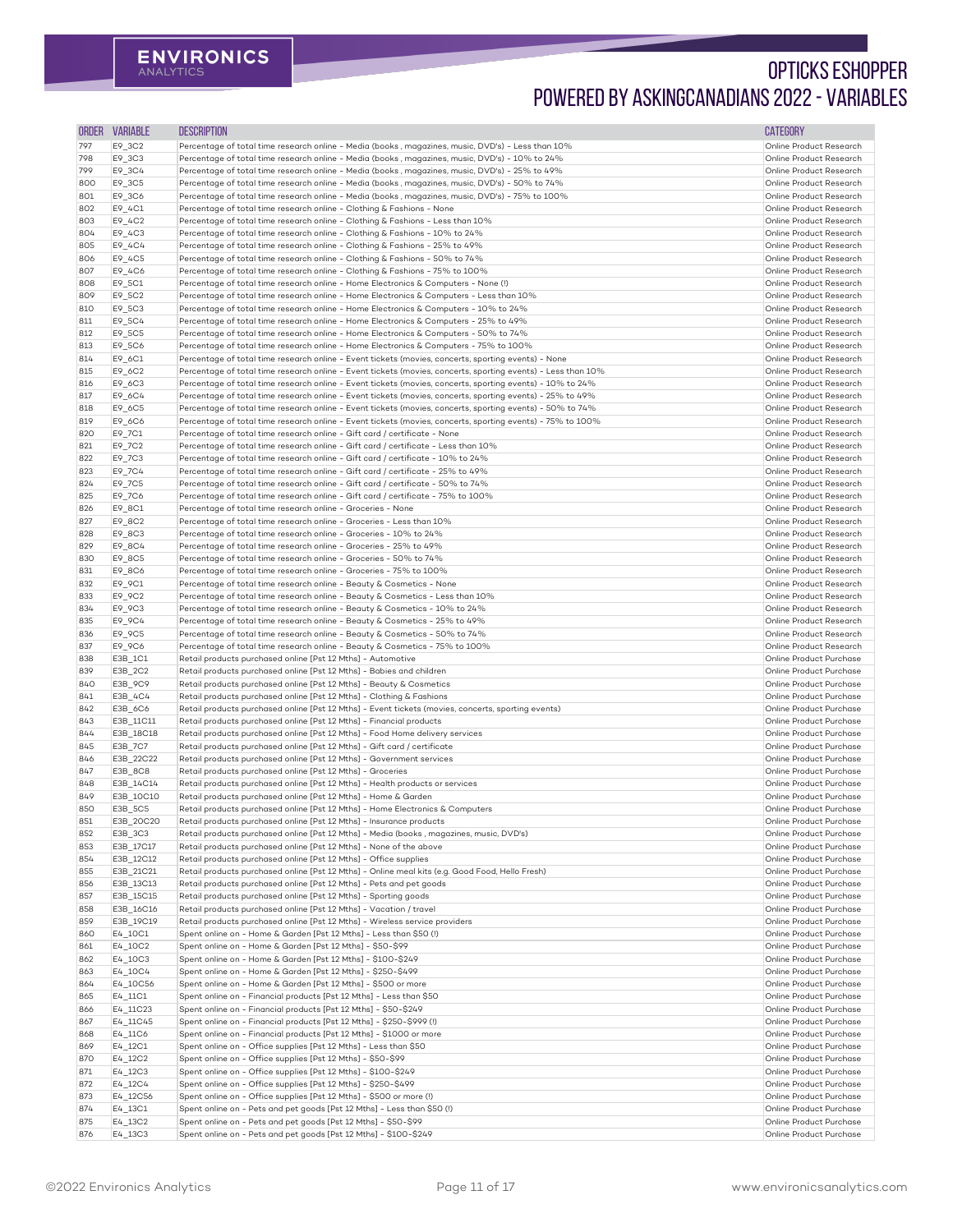| <b>ORDER</b> | <b>VARIABLE</b>                   | <b>DESCRIPTION</b>                                                                                                                                                                                                    | <b>CATEGORY</b>                                    |
|--------------|-----------------------------------|-----------------------------------------------------------------------------------------------------------------------------------------------------------------------------------------------------------------------|----------------------------------------------------|
| 877          | $E4$ _13C4                        | Spent online on - Pets and pet goods [Pst 12 Mths] - \$250 - \$499 (!)                                                                                                                                                | Online Product Purchase                            |
| 878          | E4_13C56                          | Spent online on - Pets and pet goods [Pst 12 Mths] - \$500 or more (!)                                                                                                                                                | Online Product Purchase                            |
| 879          | E4_14C1                           | Spent online on - Health products or services [Pst 12 Mths] - Less than \$50                                                                                                                                          | Online Product Purchase                            |
| 880          | $E4_14C2$                         | Spent online on - Health products or services [Pst 12 Mths] - \$50-\$99                                                                                                                                               | Online Product Purchase                            |
| 881          | $E4_14C3$                         | Spent online on - Health products or services [Pst 12 Mths] - \$100-\$249                                                                                                                                             | Online Product Purchase                            |
| 882          | $E4_14C4$                         | Spent online on - Health products or services [Pst 12 Mths] - \$250-\$499                                                                                                                                             | Online Product Purchase<br>Online Product Purchase |
| 883<br>884   | E4_14C56<br>E4_15C1               | Spent online on - Health products or services [Pst 12 Mths] - \$500 or more (!)<br>Spent online on - Sporting goods [Pst 12 Mths] - Less than \$50 (!)                                                                | Online Product Purchase                            |
| 885          | E4_15C2                           | Spent online on - Sporting goods [Pst 12 Mths] - \$50-\$99                                                                                                                                                            | Online Product Purchase                            |
| 886          | E4_15C3                           | Spent online on - Sporting goods [Pst 12 Mths] - \$100-\$249                                                                                                                                                          | Online Product Purchase                            |
| 887          | E4_15C4                           | Spent online on - Sporting goods [Pst 12 Mths] - \$250-\$499                                                                                                                                                          | Online Product Purchase                            |
| 888          | E4_15C5                           | Spent online on - Sporting goods [Pst 12 Mths] - \$500 - \$999 (!)                                                                                                                                                    | Online Product Purchase                            |
| 889          | E4_15C6                           | Spent online on - Sporting goods [Pst 12 Mths] - \$1000 or more (!)                                                                                                                                                   | Online Product Purchase                            |
| 890          | E4_16C12                          | Spent online on - Vacation / travel [Pst 12 Mths] - Less than \$100 (!)                                                                                                                                               | Online Product Purchase                            |
| 891          | E4_16C3                           | Spent online on - Vacation / travel [Pst 12 Mths] - \$100-\$249 (!)                                                                                                                                                   | Online Product Purchase                            |
| 892<br>893   | E4_16C4<br>E4_16C5                | Spent online on - Vacation / travel [Pst 12 Mths] - \$250-\$499<br>Spent online on - Vacation / travel [Pst 12 Mths] - \$500-\$999                                                                                    | Online Product Purchase<br>Online Product Purchase |
| 894          | E4_16C6                           | Spent online on - Vacation / travel [Pst 12 Mths] - \$1000 or more                                                                                                                                                    | Online Product Purchase                            |
| 895          | E4_18C1                           | Spent online on - Food home delivery services (e.g. Foodora & JustEat) [Pst 12 Mths] - Less than \$50 (!)                                                                                                             | Online Product Purchase                            |
| 896          | E4_18C2                           | Spent online on - Food home delivery services (e.g. Foodora & JustEat) [Pst 12 Mths] - \$50-\$99                                                                                                                      | Online Product Purchase                            |
| 897          | E4_18C3                           | Spent online on - Food home delivery services (e.g. Foodora & JustEat) [Pst 12 Mths] - \$100-\$249                                                                                                                    | Online Product Purchase                            |
| 898          | E4_18C4                           | Spent online on - Food home delivery services (e.g. Foodora & JustEat) [Pst 12 Mths] - \$250-\$499                                                                                                                    | Online Product Purchase                            |
| 899          | E4_18C56                          | Spent online on - Food home delivery services (e.g. Foodora & JustEat) [Pst 12 Mths] - \$500 or more                                                                                                                  | Online Product Purchase                            |
| 900          | E4_19C1                           | Spent online on - Wireless service providers (e.g. mobile phone and internet) [Pst 12 Mths] - Less than \$50 (!)                                                                                                      | Online Product Purchase                            |
| 901          | E4_19C2                           | Spent online on - Wireless service providers (e.g. mobile phone and internet) [Pst 12 Mths]- \$50-\$99                                                                                                                | Online Product Purchase                            |
| 902<br>903   | E4_19C3<br>E4_19C4                | Spent online on - Wireless service providers (e.g. mobile phone and internet) [Pst 12 Mths] - \$100-\$249<br>Spent online on - Wireless service providers (e.g. mobile phone and internet) [Pst 12 Mths]- \$250-\$499 | Online Product Purchase<br>Online Product Purchase |
| 904          | E4_19C5                           | Spent online on - Wireless service providers (e.g. mobile phone and internet) [Pst 12 Mths] - \$500-\$999                                                                                                             | Online Product Purchase                            |
| 905          | E4_19C6                           | Spent online on - Wireless service providers (e.g. mobile phone and internet) [Pst 12 Mths] - \$1000 or more                                                                                                          | Online Product Purchase                            |
| 906          | $E4$ _1C1                         | Spent online on - Automotive [Pst 12 Mths] - Less than \$100 (!)                                                                                                                                                      | Online Product Purchase                            |
| 907          | $E4$ _1C3                         | Spent online on - Automotive [Pst 12 Mths] - \$100-\$249                                                                                                                                                              | Online Product Purchase                            |
| 908          | $E4$ _1C4                         | Spent online on - Automotive [Pst 12 Mths] - \$250-\$499 (!)                                                                                                                                                          | Online Product Purchase                            |
| 909          | $E4$ _1C5                         | Spent online on - Automotive [Pst 12 Mths] - \$500-\$999 (!)                                                                                                                                                          | Online Product Purchase                            |
| 910          | $E4$ _1C6                         | Spent online on - Automotive [Pst 12 Mths] - \$1000 or more (!)                                                                                                                                                       | Online Product Purchase                            |
| 911          | E4_20C12                          | Spent online on - Insurance products [Pst 12 Mths] - Less than \$100 (!)                                                                                                                                              | Online Product Purchase<br>Online Product Purchase |
| 912<br>913   | E4_20C3<br>E4_20C4                | Spent online on - Insurance products [Pst 12 Mths] - \$100-\$249 (!)<br>Spent online on - Insurance products [Pst 12 Mths] - \$250-\$499 (!)                                                                          | Online Product Purchase                            |
| 914          | E4_20C5                           | Spent online on - Insurance products [Pst 12 Mths] - \$500-\$999 (!)                                                                                                                                                  | Online Product Purchase                            |
| 915          | E4_20C6                           | Spent online on - Insurance products [Pst 12 Mths] - \$1000 or more                                                                                                                                                   | Online Product Purchase                            |
| 916          | E4_21C1                           | Spent online on - Online meal kits (e.g. Good Food, Hello Fresh) [Pst 12 Mths] - Less than \$50 (!)                                                                                                                   | Online Product Purchase                            |
| 917          | E4_21C2                           | Spent online on - Online meal kits (e.g. Good Food, Hello Fresh) [Pst 12 Mths] - \$50-\$99 (!)                                                                                                                        | Online Product Purchase                            |
| 918          | E4_21C3                           | Spent online on - Online meal kits (e.g. Good Food, Hello Fresh) [Pst 12 Mths] - \$100-\$249                                                                                                                          | Online Product Purchase                            |
| 919          | E4_21C4                           | Spent online on - Online meal kits (e.g. Good Food, Hello Fresh) [Pst 12 Mths] - \$250 - \$499 (!)                                                                                                                    | Online Product Purchase                            |
| 920          | E4_21C56                          | Spent online on - Online meal kits (e.g. Good Food, Hello Fresh) [Pst 12 Mths] - \$500 or more (!)                                                                                                                    | Online Product Purchase                            |
| 921<br>922   | E4_22C1                           | Spent online on - Government services [Pst 12 Mths] - Less than \$50<br>Spent online on - Government services [Pst 12 Mths] - \$50-\$99                                                                               | Online Product Purchase<br>Online Product Purchase |
| 923          | E4_22C2<br>E4_22C3                | Spent online on - Government services [Pst 12 Mths] - \$100-\$249                                                                                                                                                     | Online Product Purchase                            |
| 924          | E4_22C4                           | Spent online on - Government services [Pst 12 Mths] - \$250-\$499                                                                                                                                                     | Online Product Purchase                            |
| 925          | E4_22C46                          | Spent online on - Government services [Pst 12 Mths] - 500+ (!)                                                                                                                                                        | Online Product Purchase                            |
| 926          | $E4$ _2C1                         | Spent online on - Babies & Kids [Pst 12 Mths] - Less than \$50 (!)                                                                                                                                                    | Online Product Purchase                            |
| 927          | $E4$ _2C2                         | Spent online on - Babies & Kids [Pst 12 Mths] - \$50-\$99 (!)                                                                                                                                                         | Online Product Purchase                            |
| 928          | $E4$ <sub>-2</sub> C <sub>3</sub> | Spent online on - Babies & Kids [Pst 12 Mths] - \$100-\$249                                                                                                                                                           | Online Product Purchase                            |
| 929          | $E4$ _2C4                         | Spent online on - Babies & Kids [Pst 12 Mths] - \$250-\$499 (!)                                                                                                                                                       | Online Product Purchase                            |
| 930          | E4_2C56                           | Spent online on - Babies & Kids [Pst 12 Mths] - \$500+ (!)                                                                                                                                                            | Online Product Purchase                            |
| 931<br>932   | $E4$ _3C1                         | Spent online on - Media (books, magazines, music, DVD's) [Pst Yr] - Less than \$50<br>Spent online on - Media (books, magazines, music, DVD's) [Pst Yr] - \$50-\$99                                                   | Online Product Purchase<br>Online Product Purchase |
| 933          | $E4$ _3C2<br>E4_3C3               | Spent online on - Media (books, magazines, music, DVD's) [Pst Yr] - \$100-\$249                                                                                                                                       | Online Product Purchase                            |
| 934          | E4_3C456                          | Spent online on - Media (books, magazines, music, DVD's) [Pst Yr] - \$250 or more                                                                                                                                     | Online Product Purchase                            |
| 935          | $E4$ _4C1                         | Spent online on - Clothing & Fashions [Pst 12 Mths] - Less than \$50 (!)                                                                                                                                              | Online Product Purchase                            |
| 936          | $E4_4C2$                          | Spent online on - Clothing & Fashions [Pst 12 Mths] - \$50-\$99                                                                                                                                                       | Online Product Purchase                            |
| 937          | $E4$ <sup>1</sup> C3              | Spent online on - Clothing & Fashions [Pst 12 Mths] - \$100-\$249                                                                                                                                                     | Online Product Purchase                            |
| 938          | $E4_4C4$                          | Spent online on - Clothing & Fashions [Pst 12 Mths] - \$250-\$499                                                                                                                                                     | Online Product Purchase                            |
| 939          | $E4$ <sub>-4</sub> C <sub>5</sub> | Spent online on - Clothing & Fashions [Pst 12 Mths] - \$500-\$999                                                                                                                                                     | Online Product Purchase                            |
| 940          | $E4$ _4C6                         | Spent online on - Clothing & Fashions [Pst 12 Mths] - \$1000 or more                                                                                                                                                  | Online Product Purchase                            |
| 941<br>942   | E4_5C12<br>E4_5C3                 | Spent online on - Home Electronics & Computers [Pst 12 Mths] - Less than \$100<br>Spent online on - Home Electronics & Computers [Pst 12 Mths] - \$100-\$249                                                          | Online Product Purchase<br>Online Product Purchase |
| 943          | $E4$ _5C4                         | Spent online on - Home Electronics & Computers [Pst 12 Mths] - \$250-\$499                                                                                                                                            | Online Product Purchase                            |
| 944          | E4_5C5                            | Spent online on - Home Electronics & Computers [Pst 12 Mths] - \$500-\$999                                                                                                                                            | Online Product Purchase                            |
| 945          | $E4$ _5C6                         | Spent online on - Home Electronics & Computers [Pst 12 Mths] - \$1000 or more                                                                                                                                         | Online Product Purchase                            |
| 946          | $E4$ <sub>-6</sub> C1             | Spent online on - Event tickets (movies, concerts, sporting events) [Pst 12 Mths] - Less than \$50                                                                                                                    | Online Product Purchase                            |
| 947          | E4_6C2                            | Spent online on - Event tickets (movies, concerts, sporting events) [Pst 12 Mths] - \$50-\$99                                                                                                                         | Online Product Purchase                            |
| 948          | E4_6C3                            | Spent online on - Event tickets (movies, concerts, sporting events) [Pst 12 Mths] - \$100-\$249                                                                                                                       | Online Product Purchase                            |
| 949          | E4_6C4                            | Spent online on - Event tickets (movies, concerts, sporting events) [Pst 12 Mths] - \$250-\$499                                                                                                                       | Online Product Purchase                            |
| 950          | E4_6C56                           | Spent online on - Event tickets (movies, concerts, sporting events) [Pst 12 Mths] - \$500 or more                                                                                                                     | Online Product Purchase                            |
| 951          | $E4$ _7C1                         | Spent online on - Gift card / certificate [Pst 12 Mths] - Less than \$50<br>Spent online on - Gift card / certificate [Pst 12 Mths] - \$50-\$99                                                                       | Online Product Purchase<br>Online Product Purchase |
| 952<br>953   | $E4$ _7C2<br>E4_7C3               | Spent online on - Gift card / certificate [Pst 12 Mths] - \$100-\$249                                                                                                                                                 | Online Product Purchase                            |
| 954          | $E4$ _7C4                         | Spent online on - Gift card / certificate [Pst 12 Mths] - \$250-\$499                                                                                                                                                 | Online Product Purchase                            |
| 955          | E4_7C56                           | Spent online on - Gift card / certificate [Pst 12 Mths] - \$500 or more (!)                                                                                                                                           | Online Product Purchase                            |
| 956          | E4_8C12                           | Spent online on - Groceries [Pst 12 Mths] - Less than \$100                                                                                                                                                           | Online Product Purchase                            |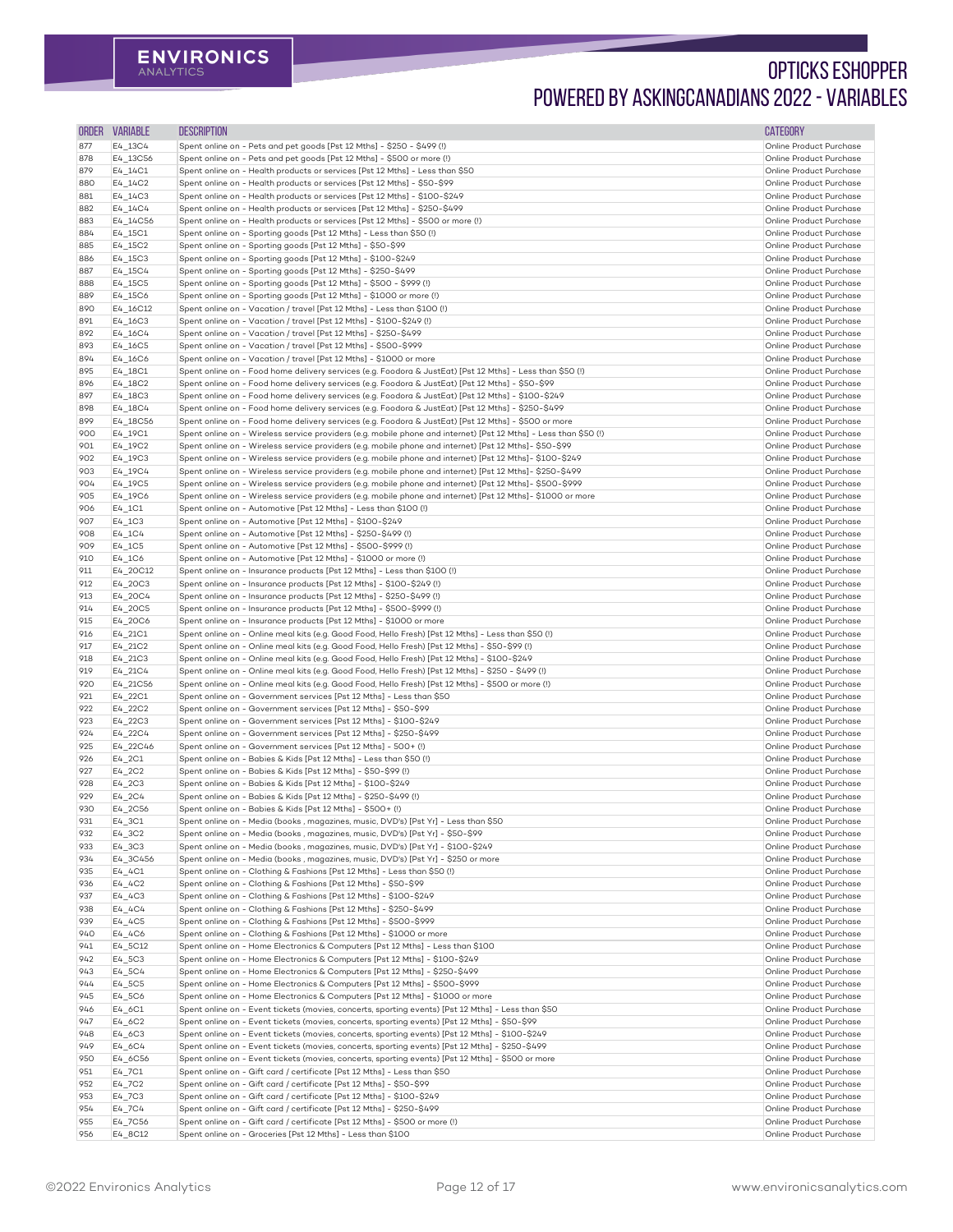| <b>ORDER</b> | <b>VARIABLE</b>    | <b>DESCRIPTION</b>                                                                                                                                                                                                                                                     | <b>CATEGORY</b>                                    |
|--------------|--------------------|------------------------------------------------------------------------------------------------------------------------------------------------------------------------------------------------------------------------------------------------------------------------|----------------------------------------------------|
| 957          | E4_8C3             | Spent online on - Groceries [Pst 12 Mths] - \$100-\$249                                                                                                                                                                                                                | Online Product Purchase                            |
| 958          | E4_8C4             | Spent online on - Groceries [Pst 12 Mths] - \$250-\$499                                                                                                                                                                                                                | Online Product Purchase                            |
| 959          | E4_8C5             | Spent online on - Groceries [Pst 12 Mths] - \$500-\$999                                                                                                                                                                                                                | Online Product Purchase                            |
| 960          | E4_8C6             | Spent online on - Groceries [Pst 12 Mths] - \$1000 or more                                                                                                                                                                                                             | Online Product Purchase                            |
| 961          | E4_9C1             | Spent online on - Beauty & Cosmetics [Pst 12 Mths] - Less than \$50                                                                                                                                                                                                    | Online Product Purchase                            |
| 962          | E4_9C2             | Spent online on - Beauty & Cosmetics [Pst 12 Mths] - \$50-\$99                                                                                                                                                                                                         | Online Product Purchase                            |
| 963          | E4_9C3             | Spent online on - Beauty & Cosmetics [Pst 12 Mths] - \$100-\$249                                                                                                                                                                                                       | Online Product Purchase                            |
| 964          | E4_9C4             | Spent online on - Beauty & Cosmetics [Pst 12 Mths] - \$250-\$499                                                                                                                                                                                                       | Online Product Purchase                            |
| 965          | E4_9C56            | Spent online on - Beauty & Cosmetics [Pst 12 Mths] - \$500 or more (!)                                                                                                                                                                                                 | Online Product Purchase                            |
| 966          | E5_10C1            | Percentage of total spend spent online [Pst 12 Mths] - Home & Garden - Less than 10%                                                                                                                                                                                   | Online Product Purchase                            |
| 967          | E5_10C2            | Percentage of total spend spent online [Pst 12 Mths] - Home & Garden - 10% to 24%                                                                                                                                                                                      | Online Product Purchase                            |
| 968          | E5_10C3            | Percentage of total spend spent online [Pst 12 Mths] - Home & Garden - 25% to 49%                                                                                                                                                                                      | Online Product Purchase                            |
| 969          | E5_10C45           | Percentage of total spend spent online [Pst 12 Mths] - Home & Garden - 50% to 100%                                                                                                                                                                                     | Online Product Purchase                            |
| 970          | E5_11C1            | Percentage of total spend spent online [Pst 12 Mths] - Financial products - Less than 10%                                                                                                                                                                              | Online Product Purchase                            |
| 971          | E5_11C2            | Percentage of total spend spent online [Pst 12 Mths] - Financial products - 10% to 24% (!)                                                                                                                                                                             | Online Product Purchase                            |
| 972          | E5_11C3            | Percentage of total spend spent online [Pst 12 Mths] - Financial products - 25% to 49% (!)                                                                                                                                                                             | Online Product Purchase                            |
| 973          | E5_11C4            | Percentage of total spend spent online [Pst 12 Mths] - Financial products - 50% to 74% (!)                                                                                                                                                                             | Online Product Purchase                            |
| 974          | E5_11C5            | Percentage of total spend spent online [Pst 12 Mths] - Financial products - 75% to 100%                                                                                                                                                                                | Online Product Purchase<br>Online Product Purchase |
| 975<br>976   | E5_12C1            | Percentage of total spend spent online [Pst 12 Mths] - Office supplies - Less than 10%<br>Percentage of total spend spent online [Pst 12 Mths] - Office supplies - 10% to 24%                                                                                          | Online Product Purchase                            |
| 977          | E5_12C2<br>E5_12C3 | Percentage of total spend spent online [Pst 12 Mths] - Office supplies - 25% to 49%                                                                                                                                                                                    | Online Product Purchase                            |
| 978          | E5_12C4            | Percentage of total spend spent online [Pst 12 Mths] - Office supplies - 50% to 74%                                                                                                                                                                                    | Online Product Purchase                            |
| 979          | E5_12C5            | Percentage of total spend spent online [Pst 12 Mths] - Office supplies - 75% to 100%                                                                                                                                                                                   | Online Product Purchase                            |
| 980          | E5_13C12           | Percentage of total spend spent online [Pst 12 Mths] - Pets and pet goods - Less than 25%                                                                                                                                                                              | Online Product Purchase                            |
| 981          | E5_13C3            | Percentage of total spend spent online [Pst 12 Mths] - Pets and pet goods - 25% to 49% (!)                                                                                                                                                                             | Online Product Purchase                            |
| 982          | E5_13C45           | Percentage of total spend spent online [Pst 12 Mths] - Pets and pet goods - 50% to 100%                                                                                                                                                                                | Online Product Purchase                            |
| 983          | E5_14C1            | Percentage of total spend spent online [Pst 12 Mths] - Health products or services - Less than 10%                                                                                                                                                                     | Online Product Purchase                            |
| 984          | E5_14C2            | Percentage of total spend spent online [Pst 12 Mths] - Health products or services - 10% to 24%                                                                                                                                                                        | Online Product Purchase                            |
| 985          | E5_14C3            | Percentage of total spend spent online [Pst 12 Mths] - Health products or services - 25% to 49%                                                                                                                                                                        | Online Product Purchase                            |
| 986          | E5_14C45           | Percentage of total spend spent online [Pst 12 Mths] - Health products or services - 50% to 100%                                                                                                                                                                       | Online Product Purchase                            |
| 987          | E5_15C1            | Percentage of total spend spent online [Pst 12 Mths] - Sporting goods - Less than 10%                                                                                                                                                                                  | Online Product Purchase                            |
| 988          | E5_15C2            | Percentage of total spend spent online [Pst 12 Mths] - Sporting goods - 10% to 24%                                                                                                                                                                                     | Online Product Purchase                            |
| 989          | E5_15C3            | Percentage of total spend spent online [Pst 12 Mths] - Sporting goods - 25% to 49%                                                                                                                                                                                     | Online Product Purchase                            |
| 990          | E5_15C4            | Percentage of total spend spent online [Pst 12 Mths] - Sporting goods - 50% to 74%                                                                                                                                                                                     | Online Product Purchase                            |
| 991          | E5_15C5            | Percentage of total spend spent online [Pst 12 Mths] - Sporting goods - 75% to 100%                                                                                                                                                                                    | Online Product Purchase                            |
| 992          | E5_16C1            | Percentage of total spend spent online [Pst 12 Mths] - Vacation / travel - Less than 10%                                                                                                                                                                               | Online Product Purchase                            |
| 993          | E5_16C2            | Percentage of total spend spent online [Pst 12 Mths] - Vacation / travel - 10% to 24%                                                                                                                                                                                  | Online Product Purchase                            |
| 994          | E5_16C3            | Percentage of total spend spent online [Pst 12 Mths] - Vacation / travel - 25% to 49%                                                                                                                                                                                  | Online Product Purchase                            |
| 995          | E5_16C4            | Percentage of total spend spent online [Pst 12 Mths] - Vacation / travel - 50% to 74%                                                                                                                                                                                  | Online Product Purchase                            |
| 996          | E5_16C5            | Percentage of total spend spent online [Pst 12 Mths] - Vacation / travel - 75% to 100%                                                                                                                                                                                 | Online Product Purchase                            |
| 997          | E5_18C1            | Percentage of total spend spent online [Pst 12 Mths] - Food Home delivery services (e.g. Foodora & JustEat) - Less than 10%                                                                                                                                            | Online Product Purchase                            |
| 998          | E5_18C2            | Percentage of total spend spent online [Pst 12 Mths] - Food Home delivery services (e.g. Foodora & JustEat) - 10% to 24%                                                                                                                                               | Online Product Purchase                            |
| 999          | E5_18C34           | Percentage of total spend spent online [Pst 12 Mths] - Food Home delivery services (e.g. Foodora & JustEat) - 25% to 74%                                                                                                                                               | Online Product Purchase                            |
| 1000         | E5_18C5            | Percentage of total spend spent online [Pst 12 Mths] - Food Home delivery services (e.g. Foodora & JustEat) - 75% to 100%                                                                                                                                              | Online Product Purchase                            |
| 1001         | E5_19C1            | Percentage of total spend spent online [Pst 12 Mths] - Wireless service providers (e.g. mobile phone and internet) - Less than 10%                                                                                                                                     | Online Product Purchase<br>Online Product Purchase |
| 1002<br>1003 | E5_19C2            | Percentage of total spend spent online [Pst 12 Mths] - Wireless service providers (e.g. mobile phone and internet) - 10% to 24%<br>Percentage of total spend spent online [Pst 12 Mths] - Wireless service providers (e.g. mobile phone and internet) - 25% to 49% (!) | Online Product Purchase                            |
| 1004         | E5_19C3<br>E5_19C4 | Percentage of total spend spent online [Pst 12 Mths] - Wireless service providers (e.g. mobile phone and internet) - 50% to 74% (!)                                                                                                                                    | Online Product Purchase                            |
| 1005         | E5_19C5            | Percentage of total spend spent online [Pst 12 Mths] - Wireless service providers (e.g. mobile phone and internet) - 75% to 100%                                                                                                                                       | Online Product Purchase                            |
| 1006         | $E5_1C1$           | Percentage of total spend spent online [Pst 12 Mths] - Automotive - Less than 10%                                                                                                                                                                                      | Online Product Purchase                            |
| 1007         | E5_1C2             | Percentage of total spend spent online [Pst 12 Mths] - Automotive - 10% to 24% (!)                                                                                                                                                                                     | Online Product Purchase                            |
| 1008         | E5_1C3             | Percentage of total spend spent online [Pst 12 Mths] - Automotive - 25% to 49% (!)                                                                                                                                                                                     | Online Product Purchase                            |
| 1009         | E5_1C4             | Percentage of total spend spent online [Pst 12 Mths] - Automotive - 50% to 74% (!)                                                                                                                                                                                     | Online Product Purchase                            |
| 1010         | E5_1C5             | Percentage of total spend spent online [Pst 12 Mths] - Automotive - 75% to 100% (!)                                                                                                                                                                                    | Online Product Purchase                            |
| 1011         | E5_20C12           | Percentage of total spend spent online [Pst 12 Mths] - Insurance products - Less than 25%                                                                                                                                                                              | Online Product Purchase                            |
| 1012         | E5_20C34           | Percentage of total spend spent online [Pst 12 Mths] - Insurance products - 25% to 74%                                                                                                                                                                                 | Online Product Purchase                            |
| 1013         | E5_20C5            | Percentage of total spend spent online [Pst 12 Mths] - Insurance products - 75% to 100%                                                                                                                                                                                | Online Product Purchase                            |
| 1014         | E5_21C12           | Percentage of total spend spent online [Pst 12 Mths] - Online meal kits (e.g. Good Food, Hello Fresh) - Less than 25%                                                                                                                                                  | Online Product Purchase                            |
| 1015         | E5_21C34           | Percentage of total spend spent online [Pst 12 Mths] - Online meal kits (e.g. Good Food, Hello Fresh) - 25% to 74% (!)                                                                                                                                                 | Online Product Purchase                            |
| 1016         | E5_21C5            | Percentage of total spend spent online [Pst 12 Mths] - Online meal kits (e.g. Good Food, Hello Fresh) - 75% to 100%                                                                                                                                                    | Online Product Purchase                            |
| 1017         | E5_22C1            | Percentage of total spend spent online [Pst 12 Mths] - Government Services - Less than 10%                                                                                                                                                                             | Online Product Purchase                            |
| 1018         | E5_22C234          | Percentage of total spend spent online [Pst 12 Mths] - Government Services - 10% to 74%                                                                                                                                                                                | Online Product Purchase                            |
| 1019         | E5_22C5            | Percentage of total spend spent online [Pst 12 Mths] - Government Services - 75% to 100%                                                                                                                                                                               | Online Product Purchase                            |
| 1020         | E5_2C12            | Percentage of total spend spent online [Pst 12 Mths] - Babies and children - Less than 25%                                                                                                                                                                             | Online Product Purchase                            |
| 1021         | E5_2C345           | Percentage of total spend spent online [Pst 12 Mths] - Babies and children - 25% to 100%                                                                                                                                                                               | Online Product Purchase                            |
| 1022         | E5_3C1             | Percentage of total spend spent online [Pst 12 Mths] - Media (books, magazines, music, DVD's) - Less than 10%                                                                                                                                                          | Online Product Purchase                            |
| 1023         | E5_3C2             | Percentage of total spend spent online [Pst 12 Mths] - Media (books, magazines, music, DVD's) - 10% to 24%                                                                                                                                                             | Online Product Purchase                            |
| 1024         | E5_3C3             | Percentage of total spend spent online [Pst 12 Mths] - Media (books, magazines, music, DVD's) - 25% to 49%                                                                                                                                                             | Online Product Purchase                            |
| 1025         | E5_3C4             | Percentage of total spend spent online [Pst 12 Mths] - Media (books, magazines, music, DVD's) - 50% to 74%                                                                                                                                                             | Online Product Purchase                            |
| 1026         | E5_3C5             | Percentage of total spend spent online [Pst 12 Mths] - Media (books, magazines, music, DVD's) - 75% to 100%                                                                                                                                                            | Online Product Purchase                            |
| 1027         | E5_4C1             | Percentage of total spend spent online [Pst 12 Mths] - Clothing & Fashions - Less than 10%                                                                                                                                                                             | Online Product Purchase                            |
| 1028         | E5_4C2             | Percentage of total spend spent online [Pst 12 Mths] - Clothing & Fashions - 10% to 24%                                                                                                                                                                                | Online Product Purchase                            |
| 1029         | E5_4C3             | Percentage of total spend spent online [Pst 12 Mths] - Clothing & Fashions - 25% to 49%                                                                                                                                                                                | Online Product Purchase                            |
| 1030         | E5_4C4             | Percentage of total spend spent online [Pst 12 Mths] - Clothing & Fashions - 50% to 74%                                                                                                                                                                                | Online Product Purchase                            |
| 1031         | E5_4C5             | Percentage of total spend spent online [Pst 12 Mths] - Clothing & Fashions - 75% to 100%                                                                                                                                                                               | Online Product Purchase                            |
| 1032         | E5_5C1             | Percentage of total spend spent online [Pst 12 Mths] - Home Electronics & Computers - Less than 10%                                                                                                                                                                    | Online Product Purchase                            |
| 1033         | E5_5C2             | Percentage of total spend spent online [Pst 12 Mths] - Home Electronics & Computers - 10% to 24%                                                                                                                                                                       | Online Product Purchase<br>Online Product Purchase |
| 1034<br>1035 | E5_5C3<br>E5_5C4   | Percentage of total spend spent online [Pst 12 Mths] - Home Electronics & Computers - 25% to 49%<br>Percentage of total spend spent online [Pst 12 Mths] - Home Electronics & Computers - 50% to 74%                                                                   | Online Product Purchase                            |
| 1036         | E5_5C5             | Percentage of total spend spent online [Pst 12 Mths] - Home Electronics & Computers - 75% to 100%                                                                                                                                                                      | Online Product Purchase                            |
|              |                    |                                                                                                                                                                                                                                                                        |                                                    |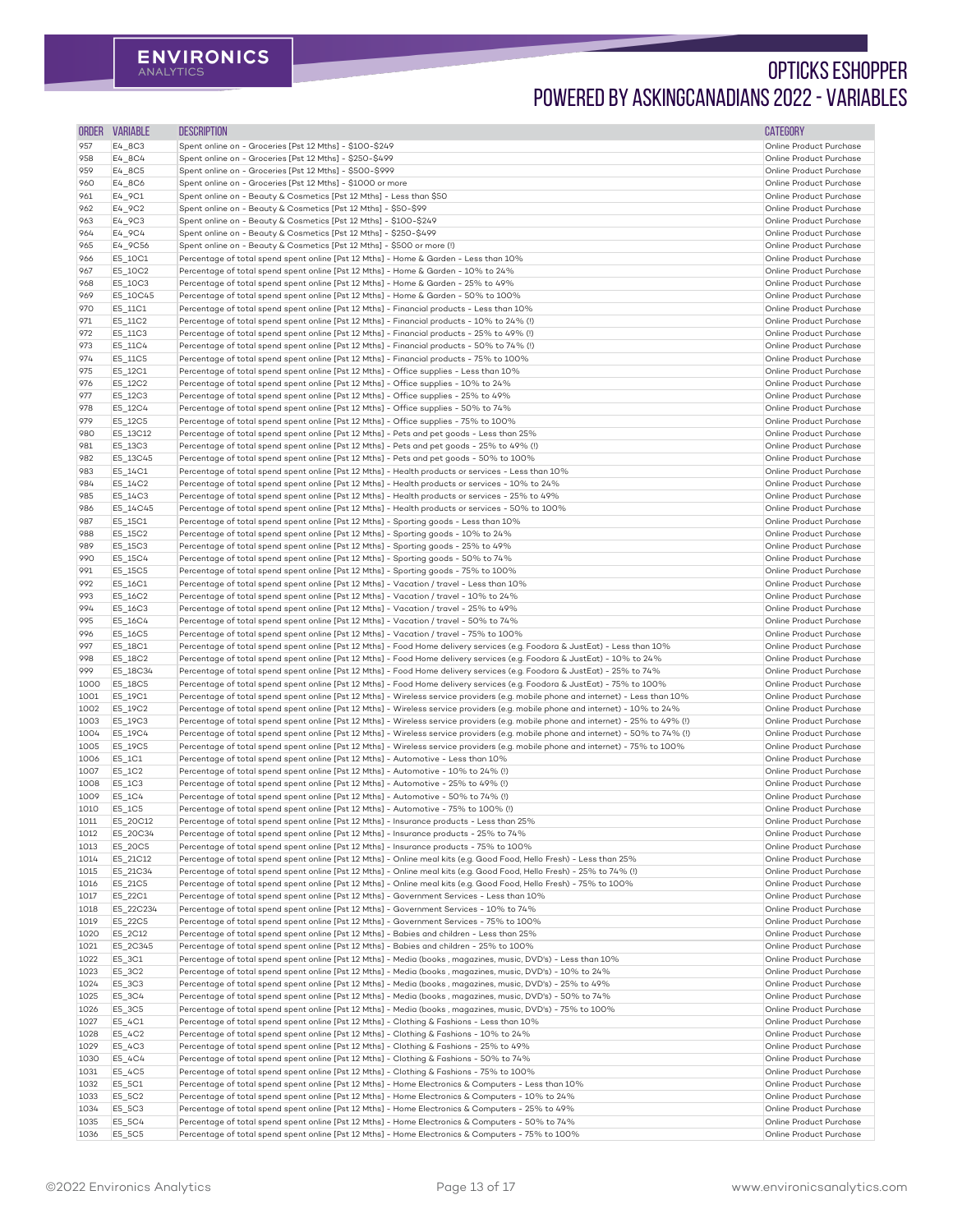| ORDER        | <b>VARIABLE</b>    | <b>DESCRIPTION</b>                                                                                                                                                                         | <b>CATEGORY</b>                                    |
|--------------|--------------------|--------------------------------------------------------------------------------------------------------------------------------------------------------------------------------------------|----------------------------------------------------|
| 1037         | E5_6C1             | Percentage of total spend spent online [Pst 12 Mths] - Event tickets (movies, concerts, sporting events) - Less than 10%                                                                   | Online Product Purchase                            |
| 1038         | E5_6C2             | Percentage of total spend spent online [Pst 12 Mths] - Event tickets (movies, concerts, sporting events) - 10% to 24%                                                                      | Online Product Purchase                            |
| 1039         | E5_6C3             | Percentage of total spend spent online [Pst 12 Mths] - Event tickets (movies, concerts, sporting events) - 25% to 49% (!)                                                                  | Online Product Purchase                            |
| 1040         | E5_6C4             | Percentage of total spend spent online [Pst 12 Mths] - Event tickets (movies, concerts, sporting events) - 50% to 74%                                                                      | Online Product Purchase                            |
| 1041         | E5_6C5             | Percentage of total spend spent online [Pst 12 Mths] - Event tickets (movies, concerts, sporting events) - 75% to 100%                                                                     | Online Product Purchase                            |
| 1042         | E5_7C1             | Percentage of total spend spent online [Pst 12 Mths] - Gift card / certificate - Less than 10%                                                                                             | Online Product Purchase                            |
| 1043<br>1044 | E5_7C2<br>E5_7C3   | Percentage of total spend spent online [Pst 12 Mths] - Gift card / certificate - 10% to 24%<br>Percentage of total spend spent online [Pst 12 Mths] - Gift card / certificate - 25% to 49% | Online Product Purchase<br>Online Product Purchase |
| 1045         | E5_7C4             | Percentage of total spend spent online [Pst 12 Mths] - Gift card / certificate - 50% to 74%                                                                                                | Online Product Purchase                            |
| 1046         | E5_7C5             | Percentage of total spend spent online [Pst 12 Mths] - Gift card / certificate - 75% to 100%                                                                                               | Online Product Purchase                            |
| 1047         | E5_8C1             | Percentage of total spend spent online [Pst 12 Mths] - Groceries - Less than 10%                                                                                                           | Online Product Purchase                            |
| 1048         | E5_8C2             | Percentage of total spend spent online [Pst 12 Mths] - Groceries - 10% to 24%                                                                                                              | Online Product Purchase                            |
| 1049         | E5_8C3             | Percentage of total spend spent online [Pst 12 Mths] - Groceries - 25% to 49%                                                                                                              | Online Product Purchase                            |
| 1050         | E5_8C45            | Percentage of total spend spent online [Pst 12 Mths] - Groceries - 50% to 100%                                                                                                             | Online Product Purchase                            |
| 1051         | E5_9C1             | Percentage of total spend spent online [Pst 12 Mths] - Beauty & Cosmetics - Less than 10%                                                                                                  | Online Product Purchase                            |
| 1052         | E5_9C2             | Percentage of total spend spent online [Pst 12 Mths] - Beauty & Cosmetics - 10% to 24%                                                                                                     | Online Product Purchase                            |
| 1053<br>1054 | E5_9C3<br>E5_9C4   | Percentage of total spend spent online [Pst 12 Mths] - Beauty & Cosmetics - 25% to 49%<br>Percentage of total spend spent online [Pst 12 Mths] - Beauty & Cosmetics - 50% to 74%           | Online Product Purchase<br>Online Product Purchase |
| 1055         | E5_9C5             | Percentage of total spend spent online [Pst 12 Mths] - Beauty & Cosmetics - 75% to 100%                                                                                                    | Online Product Purchase                            |
| 1056         | E6_10C1            | Expected online spend [Nxt 12 Mths] - Home & Garden - Less                                                                                                                                 | Online Product Purchase                            |
| 1057         | E6_10C2            | Expected online spend [Nxt 12 Mths] - Home & Garden - The Same                                                                                                                             | Online Product Purchase                            |
| 1058         | E6_10C3            | Expected online spend [Nxt 12 Mths] - Home & Garden - More                                                                                                                                 | Online Product Purchase                            |
| 1059         | E6_11C1            | Expected online spend [Nxt 12 Mths] - Financial products - Less                                                                                                                            | Online Product Purchase                            |
| 1060         | E6_11C2            | Expected online spend [Nxt 12 Mths] - Financial products - The Same                                                                                                                        | Online Product Purchase                            |
| 1061         | E6_11C3            | Expected online spend [Nxt 12 Mths] - Financial products - More                                                                                                                            | Online Product Purchase                            |
| 1062         | E6_12C1            | Expected online spend [Nxt 12 Mths] - Office supplies - Less                                                                                                                               | Online Product Purchase                            |
| 1063<br>1064 | E6_12C2<br>E6_12C3 | Expected online spend [Nxt 12 Mths] - Office supplies - The Same<br>Expected online spend [Nxt 12 Mths] - Office supplies - More                                                           | Online Product Purchase<br>Online Product Purchase |
| 1065         | E6_13C1            | Expected online spend [Nxt 12 Mths] - Pets and pet goods - Less (!)                                                                                                                        | Online Product Purchase                            |
| 1066         | E6_13C2            | Expected online spend [Nxt 12 Mths] - Pets and pet goods - The Same                                                                                                                        | Online Product Purchase                            |
| 1067         | E6_13C3            | Expected online spend [Nxt 12 Mths] - Pets and pet goods - More                                                                                                                            | Online Product Purchase                            |
| 1068         | E6_14C1            | Expected online spend [Nxt 12 Mths] - Health products or services - Less (!)                                                                                                               | Online Product Purchase                            |
| 1069         | E6_14C2            | Expected online spend [Nxt 12 Mths] - Health products or services - The Same                                                                                                               | Online Product Purchase                            |
| 1070         | E6_14C3            | Expected online spend [Nxt 12 Mths] - Health products or services - More                                                                                                                   | Online Product Purchase                            |
| 1071         | E6_15C1            | Expected online spend [Nxt 12 Mths] - Sporting goods - Less                                                                                                                                | Online Product Purchase                            |
| 1072<br>1073 | E6_15C2<br>E6_15C3 | Expected online spend [Nxt 12 Mths] - Sporting goods - The Same<br>Expected online spend [Nxt 12 Mths] - Sporting goods - More                                                             | Online Product Purchase<br>Online Product Purchase |
| 1074         | E6_16C1            | Expected online spend [Nxt 12 Mths] - Vacation / travel - Less                                                                                                                             | Online Product Purchase                            |
| 1075         | E6_16C2            | Expected online spend [Nxt 12 Mths] - Vacation / travel - The Same                                                                                                                         | Online Product Purchase                            |
| 1076         | E6_16C3            | Expected online spend [Nxt 12 Mths] - Vacation / travel - More                                                                                                                             | Online Product Purchase                            |
| 1077         | E6_18C1            | Expected online spend [Nxt 12 Mths] - Food Home delivery services (e.g. Foodora & JustEat) - Less                                                                                          | Online Product Purchase                            |
| 1078         | E6_18C2            | Expected online spend [Nxt 12 Mths] - Food Home delivery services (e.g. Foodora & JustEat) - The Same                                                                                      | Online Product Purchase                            |
| 1079         | E6_18C3            | Expected online spend [Nxt 12 Mths] - Food Home delivery services (e.g. Foodora & JustEat) - More                                                                                          | Online Product Purchase                            |
| 1080         | E6_19C1            | Expected online spend [Nxt 12 Mths] - Wireless service providers (e.g. mobile phone and internet) - LESS                                                                                   | Online Product Purchase                            |
| 1081         | E6_19C2            | Expected online spend [Nxt 12 Mths] - Wireless service providers (e.g. mobile phone and internet) - The Same                                                                               | Online Product Purchase                            |
| 1082<br>1083 | E6_19C3<br>E6_1C1  | Expected online spend [Nxt 12 Mths] - Wireless service providers (e.g. mobile phone and internet) - More<br>Expected online spend [Nxt 12 Mths] - Automotive - Less (!)                    | Online Product Purchase<br>Online Product Purchase |
| 1084         | E6_1C2             | Expected online spend [Nxt 12 Mths] - Automotive - The Same                                                                                                                                | Online Product Purchase                            |
| 1085         | E6_1C3             | Expected online spend [Nxt 12 Mths] - Automotive - More                                                                                                                                    | Online Product Purchase                            |
| 1086         | E6_20C1            | Expected online spend [Nxt 12 Mths] - Insurance products - Less (!)                                                                                                                        | Online Product Purchase                            |
| 1087         | E6_20C2            | Expected online spend [Nxt 12 Mths] - Insurance products - The Same                                                                                                                        | Online Product Purchase                            |
| 1088         | E6_20C3            | Expected online spend [Nxt 12 Mths] - Insurance products - More                                                                                                                            | Online Product Purchase                            |
| 1089         | E6_21C1            | Expected online spend [Nxt 12 Mths] - Online meal kits (e.g. Good Food, Hello Fresh) - Less                                                                                                | Online Product Purchase                            |
| 1090         | E6_21C2            | Expected online spend [Nxt 12 Mths] - Online meal kits (e.g. Good Food, Hello Fresh) - The Same                                                                                            | Online Product Purchase                            |
| 1091         | E6_21C3            | Expected online spend [Nxt 12 Mths] - Online meal kits (e.g. Good Food, Hello Fresh) - More                                                                                                | Online Product Purchase                            |
| 1092<br>1093 | E6_22C1<br>E6_22C2 | Expected online spend [Nxt 12 Mths] - Government services - Less<br>Expected online spend [Nxt 12 Mths] - Government services - The Same                                                   | Online Product Purchase<br>Online Product Purchase |
| 1094         | E6_22C3            | Expected online spend [Nxt 12 Mths] - Government services - More                                                                                                                           | Online Product Purchase                            |
| 1095         | $EG_1C1$           | Expected online spend [Nxt 12 Mths] - Babies & Kids - Less (!)                                                                                                                             | Online Product Purchase                            |
| 1096         | E6_2C2             | Expected online spend [Nxt 12 Mths] - Babies & Kids - The Same                                                                                                                             | Online Product Purchase                            |
| 1097         | E6_2C3             | Expected online spend [Nxt 12 Mths] - Babies & Kids - More                                                                                                                                 | Online Product Purchase                            |
| 1098         | E6_3C1             | Expected online spend [Nxt 12 Mths] - Media (books, magazines, music, DVD's) - Less                                                                                                        | Online Product Purchase                            |
| 1099         | E6_3C2             | Expected online spend [Nxt 12 Mths] - Media (books, magazines, music, DVD's) - The Same                                                                                                    | Online Product Purchase                            |
| 1100         | E6_3C3             | Expected online spend [Nxt 12 Mths] - Media (books, magazines, music, DVD's) - More                                                                                                        | Online Product Purchase                            |
| 1101<br>1102 | E6_4C1<br>E6_4C2   | Expected online spend [Nxt 12 Mths] - Clothing & Fashions - Less<br>Expected online spend [Nxt 12 Mths] - Clothing & Fashions - The Same                                                   | Online Product Purchase<br>Online Product Purchase |
| 1103         | E6_4C3             | Expected online spend [Nxt 12 Mths] - Clothing & Fashions - More                                                                                                                           | Online Product Purchase                            |
| 1104         | E6_5C1             | Expected online spend [Nxt 12 Mths] - Home Electronics & Computers - Less                                                                                                                  | Online Product Purchase                            |
| 1105         | E6_5C2             | Expected online spend [Nxt 12 Mths] - Home Electronics & Computers - The Same                                                                                                              | Online Product Purchase                            |
| 1106         | E6_5C3             | Expected online spend [Nxt 12 Mths] - Home Electronics & Computers - More                                                                                                                  | Online Product Purchase                            |
| 1107         | E6_6C1             | Expected online spend [Nxt 12 Mths] - Event tickets (movies, concerts, sporting events) - Less                                                                                             | Online Product Purchase                            |
| 1108         | E6_6C2             | Expected online spend [Nxt 12 Mths] - Event tickets (movies, concerts, sporting events) - The Same                                                                                         | Online Product Purchase                            |
| 1109         | E6_6C3             | Expected online spend [Nxt 12 Mths] - Event tickets (movies, concerts, sporting events) - More                                                                                             | Online Product Purchase                            |
| 1110         | E6_7C1             | Expected online spend [Nxt 12 Mths] - Gift card / certificate - Less                                                                                                                       | Online Product Purchase                            |
| 1111         | E6_7C2             | Expected online spend [Nxt 12 Mths] - Gift card / certificate - The Same                                                                                                                   | Online Product Purchase<br>Online Product Purchase |
| 1112<br>1113 | E6_7C3<br>E6_8C1   | Expected online spend [Nxt 12 Mths] - Gift card / certificate - More<br>Expected online spend [Nxt 12 Mths] - Groceries - Less                                                             | Online Product Purchase                            |
| 1114         | E6_8C2             | Expected online spend [Nxt 12 Mths] - Groceries - The Same                                                                                                                                 | Online Product Purchase                            |
| 1115         | E6_8C3             | Expected online spend [Nxt 12 Mths] - Groceries - More                                                                                                                                     | Online Product Purchase                            |
| 1116         | E6_9C1             | Expected online spend [Nxt 12 Mths] - Beauty & Cosmetics - Less                                                                                                                            | Online Product Purchase                            |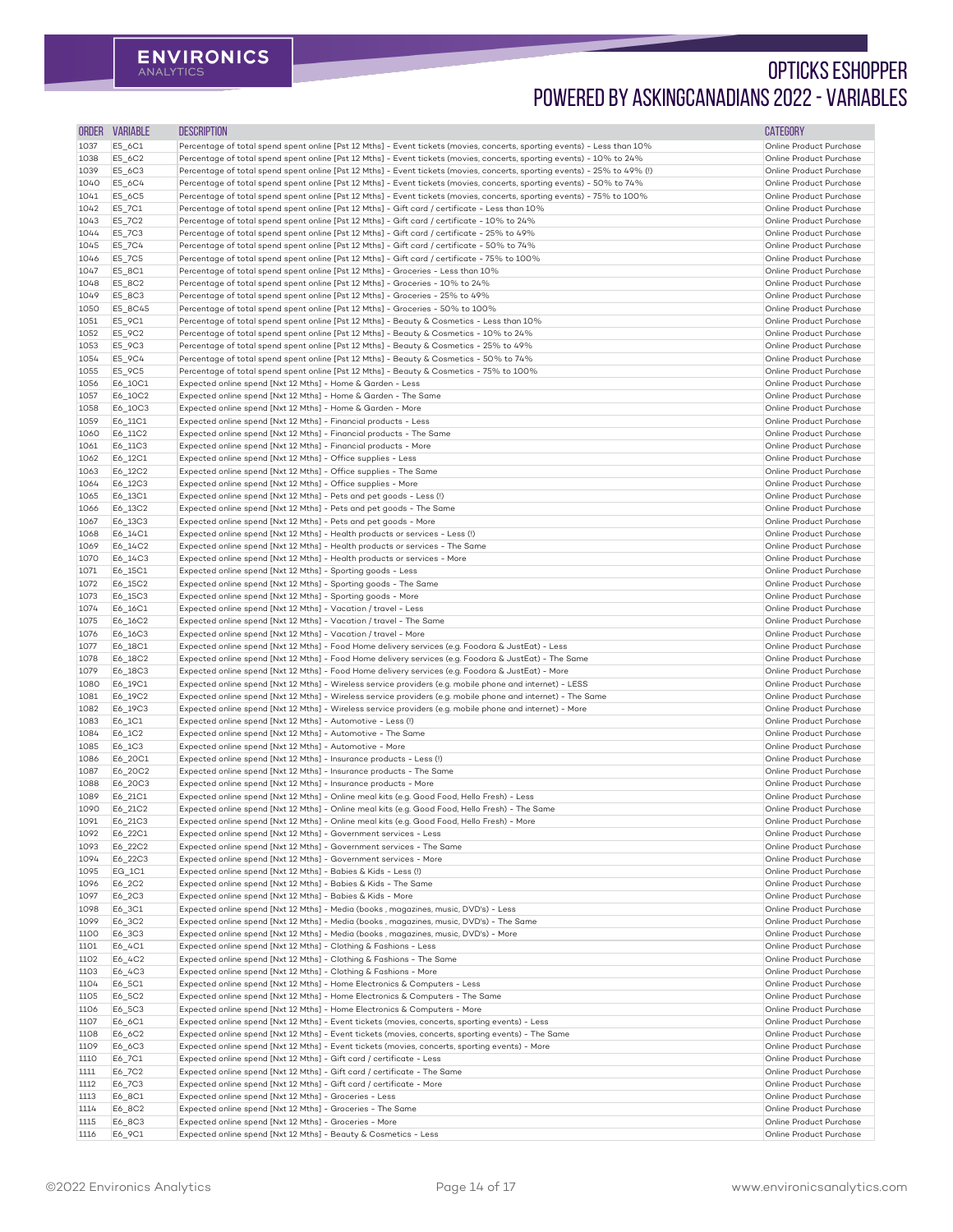| <b>ORDER</b> | <b>VARIABLE</b>    | <b>DESCRIPTION</b>                                                                                                                                                 | <b>CATEGORY</b>                                    |
|--------------|--------------------|--------------------------------------------------------------------------------------------------------------------------------------------------------------------|----------------------------------------------------|
| 1117         | E6_9C2             | Expected online spend [Nxt 12 Mths] - Beauty & Cosmetics - The Same                                                                                                | Online Product Purchase                            |
| 1118         | E6_9C3             | Expected online spend [Nxt 12 Mths] - Beauty & Cosmetics - More                                                                                                    | Online Product Purchase                            |
| 1119         | E6BC1              | Preferred form of payment online - Credit card                                                                                                                     | Online Product Purchase                            |
| 1120         | E6BC2              | Preferred form of payment online - Debit card with enabled online function                                                                                         | Online Product Purchase                            |
| 1121         | E6BC3              | Preferred form of payment online - Third party (e.g. Paypal)                                                                                                       | Online Product Purchase                            |
| 1122         | E6CC1              | Delivery preference - Groceries online - Delivered Direct to home                                                                                                  | Online Product Purchase                            |
| 1123         | <b>E6CC2</b>       | Delivery preference - Groceries online - Pick up in person at my local store                                                                                       | Online Product Purchase                            |
| 1124         | E6EC1              | Delivery preference - Non-grocery items online - Delivered direct to home                                                                                          | Online Product Purchase                            |
| 1125         | E6EC2              | Delivery preference - Non-grocery items online - Pick up in person at my local store                                                                               | Online Product Purchase                            |
| 1126         | E6EC3              | Delivery preference - Non-grocery items online - Pick up at a third party (e.g. PenguinPickUp, post office)                                                        | Online Product Purchase                            |
| 1127         | E6D_1C1            | Online Grocery - Products purchased - Bakery                                                                                                                       | Online Product Purchase                            |
| 1128         | E6D_2C2            | Online Grocery - Products purchased - Meat, seafood & deli                                                                                                         | Online Product Purchase                            |
| 1129         | E6D_3C3            | Online Grocery - Products purchased - Frozen grocery (Ice cream, frozen pizza, etc.)                                                                               | Online Product Purchase                            |
| 1130         | E6D_4C4            | Online Grocery - Products purchased - Shelf stable grocery (condiments, cereal, coffee, etc.)                                                                      | Online Product Purchase                            |
| 1131<br>1132 | E6D_5C5<br>E6D_6C6 | Online Grocery - Products purchased - Eggs & dairy (milk, yogurt, etc.)<br>Online Grocery - Products purchased - Produce (fruits and vegetables)                   | Online Product Purchase<br>Online Product Purchase |
| 1133         | E6D_7C7            | Online Grocery - Products purchased - Non-Grocery (paper towels, pet food, etc.)                                                                                   | Online Product Purchase                            |
| 1134         | E17_1C45           | Retail Store Choice Factors - Trust / Store loyalty                                                                                                                | Retail Channel                                     |
| 1135         | E17_2C45           | Retail Store Choice Factors - Location                                                                                                                             | Retail Channel                                     |
| 1136         | E17_3C45           | Retail Store Choice Factors - Promotions / Deals                                                                                                                   | Retail Channel                                     |
| 1137         | E17_4C45           | Retail Store Choice Factors - Return Policy                                                                                                                        | <b>Retail Channel</b>                              |
| 1138         | E17_5C45           | Retail Store Choice Factors - Customer Service / Knowledgeable staff                                                                                               | Retail Channel                                     |
| 1139         | E17_6C45           | Retail Store Choice Factors - Reliability of in-stock merchandise                                                                                                  | <b>Retail Channel</b>                              |
| 1140         | E17_7C45           | Retail Store Choice Factors - Canadian vs. US (or other)                                                                                                           | Retail Channel                                     |
| 1141         | E17_8C45           | Retail Store Choice Factors - Recommendations from family / friends                                                                                                | <b>Retail Channel</b>                              |
| 1142         | E17_9C45           | Retail Store Choice Factors - Social media feedback (Facebook, Twitter)                                                                                            | <b>Retail Channel</b>                              |
| 1143         | E17_10C45          | Retail Store Choice Factors - Consumer feedback / ratings                                                                                                          | Retail Channel                                     |
| 1144         | E17_11C45          | Retail Store Choice Factors - Rewards program                                                                                                                      | Retail Channel                                     |
| 1145         | E17_12C45          | Retail Store Choice Factors - Ability to conduct pre-purchase research online                                                                                      | Retail Channel                                     |
| 1146         | E17_13C45          | Retail Store Choice Factors - Ability to make final purchase online if desired                                                                                     | Retail Channel                                     |
| 1147         | E17_14C45          | Retail Store Choice Factors - Mobile-friendly website / access information via smartphone                                                                          | Retail Channel                                     |
| 1148         | E17_15C45          | Retail Store Choice Factors - Other                                                                                                                                | Retail Channel                                     |
| 1149         | E18C1              | En route to a store, find location - via store's website                                                                                                           | Retail Channel                                     |
| 1150         | E18C2              | En route to a store, find location - using phone navigation app (eg. Google Maps, Waze or Apple Maps)                                                              | Retail Channel                                     |
| 1151         | E18C4              | En route to a store, find location - using GPS device.                                                                                                             | Retail Channel                                     |
| 1152         | E18C5              | En route to a store, find location - other                                                                                                                         | Retail Channel                                     |
| 1153         | E7_1C1             | Shopped at Retail Outlets [Pst 3 Mths] - Big box store/retail chain - Never                                                                                        | Retail Channel                                     |
| 1154         | E7_1C2             | Shopped at Retail Outlets [Pst 3 Mths] - Big box store/retail chain - 1 or 2 times                                                                                 | Retail Channel                                     |
| 1155         | E7_1C3             | Shopped at Retail Outlets [Pst 3 Mths] - Big box store/retail chain - 3 to 5 times                                                                                 | Retail Channel                                     |
| 1156         | E7_1C4             | Shopped at Retail Outlets [Pst 3 Mths] - Big box store/retail chain - 6 to 9 times                                                                                 | <b>Retail Channel</b>                              |
| 1157         | $E7$ _1C5          | Shopped at Retail Outlets [Pst 3 Mths] - Big box store/retail chain - 10 or more times                                                                             | Retail Channel                                     |
| 1158         | $E7$ _2C1          | Shopped at Retail Outlets [Pst 3 Mths] - Independent boutique - Never                                                                                              | <b>Retail Channel</b><br>Retail Channel            |
| 1159<br>1160 | E7_2C2<br>E7_2C3   | Shopped at Retail Outlets [Pst 3 Mths] - Independent boutique - 1 or 2 times<br>Shopped at Retail Outlets [Pst 3 Mths] - Independent boutique - 3 to 5 times       | Retail Channel                                     |
| 1161         | E7_2C4             | Shopped at Retail Outlets [Pst 3 Mths] - Independent boutique - 6 to 9 times                                                                                       | Retail Channel                                     |
| 1162         | E7_2C5             | Shopped at Retail Outlets [Pst 3 Mths] - Independent boutique - 10 or more times                                                                                   | Retail Channel                                     |
| 1163         | E7_3C1             | Shopped at Retail Outlets [Pst 3 Mths] - Shopping mall store /plaza - Never                                                                                        | Retail Channel                                     |
| 1164         | E7_3C2             | Shopped at Retail Outlets [Pst 3 Mths] - Shopping mall store /plaza - 1 or 2 times                                                                                 | Retail Channel                                     |
| 1165         | E7_3C3             | Shopped at Retail Outlets [Pst 3 Mths] - Shopping mall store /plaza - 3 to 5 times                                                                                 | Retail Channel                                     |
| 1166         | E7_3C4             | Shopped at Retail Outlets [Pst 3 Mths] - Shopping mall store /plaza - 6 to 9 times                                                                                 | Retail Channel                                     |
| 1167         | E7_3C5             | Shopped at Retail Outlets [Pst 3 Mths] - Shopping mall store /plaza - 10 or more times                                                                             | Retail Channel                                     |
| 1168         | E7_4C1             | Shopped at Retail Outlets [Pst 3 Mths] - Online/internet/e-commerce - Never                                                                                        | Retail Channel                                     |
| 1169         | E7_4C2             | Shopped at Retail Outlets [Pst 3 Mths] - Online/internet/e-commerce - 1 or 2 times                                                                                 | Retail Channel                                     |
| 1170         | E7_4C3             | Shopped at Retail Outlets [Pst 3 Mths] - Online/internet/e-commerce - 3 to 5 times                                                                                 | Retail Channel                                     |
| 1171         | E7_4C4             | Shopped at Retail Outlets [Pst 3 Mths] - Online/internet/e-commerce - 6 to 9 times                                                                                 | Retail Channel                                     |
| 1172         | $E7$ _4C5          | Shopped at Retail Outlets [Pst 3 Mths] - Online/internet/e-commerce - 10 or more times                                                                             | Retail Channel                                     |
| 1173         | $E7$ _5C1          | Shopped at Retail Outlets [Pst 3 Mths] - Mobile phone/e-commerce - Never                                                                                           | Retail Channel                                     |
| 1174         | E7_5C2             | Shopped at Retail Outlets [Pst 3 Mths] - Mobile phone/e-commerce - 1 or 2 times                                                                                    | Retail Channel                                     |
| 1175         | E7_5C3             | Shopped at Retail Outlets [Pst 3 Mths] - Mobile phone/e-commerce - 3 to 5 times                                                                                    | Retail Channel                                     |
| 1176         | E7_5C4             | Shopped at Retail Outlets [Pst 3 Mths] - Mobile phone/e-commerce - 6 to 9 times                                                                                    | Retail Channel                                     |
| 1177         | E7_5C5             | Shopped at Retail Outlets [Pst 3 Mths] - Mobile phone/e-commerce - 10 or more times                                                                                | Retail Channel                                     |
| 1178         | E8_1C1             | Expected shopping frequency [Nxt 12 Mths] - Big box store/retail chain - Less                                                                                      | Retail Channel                                     |
| 1179         | E8_1C2             | Expected shopping frequency [Nxt 12 Mths] - Big box store/retail chain - The Same                                                                                  | Retail Channel                                     |
| 1180         | E8_1C3             | Expected shopping frequency [Nxt 12 Mths] - Big box store/retail chain - More                                                                                      | Retail Channel                                     |
| 1181         | E8_2C1             | Expected shopping frequency [Nxt 12 Mths] - Independent boutique - Less                                                                                            | Retail Channel                                     |
| 1182         | E8_2C2             | Expected shopping frequency [Nxt 12 Mths] - Independent boutique - The Same                                                                                        | Retail Channel                                     |
| 1183         | E8_2C3             | Expected shopping frequency [Nxt 12 Mths] - Independent boutique - More                                                                                            | Retail Channel                                     |
| 1184         | E8_3C1             | Expected shopping frequency [Nxt 12 Mths] - Shopping mall store /plaza - Less                                                                                      | Retail Channel                                     |
| 1185<br>1186 | E8_3C2<br>E8_3C3   | Expected shopping frequency [Nxt 12 Mths] - Shopping mall store /plaza - The Same<br>Expected shopping frequency [Nxt 12 Mths] - Shopping mall store /plaza - More | Retail Channel<br>Retail Channel                   |
| 1187         | E8_4C1             | Expected shopping frequency [Nxt 12 Mths] - Online/internet/e-commerce - Less                                                                                      | Retail Channel                                     |
| 1188         | E8_4C2             | Expected shopping frequency [Nxt 12 Mths] - Online/internet/e-commerce - The Same                                                                                  | Retail Channel                                     |
| 1189         | E8_4C3             | Expected shopping frequency [Nxt 12 Mths] - Online/internet/e-commerce - More                                                                                      | Retail Channel                                     |
| 1190         | E8_5C1             | Expected shopping frequency [Nxt 12 Mths] - Mobile phone/m-commerce - Less                                                                                         | Retail Channel                                     |
| 1191         | E8_5C2             | Expected shopping frequency [Nxt 12 Mths] - Mobile phone/m-commerce - The Same                                                                                     | Retail Channel                                     |
| 1192         | E8_5C3             | Expected shopping frequency [Nxt 12 Mths] - Mobile phone/m-commerce - More                                                                                         | Retail Channel                                     |
| 1193         | E8BC1              | Used a shopping centre app on your mobile phone while visiting a mall or other shopping centre [Pst 3 Mths] - Yes                                                  | Retail Channel                                     |
| 1194         | E8BC2              | Used a shopping centre app on your mobile phone while visiting a mall or other shopping centre [Pst 3 Mths] - No                                                   | Retail Channel                                     |
| 1195         | E16_2C45           | Purchase Decision Factors - Country of origin (e.g. Made in Canada)                                                                                                | Purchase Decision                                  |
| 1196         | E16_3C45           | Purchase Decision Factors - Consumer feedback / ratings                                                                                                            | Purchase Decision                                  |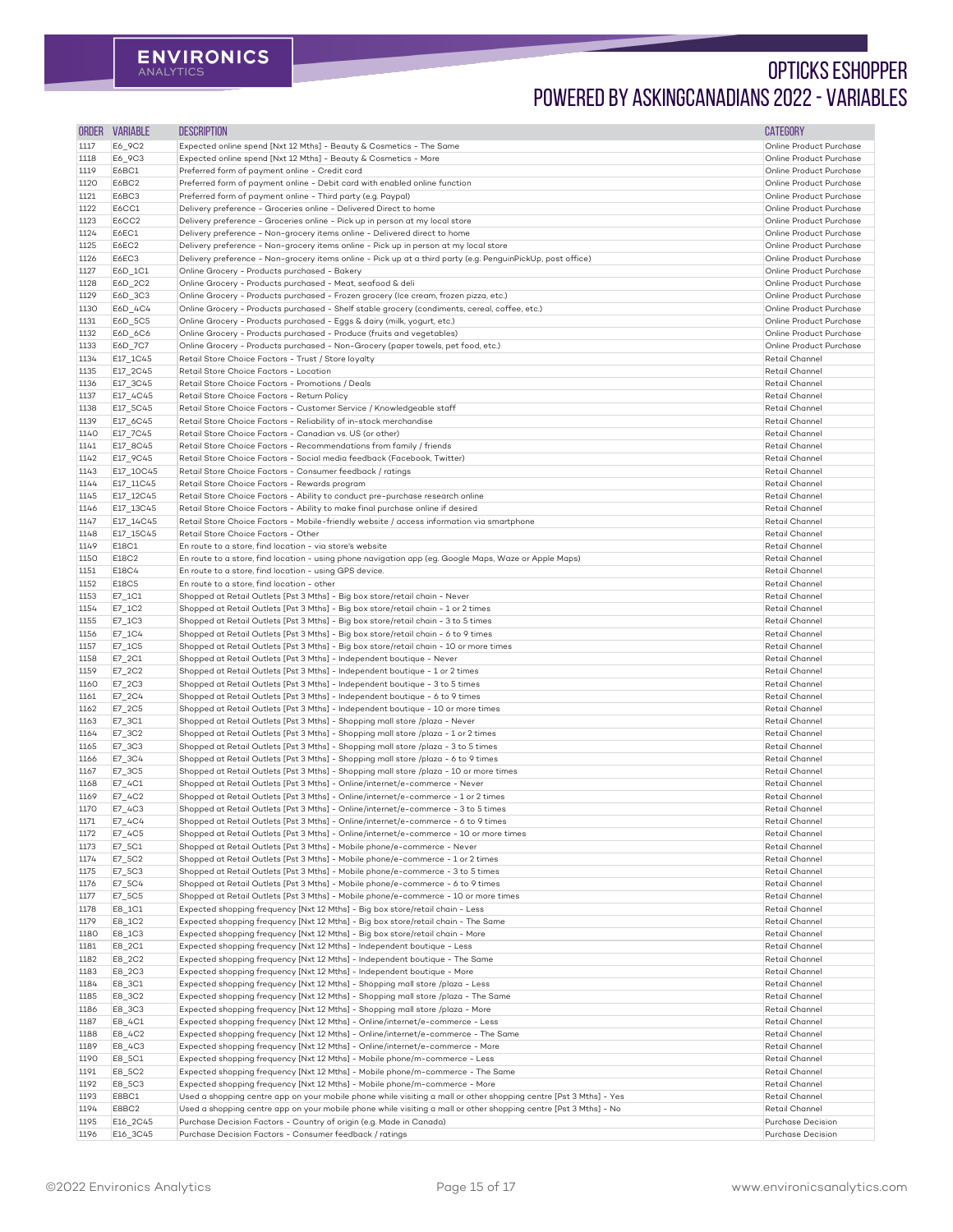| ORDER        | <b>VARIABLE</b>       | <b>DESCRIPTION</b>                                                                                                          | <b>CATEGORY</b>                                        |
|--------------|-----------------------|-----------------------------------------------------------------------------------------------------------------------------|--------------------------------------------------------|
| 1197         | E16_5C45              | Purchase Decision Factors - Brand loyalty / reputation                                                                      | Purchase Decision                                      |
| 1198         | E16_6C45              | Purchase Decision Factors - Store loyalty                                                                                   | Purchase Decision                                      |
| 1199         | E16_7C45              | Purchase Decision Factors - Recommendation from sales person                                                                | Purchase Decision                                      |
| 1200         | E16_8C45              | Purchase Decision Factors - Word of Mouth                                                                                   | Purchase Decision                                      |
| 1201<br>1202 | E16_9C45<br>E16_10C45 | Purchase Decision Factors - Social media feedback (Facebook, Twitter)<br>Purchase Decision Factors - Promotions / Deals     | Purchase Decision<br>Purchase Decision                 |
| 1203         | E16_11C45             | Purchase Decision Factors - Product quality                                                                                 | Purchase Decision                                      |
| 1204         | E16_12C45             | Purchase Decision Factors - Price                                                                                           | Purchase Decision                                      |
| 1205         | E16_1C45              | Purchase Decision Factors - Other                                                                                           | Purchase Decision                                      |
| 1206         | E28B10C1              | Receive bill currently - Tax - Paper (Mailed)                                                                               | <b>Billing Preference</b>                              |
| 1207         | E28B10C2              | Receive bill currently - Tax - Paperless (E-bill)                                                                           | <b>Billing Preference</b>                              |
| 1208         | E28B10C3              | Receive bill currently - Tax - Do not receive                                                                               | <b>Billing Preference</b>                              |
| 1209         | E28B10C4              | Receive bill currently - Tax - Unsure (!)                                                                                   | <b>Billing Preference</b>                              |
| 1210         | E28B1C1               | Receive bill currently - Gas - Paper (Mailed)                                                                               | <b>Billing Preference</b>                              |
| 1211<br>1212 | E28B1C2<br>E28B1C3    | Receive bill currently - Gas - Paperless (E-bill)<br>Receive bill currently - Gas - Do not receive                          | <b>Billing Preference</b><br><b>Billing Preference</b> |
| 1213         | E28B2C1               | Receive bill currently - Electricity - Paper (Mailed)                                                                       | <b>Billing Preference</b>                              |
| 1214         | E28B2C2               | Receive bill currently - Electricity - Paperless (E-bill)                                                                   | <b>Billing Preference</b>                              |
| 1215         | E28B2C3               | Receive bill currently - Electricity - Do not receive                                                                       | <b>Billing Preference</b>                              |
| 1216         | E28B3C1               | Receive bill currently - Water - Paper (Mailed)                                                                             | <b>Billing Preference</b>                              |
| 1217         | E28B3C2               | Receive bill currently - Water - Paperless (E-bill)                                                                         | <b>Billing Preference</b>                              |
| 1218         | E28B3C3               | Receive bill currently - Water - Do not receive                                                                             | <b>Billing Preference</b>                              |
| 1219         | E28B4C1               | Receive bill currently - Cable - Paper (Mailed)                                                                             | <b>Billing Preference</b>                              |
| 1220         | E28B4C2               | Receive bill currently - Cable - Paperless (E-bill)                                                                         | <b>Billing Preference</b>                              |
| 1221<br>1222 | E28B4C3<br>E28B5C1    | Receive bill currently - Cable - Do not receive<br>Receive bill currently - Mobile Phone - Paper (Mailed)                   | <b>Billing Preference</b><br><b>Billing Preference</b> |
| 1223         | E28B5C2               | Receive bill currently - Mobile Phone - Paperless (E-bill)                                                                  | <b>Billing Preference</b>                              |
| 1224         | E28B5C3               | Receive bill currently - Mobile Phone - Do not receive                                                                      | <b>Billing Preference</b>                              |
| 1225         | E28B6C1               | Receive bill currently - Credit Card - Paper (Mailed)                                                                       | <b>Billing Preference</b>                              |
| 1226         | E28B6C2               | Receive bill currently - Credit Card - Paperless (E-bill)                                                                   | <b>Billing Preference</b>                              |
| 1227         | E28B6C3               | Receive bill currently - Credit Card - Do not receive                                                                       | <b>Billing Preference</b>                              |
| 1228         | E28B7C1               | Receive bill currently - Bank Account - Paper (Mailed)                                                                      | <b>Billing Preference</b>                              |
| 1229         | E28B7C2               | Receive bill currently - Bank Account - Paperless (E-bill)                                                                  | <b>Billing Preference</b>                              |
| 1230         | E28B7C3               | Receive bill currently - Bank Account - Do not receive<br>Receive bill currently - Trading Account - Paper (Mailed)         | <b>Billing Preference</b><br><b>Billing Preference</b> |
| 1231<br>1232 | E28B8C1<br>E28B8C2    | Receive bill currently - Trading Account - Paperless (E-bill)                                                               | <b>Billing Preference</b>                              |
| 1233         | E28B8C3               | Receive bill currently - Trading Account - Do not receive                                                                   | <b>Billing Preference</b>                              |
| 1234         | E28B8C4               | Receive bill currently - Trading Account - Unsure                                                                           | <b>Billing Preference</b>                              |
| 1235         | E28B9C1               | Receive bill currently - Line of Credit - Paper (Mailed)                                                                    | <b>Billing Preference</b>                              |
| 1236         | E28B9C2               | Receive bill currently - Line of Credit - Paperless (E-bill)                                                                | <b>Billing Preference</b>                              |
| 1237         | E28B9C3               | Receive bill currently - Line of Credit - Do not receive                                                                    | <b>Billing Preference</b>                              |
| 1238         | E28B9C4               | Receive bill currently - Line of Credit - Unsure                                                                            | <b>Billing Preference</b>                              |
| 1239         | E28C1                 | Responsible for paying bills in household - Yes                                                                             | <b>Billing Preference</b>                              |
| 1240<br>1241 | E28C2<br>E28C1C1      | Responsible for paying bills in household - No<br>Why prefer paper bill - Prefer paper                                      | <b>Billing Preference</b><br><b>Billing Preference</b> |
| 1242         | E28C2C2               | Why prefer paper bill - Forget to pay E-bills                                                                               | <b>Billing Preference</b>                              |
| 1243         | E28C3C3               | Why prefer paper bill - Not confident of security                                                                           | <b>Billing Preference</b>                              |
| 1244         | E28C4C4               | Why prefer paper bill - Too much effort to switch                                                                           | <b>Billing Preference</b>                              |
| 1245         | E28C5C5               | Why prefer paper bill - Don't want to disrupt my bill-paying routine                                                        | <b>Billing Preference</b>                              |
| 1246         | E28C6C6               | Why prefer paper bill - Other                                                                                               | <b>Billing Preference</b>                              |
| 1247         | E291C1                | Pre-authorized payment (PAP) - Gas                                                                                          | Payment Preference                                     |
| 1248         | E292C2                | Pre-authorized payment (PAP) - Electricity                                                                                  | Payment Preference                                     |
| 1249         | E293C3                | Pre-authorized payment (PAP) - Water                                                                                        | Payment Preference                                     |
| 1250<br>1251 | E294C4<br>E295C5      | Pre-authorized payment (PAP) - Cable<br>Pre-authorized payment (PAP) - Mobile Phone                                         | Payment Preference<br>Payment Preference               |
| 1252         | E296C6                | Pre-authorized payment (PAP) - Credit Card                                                                                  | <b>Payment Preference</b>                              |
| 1253         | E297C7                | Pre-authorized payment (PAP) - Bank Account                                                                                 | Payment Preference                                     |
| 1254         | E298C8                | Pre-authorized payment (PAP) - Trading Account                                                                              | <b>Payment Preference</b>                              |
| 1255         | E299C9                | Pre-authorized payment (PAP) - Line of Credit                                                                               | Payment Preference                                     |
| 1256         | E2910C10              | Pre-authorized payment (PAP) - Tax                                                                                          | Payment Preference                                     |
| 1257         | E2911C11              | Pre-authorized payment (PAP) - None of the above                                                                            | <b>Payment Preference</b>                              |
| 1258         | E2912C12              | Pre-authorized payment (PAP) - Prefer not to answer                                                                         | Payment Preference                                     |
| 1259         | E29B10C1              | Reason not using PAP - Tax - Prefer to control how much I pay                                                               | Payment Preference                                     |
| 1260<br>1261 | E29B10C2<br>E29B10C3  | Reason not using PAP - Tax - Not confident of security<br>Reason not using PAP - Tax - Too much effort to setup             | Payment Preference<br>Payment Preference               |
| 1262         | E29B10C4              | Reason not using PAP - Tax - Don't want to disrupt my bill-paying routine                                                   | <b>Payment Preference</b>                              |
| 1263         | E29B1C1               | Reason not using PAP - Gas - Prefer to control how much I pay                                                               | Payment Preference                                     |
| 1264         | E29B1C2               | Reason not using PAP - Gas - Not confident of security                                                                      | <b>Payment Preference</b>                              |
| 1265         | E29B1C3               | Reason not using PAP - Gas - Too much effort to setup                                                                       | Payment Preference                                     |
| 1266         | E29B1C4               | Reason not using PAP - Gas - Don't want to disrupt my bill-paying routine                                                   | Payment Preference                                     |
| 1267         | E29B2C1               | Reason not using PAP - Electricity - Prefer to control how much I pay                                                       | Payment Preference                                     |
| 1268         | E29B2C2               | Reason not using PAP - Electricity - Not confident of security                                                              | <b>Payment Preference</b>                              |
| 1269         | E29B2C3               | Reason not using PAP - Electricity - Too much effort to setup                                                               | Payment Preference                                     |
| 1270         | E29B2C4               | Reason not using PAP - Electricity - Don't want to disrupt my bill-paying routine                                           | Payment Preference                                     |
| 1271<br>1272 | E29B3C1<br>E29B3C2    | Reason not using PAP - Water - Prefer to control how much I pay<br>Reason not using PAP - Water - Not confident of security | <b>Payment Preference</b><br>Payment Preference        |
| 1273         | E29B3C3               | Reason not using PAP - Water - Too much effort to setup                                                                     | Payment Preference                                     |
| 1274         | E29B3C4               | Reason not using PAP - Water - Don't want to disrupt my bill-paying routine                                                 | Payment Preference                                     |
| 1275         | E29B4C1               | Reason not using PAP - Cable - Prefer to control how much I pay                                                             | Payment Preference                                     |
| 1276         | E29B4C2               | Reason not using PAP - Cable - Not confident of security                                                                    | Payment Preference                                     |